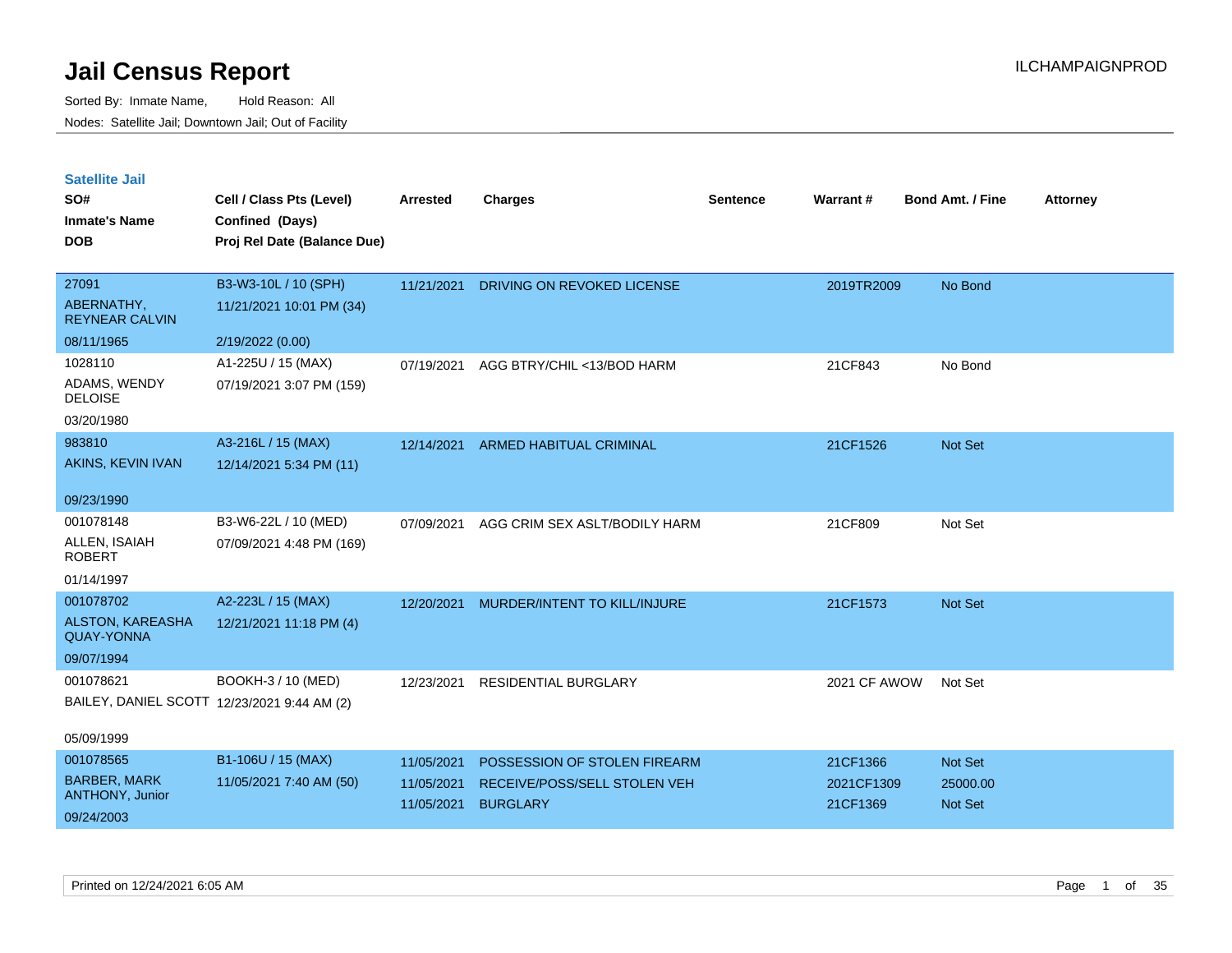| rouco. Calcillo Jali, Downtown Jali, Out of Facility |                             |                 |                               |                 |           |                         |                 |
|------------------------------------------------------|-----------------------------|-----------------|-------------------------------|-----------------|-----------|-------------------------|-----------------|
| SO#                                                  | Cell / Class Pts (Level)    | <b>Arrested</b> | <b>Charges</b>                | <b>Sentence</b> | Warrant#  | <b>Bond Amt. / Fine</b> | <b>Attorney</b> |
| Inmate's Name                                        | Confined (Days)             |                 |                               |                 |           |                         |                 |
| DOB                                                  | Proj Rel Date (Balance Due) |                 |                               |                 |           |                         |                 |
|                                                      |                             |                 |                               |                 |           |                         |                 |
| 1073281                                              | A2-221L / 5 (ADS)           | 11/15/2021      | DOM BTRY/CONTACT/1-2 PRECONV  |                 | 2021CF206 | 5000.00                 |                 |
| <b>BASLER, MONET</b><br><b>MARISA</b>                | 11/15/2021 11:08 PM (40)    |                 |                               |                 |           |                         |                 |
| 08/17/1994                                           |                             |                 |                               |                 |           |                         |                 |
| 969121                                               | BOOKH-1 / 15 (MAX)          | 11/25/2021      | CRIM TRESPASS TO RESIDENCE    |                 | 21CF1444  | Not Set                 |                 |
| BECKLEY, ANTHONY<br><b>PATRICK</b>                   | 11/25/2021 7:16 PM (30)     |                 |                               |                 |           |                         |                 |
| 06/30/1989                                           |                             |                 |                               |                 |           |                         |                 |
| 001078535                                            | B2-T2-07U / 15 (SPH)        | 10/26/2021      | <b>CRIM SEX ASSAULT/FORCE</b> |                 | 21CF1305  | Not Set                 |                 |
| <b>BERRY, DAVID ISAAC</b>                            | 10/26/2021 10:52 AM (60)    |                 |                               |                 |           |                         |                 |
|                                                      |                             |                 |                               |                 |           |                         |                 |
| 09/23/2000                                           |                             |                 |                               |                 |           |                         |                 |
| 1057334                                              | B4-221U / 15 (MAX)          | 10/27/2021      | MURDER/INTENT TO KILL/INJURE  |                 |           | No Bond                 |                 |
| BEVERLY, DAVID<br><b>BENJAMIN</b>                    | 10/27/2021 1:42 PM (59)     |                 |                               |                 |           |                         |                 |
| 03/31/1987                                           |                             |                 |                               |                 |           |                         |                 |
| 29626                                                | B1-105U / 10 (MED)          | 11/09/2021      | MFG/DEL 15<100 GR COCA/ANALOG |                 | 21CF1387  | Not Set                 |                 |
| <b>BISHOP, DARRELL</b><br>EDWARD                     | 11/09/2021 4:46 PM (46)     |                 |                               |                 |           |                         |                 |
| 07/18/1968                                           |                             |                 |                               |                 |           |                         |                 |
| 963337                                               | A3-116L / 10 (ADS)          | 12/14/2021      | CRIMINAL DAMAGE <\$500/SCHOOL |                 | 21CF262   | Not Set                 |                 |
| <b>BONE, DALLAS</b><br>LOWELL                        | 12/14/2021 11:37 AM (11)    |                 |                               |                 |           |                         |                 |
| 06/12/1984                                           |                             |                 |                               |                 |           |                         |                 |
| 1027929                                              | A4-206L / 15 (MAX)          | 12/18/2021      | HOME INVASION/CAUSE INJURY    |                 | 21CF1560  | No Bond                 |                 |
| <b>BROUGHTON, MARK</b><br><b>ANTHONY, Junior</b>     | 12/18/2021 2:55 AM (7)      |                 |                               |                 |           |                         |                 |
| 02/15/1990                                           |                             |                 |                               |                 |           |                         |                 |
| 51247                                                | B1-202U / 10 (MED)          | 04/15/2021      | FELON POSS/USE WEAPON/FIREARM |                 | 21CF411   | Not Set                 |                 |
| <b>BROWN, DANTE</b><br>MAURICE                       | 04/15/2021 6:24 PM (254)    |                 |                               |                 |           |                         |                 |
| 04/19/1979                                           |                             |                 |                               |                 |           |                         |                 |
|                                                      |                             |                 |                               |                 |           |                         |                 |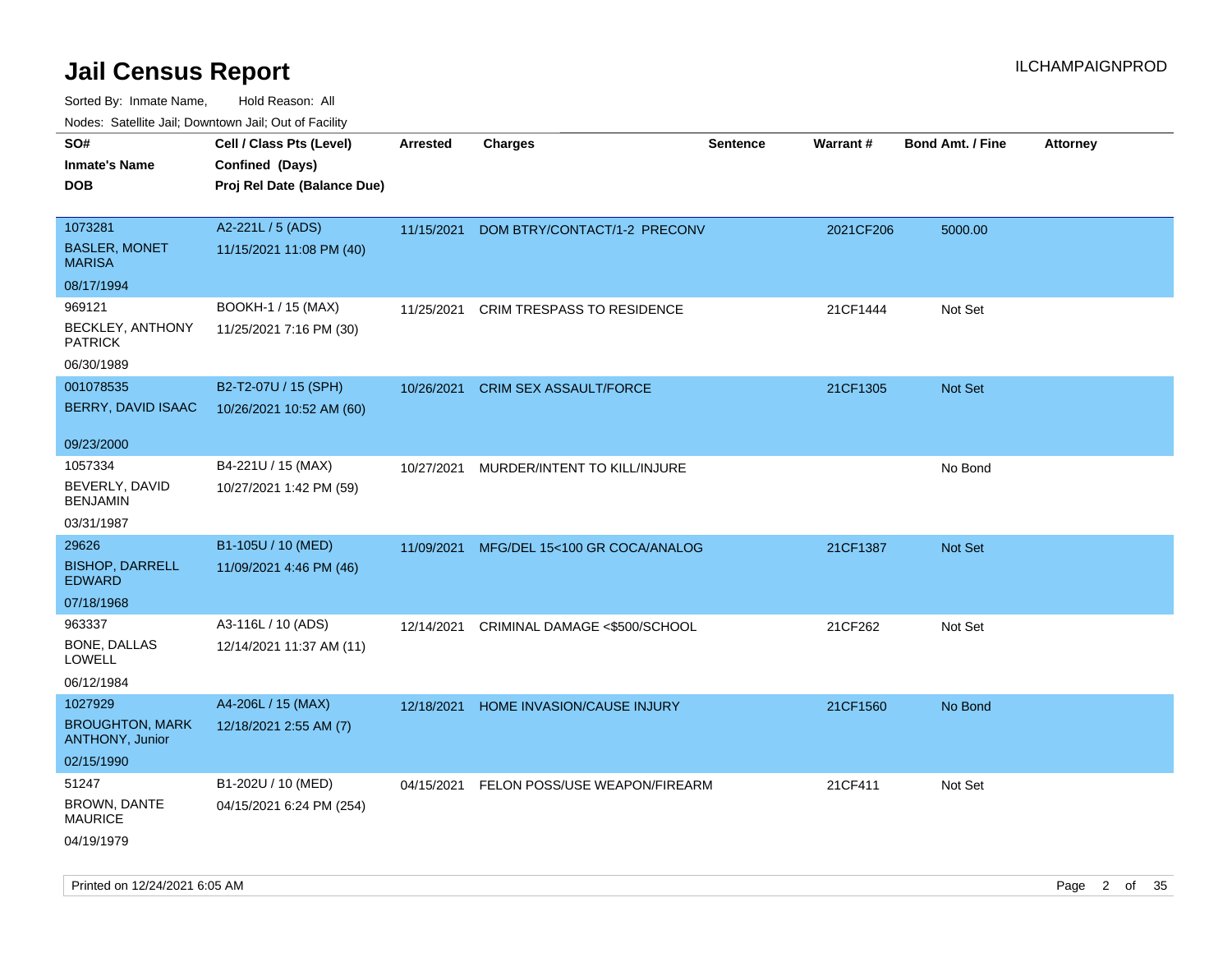Sorted By: Inmate Name, Hold Reason: All Nodes: Satellite Jail; Downtown Jail; Out of Facility

| roaco. Catolino cali, Downtown cali, Out of Fability |                                                                            |                                        |                                                                            |                 |                                    |                                |                 |
|------------------------------------------------------|----------------------------------------------------------------------------|----------------------------------------|----------------------------------------------------------------------------|-----------------|------------------------------------|--------------------------------|-----------------|
| SO#<br><b>Inmate's Name</b><br><b>DOB</b>            | Cell / Class Pts (Level)<br>Confined (Days)<br>Proj Rel Date (Balance Due) | <b>Arrested</b>                        | <b>Charges</b>                                                             | <b>Sentence</b> | Warrant#                           | <b>Bond Amt. / Fine</b>        | <b>Attorney</b> |
| 995432<br><b>BROWN, JAVON</b><br><b>SHANTEZ</b>      | A3-113L / 10 (MED)<br>12/20/2021 2:06 AM (5)                               | 12/20/2021                             | FAIL TO RPT WKLY/NO FIXED ADDR                                             |                 | 21CF1559                           | <b>Not Set</b>                 |                 |
| 10/14/1991                                           |                                                                            |                                        |                                                                            |                 |                                    |                                |                 |
| 29957<br><b>BROWN, RODNEY</b><br>LOUIS               | B4-222L / 15 (MAX)<br>11/13/2021 8:57 PM (42)                              | 11/13/2021                             | FELON POSS/USE WEAPON/FIREARM<br>11/13/2021 AGG CRIM SX AB/>5 YR OLDER VIC |                 | 21CF1390<br>2019CF0718             | Not Set<br>250000.00           |                 |
| 01/07/1968                                           |                                                                            |                                        |                                                                            |                 |                                    |                                |                 |
| 001077945<br><b>BROWN, SIDREA</b><br><b>RENEIA</b>   | A1-226L / 10 (MED)<br>11/13/2021 10:49 AM (42)                             | 11/13/2021<br>11/13/2021<br>11/17/2021 | AGG ASLT PEACE OFF/FIRE/ER WRK<br><b>BURGLARY</b><br><b>BURGLARY</b>       |                 | 2021CF637<br>2021CF543<br>21CF1264 | 1000.00<br>50000.00<br>1000.00 |                 |
| 07/23/1992                                           |                                                                            |                                        |                                                                            |                 |                                    |                                |                 |
| 1068812<br>BRYANT, DANNY<br><b>EUGENE</b>            | A3-214L / 10 (ADS)<br>12/21/2021 1:50 PM (4)                               | 12/21/2021<br>12/21/2021               | AGG DISCHARGE FIREARM/OCC VEH<br>FELON POSS/USE FIREARM PRIOR              |                 | 21CF741<br>21CF1568                | Not Set<br>Not Set             |                 |
| 11/22/1989                                           |                                                                            |                                        |                                                                            |                 |                                    |                                |                 |
| 988541                                               | B3-W5-20L / 5 (MIN)                                                        | 12/06/2021                             | POSSESSING A CONTROLLED SUBSTANC                                           |                 | 2020CF1195                         | No Bond                        |                 |
| <b>BURDETTE, SHANE</b><br><b>DILLON</b>              | 12/06/2021 2:57 PM (19)                                                    |                                        |                                                                            |                 |                                    |                                |                 |
| 11/29/1991                                           | 1/3/2022 (0.00)                                                            |                                        |                                                                            |                 |                                    |                                |                 |
| 56936<br>CALDWELL, STEVEN<br>ANDRE<br>04/19/1982     | B2-T1-01U / 15 (SPH)<br>11/01/2021 1:09 PM (54)                            | 11/01/2021                             | PUBLIC INDECENCY/EXPOSURE/3+                                               | 3y/0m/0d (DO    |                                    | Not Set                        |                 |
| 001077954                                            | A3-214U / 10 (ADS)                                                         | 12/21/2021                             | <b>RESIDENTIAL BURGLARY</b>                                                |                 | 21CF1570                           | <b>Not Set</b>                 |                 |
| CALKINS, STEVEN RAY 12/21/2021 6:35 AM (4)           |                                                                            |                                        |                                                                            |                 |                                    |                                |                 |
| 01/01/1992                                           |                                                                            |                                        |                                                                            |                 |                                    |                                |                 |
| 39474                                                | B1-101U / 10 (ADS)                                                         | 07/06/2021                             | MFG/DEL 15<100 GR HEROIN/ANLG                                              |                 | 21CF792                            | Not Set                        |                 |
| CAMPBELL, AARON<br><b>JACOB</b>                      | 07/06/2021 11:56 PM (172)                                                  |                                        |                                                                            |                 |                                    |                                |                 |
| 07/18/1974                                           |                                                                            |                                        |                                                                            |                 |                                    |                                |                 |

Printed on 12/24/2021 6:05 AM **Page 3 of 35**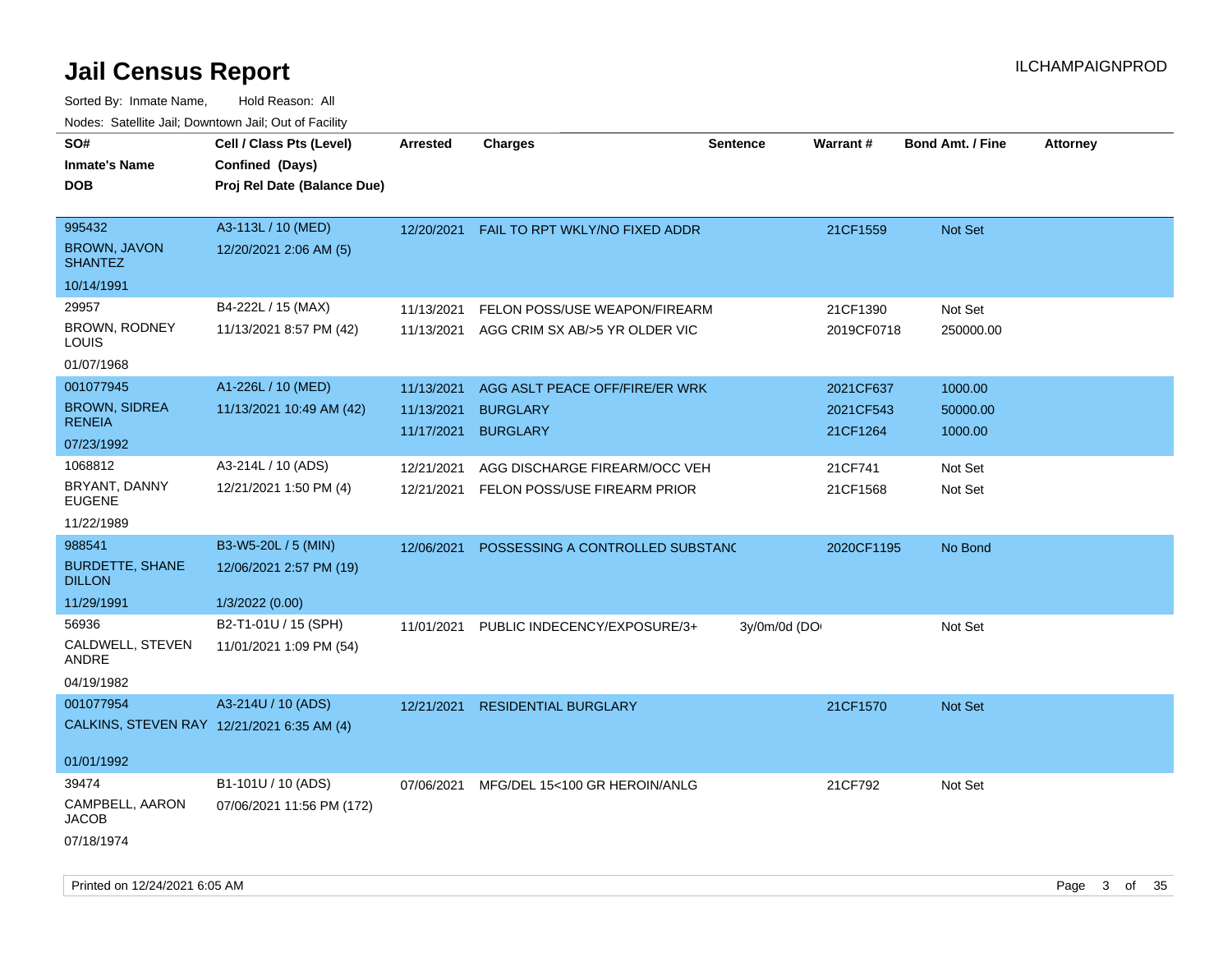| ivoues. Salellite Jali, Downtown Jali, Out of Facility |                                             |                 |                                |                 |                 |                         |                 |
|--------------------------------------------------------|---------------------------------------------|-----------------|--------------------------------|-----------------|-----------------|-------------------------|-----------------|
| SO#                                                    | Cell / Class Pts (Level)                    | <b>Arrested</b> | <b>Charges</b>                 | <b>Sentence</b> | <b>Warrant#</b> | <b>Bond Amt. / Fine</b> | <b>Attorney</b> |
| Inmate's Name                                          | Confined (Days)                             |                 |                                |                 |                 |                         |                 |
| <b>DOB</b>                                             | Proj Rel Date (Balance Due)                 |                 |                                |                 |                 |                         |                 |
|                                                        |                                             |                 |                                |                 |                 |                         |                 |
| 1029088                                                | A3-213U / 15 (ADS)                          | 12/21/2021      | FELON POSS/USE FIREARM PRIOR   |                 | 21CF1338        | 250000.00               |                 |
| CHAPPLE, MALIK<br><b>BIANCO</b>                        | 12/22/2021 10:02 AM (3)                     |                 |                                |                 |                 |                         |                 |
| 10/25/1994                                             |                                             |                 |                                |                 |                 |                         |                 |
| 001077485                                              | A2-222L / 15 (MAX)                          | 12/21/2021      | MURDER/INTENT TO KILL/INJURE   |                 | 2021CF1282      | 1000000.00              |                 |
| COLBERT, ARIEANA<br><b>FELICIA</b>                     | 12/21/2021 2:08 PM (4)                      |                 |                                |                 |                 |                         |                 |
| 12/13/2000                                             |                                             |                 |                                |                 |                 |                         |                 |
| 34805                                                  | A4-103U / 15 (MAX)                          | 10/01/2021      | <b>DOMESTIC BATTERY</b>        |                 | 21CF1183        | <b>Not Set</b>          |                 |
|                                                        | CONERLY, KIN JOSEPH 10/01/2021 1:53 AM (85) | 10/01/2021      | ARMED HABITUAL CRIMINAL        |                 | 21CF1184        | <b>Not Set</b>          |                 |
|                                                        |                                             | 10/06/2021      | POSS STOLEN VEHICLE > \$25,000 |                 | 19CF1786        | Not Set                 |                 |
| 11/16/1971                                             |                                             |                 |                                |                 |                 |                         |                 |
| 1076276                                                | BOOKH-8 / 10 (ADS)                          | 12/20/2021      | <b>BURGLARY</b>                |                 | 21CF1565        | Not Set                 |                 |
| COX, SEAN MICHAEL                                      | 12/20/2021 12:45 PM (5)                     | 12/20/2021      | WARRANT OUT OF COUNTY          |                 | 21CM99          | 3000.00                 |                 |
|                                                        |                                             |                 |                                |                 |                 |                         |                 |
| 02/06/1985                                             |                                             |                 |                                |                 |                 |                         |                 |
| 1074319                                                | B2-T1-04L / 15 (SPH)                        | 10/12/2021      | AGGRAVATED CRUELTY TO ANIMALS  |                 | 21CF1238        | <b>Not Set</b>          |                 |
| <b>CRAIG, DAVUCCI</b><br><b>DAVION</b>                 | 10/12/2021 11:36 AM (74)                    | 10/14/2021      | <b>MURDER</b>                  |                 | 21CF1239        | <b>Not Set</b>          |                 |
| 08/02/2001                                             |                                             |                 |                                |                 |                 |                         |                 |
| 001077549                                              | B2-T3-10L / 10 (SPH)                        | 12/22/2020      | PRED CRIM SEX ASLT/VICTIM <13  |                 | 2020CF1469      | Not Set                 |                 |
| CRISTOBAL-MATEO,<br><b>CRISTOBAL</b>                   | 12/22/2020 1:17 PM (368)                    |                 |                                |                 |                 |                         |                 |
| 12/02/1988                                             |                                             |                 |                                |                 |                 |                         |                 |
| 988538                                                 | A4-207L / 10 (MED)                          | 12/21/2021      | AGGRAVATED DOMESTIC BATTERY    |                 | 21CF1564        | Not Set                 |                 |
| DAVIDSON, HARLEY<br>KYLE SCOTT                         | 12/21/2021 5:45 AM (4)                      |                 |                                |                 |                 |                         |                 |
| 08/05/1990                                             |                                             |                 |                                |                 |                 |                         |                 |
| 1023587                                                | B1-203U / 15 (MAX)                          | 09/24/2021      | MFG/DEL CANNABIS/2.5-10 GRAMS  |                 | 21CF1155        | Not Set                 |                 |
| DAVIS, MARTIN<br>DENNIS                                | 09/24/2021 9:38 PM (92)                     | 09/24/2021      | ARMED HABITUAL CRIMINAL        |                 | 2021-CF681      | 500000.00               |                 |
| 12/02/1994                                             |                                             |                 |                                |                 |                 |                         |                 |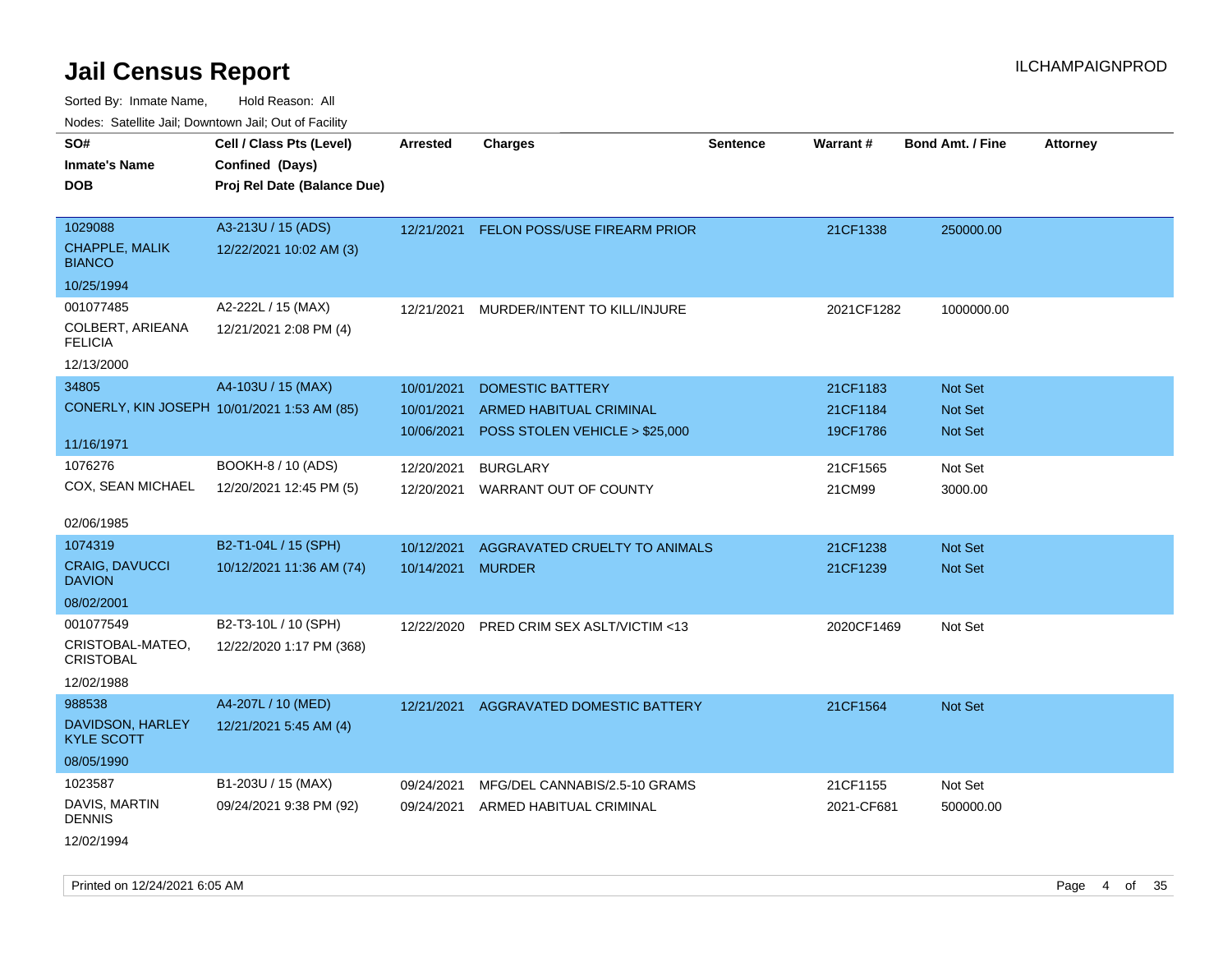Sorted By: Inmate Name, Hold Reason: All Nodes: Satellite Jail; Downtown Jail; Out of Facility

| SO#                                     | Cell / Class Pts (Level)    | <b>Arrested</b> | <b>Charges</b>                 | <b>Sentence</b> | Warrant#   | <b>Bond Amt. / Fine</b> | <b>Attorney</b> |
|-----------------------------------------|-----------------------------|-----------------|--------------------------------|-----------------|------------|-------------------------|-----------------|
| <b>Inmate's Name</b>                    | Confined (Days)             |                 |                                |                 |            |                         |                 |
| <b>DOB</b>                              | Proj Rel Date (Balance Due) |                 |                                |                 |            |                         |                 |
|                                         |                             |                 |                                |                 |            |                         |                 |
| 001077214                               | A3-212L / 15 (MAX)          | 12/20/2021      | <b>MURDER</b>                  |                 | 21CF1572   | <b>Not Set</b>          |                 |
| DAVIS-MURDOCK,<br><b>ERION VASSHAD</b>  | 12/21/2021 10:13 AM (4)     | 12/22/2021      | <b>PAROLE REVOCATION</b>       |                 | CH2107977  | <b>Not Set</b>          |                 |
| 06/22/1998                              |                             |                 |                                |                 |            |                         |                 |
| 001078538                               | B1-205L / 10 (MED)          | 10/26/2021      | <b>CRIM SEX ASSAULT/FORCE</b>  |                 | 21CF1301   | Not Set                 |                 |
| DAWKINS, LEN                            | 10/26/2021 8:18 PM (60)     |                 |                                |                 |            |                         |                 |
| 03/23/1987                              |                             |                 |                                |                 |            |                         |                 |
| 56972                                   | B3-W8-32L / 10 (MED)        | 08/30/2021      | POSS STOLEN VEHICLE > \$25,000 |                 | 21CF1044   | <b>Not Set</b>          |                 |
| DAY, DANIEL JOSEPH                      | 08/30/2021 3:07 PM (117)    | 09/04/2021      | <b>BURGLARY</b>                |                 | 21CF1054   | Not Set                 |                 |
|                                         |                             |                 |                                |                 |            |                         |                 |
| 10/16/1982                              |                             |                 |                                |                 |            |                         |                 |
| 25659                                   | B4-125L / 15 (MAX)          | 06/15/2021      | <b>RESIDENTIAL BURGLARY</b>    |                 | 2020CF1218 | 50000.00                |                 |
| DORRIS, LORENZO                         | 06/15/2021 6:17 AM (193)    | 06/15/2021      | <b>BURGLARY</b>                |                 | 21CF689    | Not Set                 |                 |
| 07/19/1966                              |                             |                 |                                |                 |            |                         |                 |
| 1024895                                 | A4-106U / 10 (ADS)          | 12/15/2021      | MFG/DEL 100<400 GR COCA/ANLG   |                 | 21CF1535   | Not Set                 |                 |
| <b>EDWARDS, GEORGE</b><br><b>CORTEZ</b> | 12/15/2021 12:26 PM (10)    | 12/15/2021      | <b>AGGRAVATED BATTERY</b>      |                 | 21CF1536   | <b>Not Set</b>          |                 |
| 06/19/1994                              |                             |                 |                                |                 |            |                         |                 |
| 43977                                   | A3-117U / 5 (MIN)           | 12/20/2021      | AGG FLEEING POLICE/21 MPH OVER |                 | 21CF1566   | Not Set                 |                 |
| <b>EMKES, DOUGLAS</b><br>ALAN           | 12/20/2021 9:59 AM (5)      | 12/20/2021      | PAROLE REVOCATION              |                 |            | No Bond                 |                 |
| 06/08/1959                              |                             |                 |                                |                 |            |                         |                 |
| 987328                                  | A2-122L / 10 (MED)          | 12/11/2021      | AGG ASLT PEACE OFF/FIRE/ER WRK |                 | 21CF1515   | Not Set                 |                 |
| ERVIN, DEIDRA ANN<br><b>RUTH</b>        | 12/11/2021 8:48 PM (14)     |                 |                                |                 |            |                         |                 |
| 04/15/1991                              |                             |                 |                                |                 |            |                         |                 |
| 45194                                   | B3-W1-01U / 10 (MED)        | 10/20/2021      | DOMESTIC BATTERY/OTHER PRIOR   |                 | 21CF1265   | Not Set                 |                 |
| <b>FALLS, ANDREW</b>                    | 10/20/2021 12:59 AM (66)    |                 |                                |                 |            |                         |                 |

08/15/1976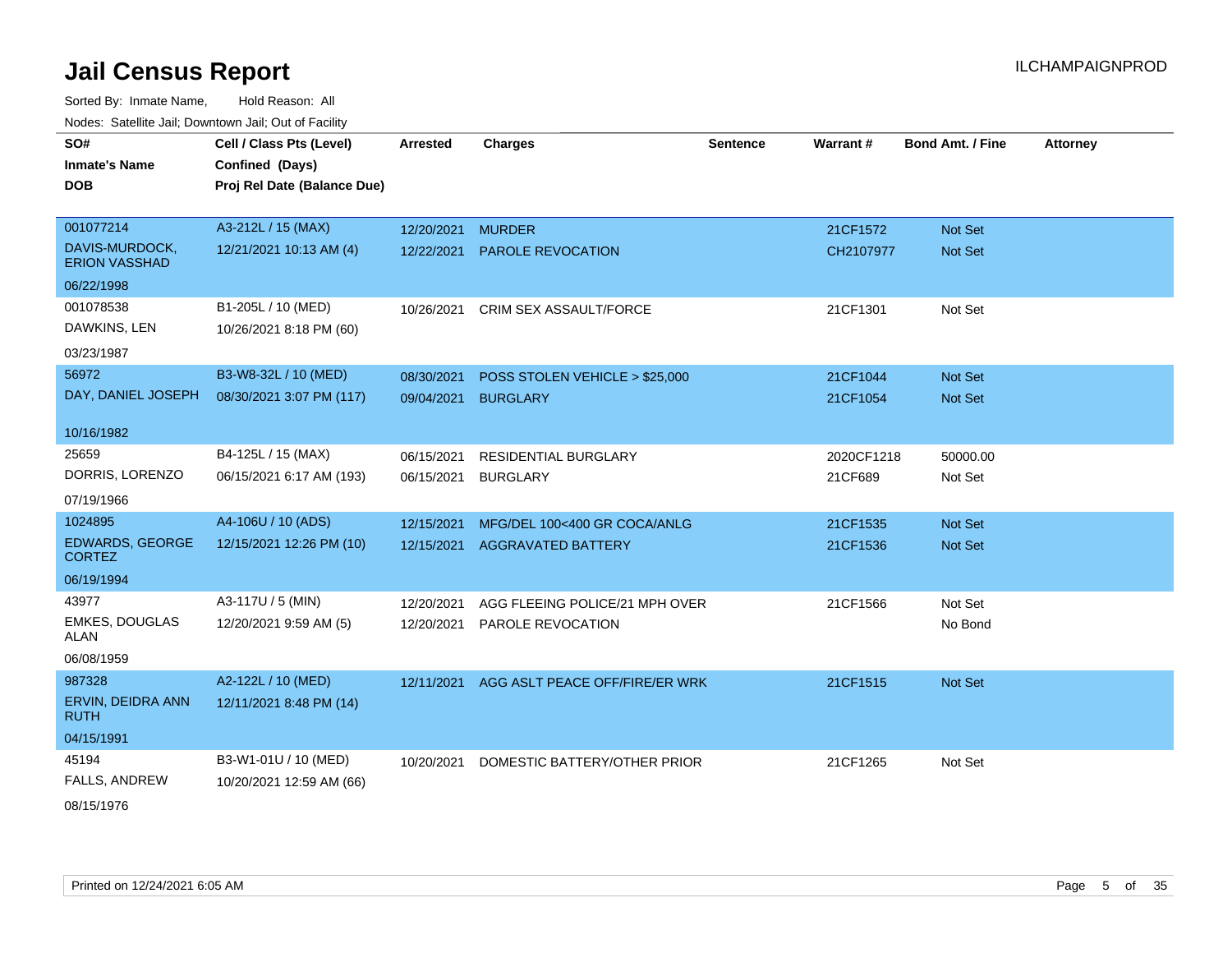Sorted By: Inmate Name, Hold Reason: All Nodes: Satellite Jail; Downtown Jail; Out of Facility

| roaco. Catolino cali, Domntonn cali, Out of Facility |                                             |                 |                                           |                 |             |                         |                 |
|------------------------------------------------------|---------------------------------------------|-----------------|-------------------------------------------|-----------------|-------------|-------------------------|-----------------|
| SO#                                                  | Cell / Class Pts (Level)                    | <b>Arrested</b> | <b>Charges</b>                            | <b>Sentence</b> | Warrant#    | <b>Bond Amt. / Fine</b> | <b>Attorney</b> |
| <b>Inmate's Name</b>                                 | Confined (Days)                             |                 |                                           |                 |             |                         |                 |
| <b>DOB</b>                                           | Proj Rel Date (Balance Due)                 |                 |                                           |                 |             |                         |                 |
|                                                      |                                             |                 |                                           |                 |             |                         |                 |
| 527081                                               | B3-W6-24L / 10 (MED)                        |                 | 09/06/2021 ARSON/REAL/PERSONAL PROP>\$150 |                 | 2021 CF 797 | 25000.00                |                 |
| <b>FERGUSON.</b><br><b>CHRISTOPHER</b>               | 09/06/2021 1:18 PM (110)                    |                 |                                           |                 |             |                         |                 |
| 12/21/1981                                           |                                             |                 |                                           |                 |             |                         |                 |
| 1039744                                              | B4-224U / 15 (MAX)                          | 12/06/2021      | <b>MURDER</b>                             |                 | 20CF959     | 1000000.00              |                 |
| FONVILLE, TREVOY<br><b>JERMAINE</b>                  | 12/06/2021 10:52 AM (19)                    |                 |                                           |                 |             |                         |                 |
| 01/13/1996                                           |                                             |                 |                                           |                 |             |                         |                 |
| 518395                                               | B2-T3-12L / 15 (SPH)                        | 07/07/2020      | <b>CRIMINAL SEXUAL ASSAULT</b>            |                 | 2020-CF735  | 250000.00               |                 |
|                                                      | FRANDLE, MARK RYAN 07/07/2020 3:42 PM (536) |                 |                                           |                 |             |                         |                 |
|                                                      |                                             |                 |                                           |                 |             |                         |                 |
| 09/10/1985                                           |                                             |                 |                                           |                 |             |                         |                 |
| 001077934                                            | A1-224L / 10 (MED)                          | 08/22/2021      | DOMESTIC BATTERY                          |                 | 21 CM 172   | 10000.00                |                 |
| FREED, LOGAN<br><b>SUZANNE</b>                       | 08/22/2021 11:45 PM (125)                   | 08/22/2021      | AGG DUI/ACCIDENT/DEATH                    |                 | 21CF1024    | Not Set                 |                 |
| 08/18/1996                                           |                                             |                 |                                           |                 |             |                         |                 |
| 001078290                                            | A1-125U / 10 (ADS)                          | 08/19/2021      | MACHINE GUN/AUTO WEAPON/VEH               |                 | 21CF1012    | Not Set                 |                 |
| <b>FREEMAN, ANGEL</b><br><b>JANILA KAY</b>           | 08/19/2021 1:26 AM (128)                    |                 |                                           |                 |             |                         |                 |
| 12/25/1995                                           |                                             |                 |                                           |                 |             |                         |                 |
| 1068518                                              | A4-106L / 5 (ADS)                           | 12/16/2021      | <b>BURGLARY</b>                           |                 | 21CF54      | 10000.00                |                 |
| FULFORD, WILLIE                                      | 12/15/2021 11:16 PM (10)                    | 12/16/2021      | <b>BURGLARY</b>                           |                 | 21CF416     | 10000.00                |                 |
| Junior                                               |                                             | 12/16/2021      | <b>RESIST/OBSTRUCT WITH INJURY</b>        |                 | 21C370      | 5000.00                 |                 |
| 12/12/1963                                           |                                             |                 |                                           |                 |             |                         |                 |
| 001078633                                            | B2-T4-13U / 15 (MAX)                        | 12/01/2021      | PRED CRIM SEX ASLT/VICTIM <13             |                 | 21CF1416    | 250000.00               |                 |
| GONZALEZ-GUILLEN,<br><b>EDWARD</b>                   | 12/01/2021 12:08 PM (24)                    |                 |                                           |                 |             |                         |                 |
| 08/25/2002                                           |                                             |                 |                                           |                 |             |                         |                 |
| 001078607                                            | B4-221L / 15 (MAX)                          | 11/22/2021      | FELON POSS/USE FIREARM/PAROLE             |                 | 21CF1437    | Not Set                 |                 |
| <b>GRAY, WILLIAM</b><br>DA'VON                       | 11/22/2021 2:57 PM (33)                     |                 | 11/22/2021 ATTEMPT (FIRST DEGREE MURDER)  |                 | 21CF1435    | Not Set                 |                 |
| 04/18/1984                                           |                                             |                 |                                           |                 |             |                         |                 |

Printed on 12/24/2021 6:05 AM **Page 6** of 35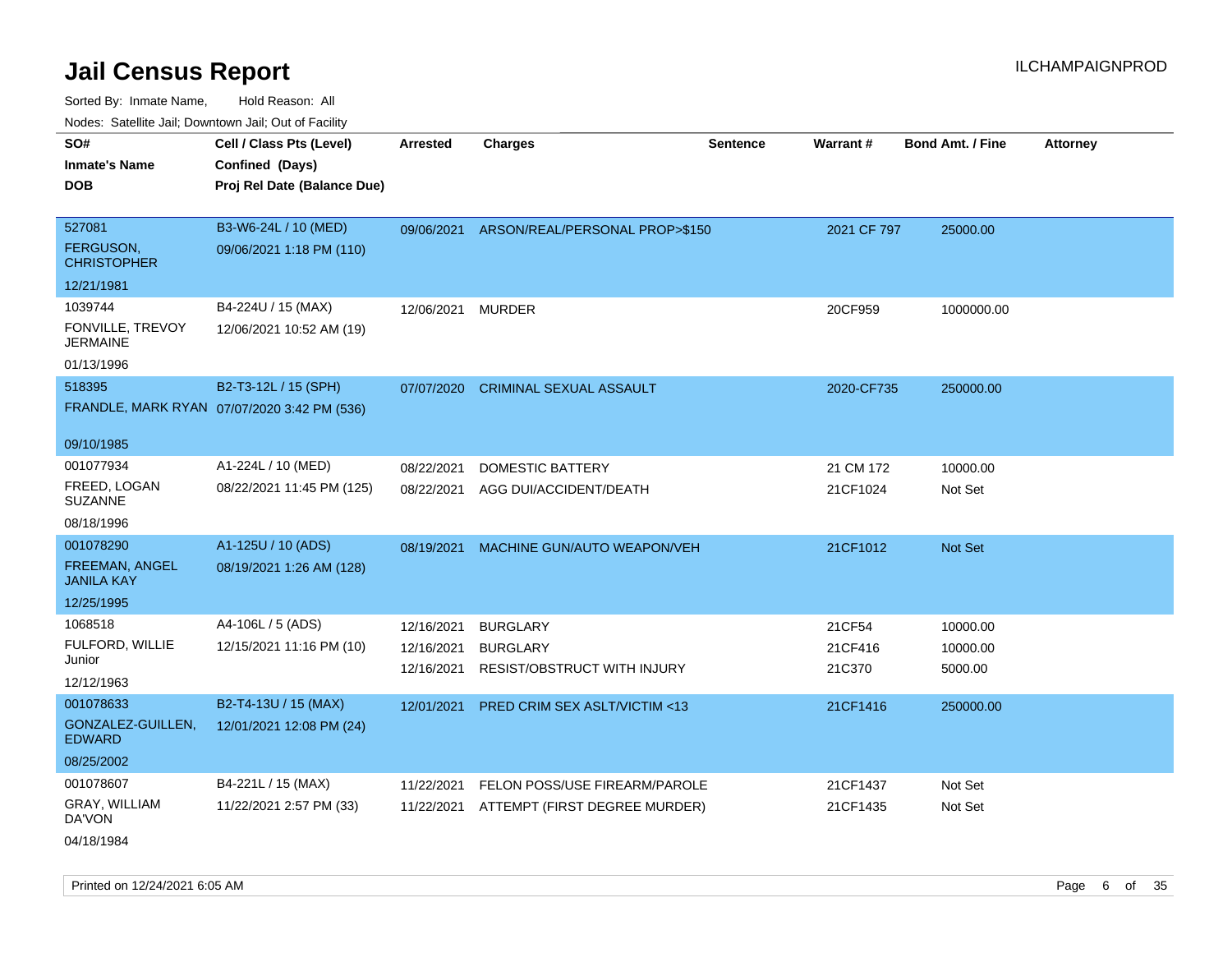| SO#<br><b>Inmate's Name</b><br><b>DOB</b>  | Cell / Class Pts (Level)<br>Confined (Days)<br>Proj Rel Date (Balance Due) | <b>Arrested</b> | <b>Charges</b>                           | <b>Sentence</b> | Warrant#   | <b>Bond Amt. / Fine</b> | <b>Attorney</b> |
|--------------------------------------------|----------------------------------------------------------------------------|-----------------|------------------------------------------|-----------------|------------|-------------------------|-----------------|
|                                            |                                                                            |                 |                                          |                 |            |                         |                 |
| 56342                                      | B1-104L / 10 (MED)                                                         | 10/21/2021      | THEFT CONTROL INTENT <\$500              |                 | 17CF1451   | 10000.00                |                 |
| <b>GRIFFIN, NATHAN</b><br><b>EUGENE</b>    | 10/21/2021 4:20 PM (65)                                                    | 10/21/2021      | DRIVING ON REVOKED LICENSE               |                 | 20TR1979   | 3000.00                 |                 |
| 02/24/1969                                 |                                                                            | 10/21/2021      | <b>ARMED HABITUAL CRIMINAL</b>           |                 | 21CF1279   | <b>Not Set</b>          |                 |
| 001078706                                  | BOOKH-6 / 10 (MED)                                                         | 12/21/2021      | AGG BATTERY/PEACE OFFICER                |                 | 2021CFAWOW | Not Set                 |                 |
| HAMPTON, STAR<br><b>DORIS</b>              | 12/21/2021 6:04 PM (4)                                                     |                 |                                          |                 |            |                         |                 |
| 02/18/1992                                 |                                                                            |                 |                                          |                 |            |                         |                 |
| 001078685                                  | <b>BOOKH-7 / 5 (MIN)</b>                                                   |                 | 12/21/2021 AID/ABET/POSS/SELL STOLEN VEH |                 | 2021CFAWOW | Not Set                 |                 |
| <b>HATHORN, MELVIN</b><br><b>NATHANIEL</b> | 12/21/2021 4:27 PM (4)                                                     |                 |                                          |                 |            |                         |                 |
| 02/27/1999                                 |                                                                            |                 |                                          |                 |            |                         |                 |
| 001078705                                  | A3-211U / 5 (ADS)                                                          | 12/21/2021      | OBSTRUCT JUST/DESTROY EVIDENCE           |                 | 2021CF1283 | 100000.00               |                 |
| HAYES, QUINCY<br><b>AARON</b>              | 12/21/2021 2:31 PM (4)                                                     |                 |                                          |                 |            |                         |                 |
| 01/14/1994                                 |                                                                            |                 |                                          |                 |            |                         |                 |
| 965829                                     | <b>BOOKH-4 / 10 (ADS)</b>                                                  | 09/09/2021      | <b>HRSMT/NO CONVERSATION/KILL</b>        |                 | 2021CF1072 | 25000.00                |                 |
| <b>HEINZ, ANDREW</b><br><b>MICHAEL</b>     | 09/09/2021 5:21 PM (107)                                                   | 09/13/2021      | PROBATION VIOLATION                      |                 | 21CF7      | Not Set                 |                 |
| 07/01/1987                                 |                                                                            |                 |                                          |                 |            |                         |                 |
| 001078488                                  | B2-T3-11U / 15 (SPH)                                                       | 10/14/2021      | PRED CRIM SEX ASLT/VICTIM <13            |                 | 21CF1232   | 500000.00               |                 |
| HERNANDEZ-LOPEZ,<br><b>ERNESTO</b>         | 10/14/2021 3:15 PM (72)                                                    | 10/14/2021      | <b>FUGITIVE FROM JUSTICE</b>             |                 | 21CF1246   | Not Set                 |                 |
| 11/28/1975                                 |                                                                            |                 |                                          |                 |            |                         |                 |
| 975293                                     | B2-T4-14L / 10 (SPH)                                                       | 07/21/2021      | <b>STALKING</b>                          |                 | 2021CF863  | Not Set                 |                 |
| HILL, JACOB MILES                          | 07/21/2021 8:43 PM (157)                                                   | 07/21/2021      | VIO ORDER/PRIOR VIO OF ORDER             |                 | 21CF914    | No Bond                 |                 |
|                                            |                                                                            | 07/25/2021      | <b>PAROLE REVOCATION</b>                 |                 | CH2104646  | <b>Not Set</b>          |                 |
| 02/06/1988                                 |                                                                            | 08/18/2021      | <b>HARASS WITNESS/FAMILY MBR/REP</b>     |                 | 21CF992    | <b>Not Set</b>          |                 |
|                                            |                                                                            | 09/09/2021      | AGG STALKING/BODILY HARM                 |                 | 21CF1073   | <b>Not Set</b>          |                 |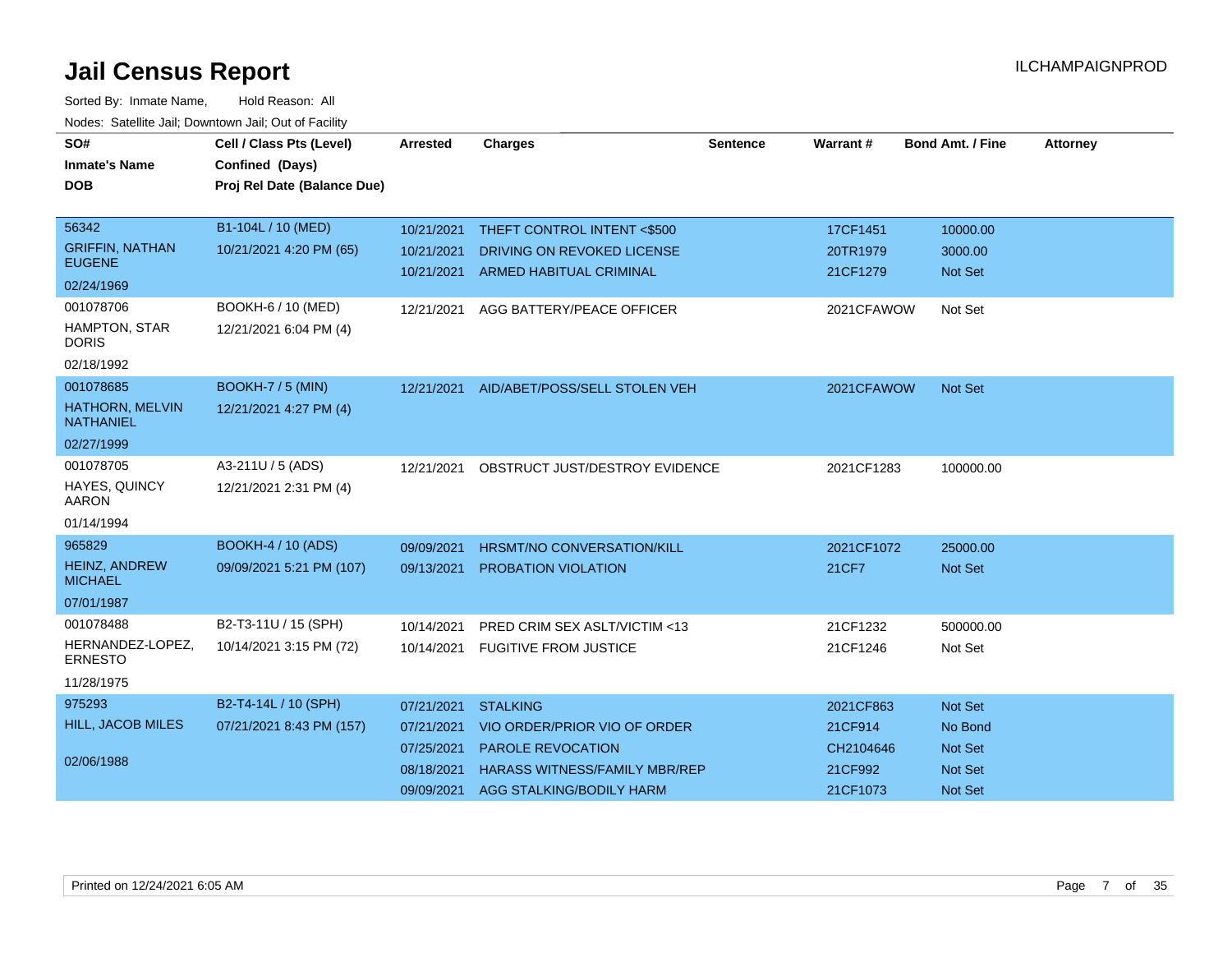| SO#<br><b>Inmate's Name</b><br><b>DOB</b>                         | Cell / Class Pts (Level)<br>Confined (Days)<br>Proj Rel Date (Balance Due) | Arrested                               | <b>Charges</b>                                                                                    | <b>Sentence</b>       | Warrant #            | <b>Bond Amt. / Fine</b>        | <b>Attorney</b> |
|-------------------------------------------------------------------|----------------------------------------------------------------------------|----------------------------------------|---------------------------------------------------------------------------------------------------|-----------------------|----------------------|--------------------------------|-----------------|
| 48471<br><b>HILL, RAMESH</b><br><b>JERMAINE</b>                   | B1-207L / 15 (MAX)<br>08/08/2021 4:45 AM (139)                             | 08/08/2021                             | AGG BATTERY/DISCHARGE FIREARM                                                                     |                       | 21CF946              | Not Set                        |                 |
| 12/11/1978                                                        |                                                                            |                                        |                                                                                                   |                       |                      |                                |                 |
| 972300<br>HOLT, MICHAEL<br><b>TERRELL</b><br>12/25/1989           | A3-211L / 10 (ADS)<br>12/22/2021 8:36 AM (3)                               | 12/22/2021<br>12/22/2021               | <b>RESIDENTIAL BURGLARY</b><br>AGG CRIM SEX ABUSE/VICTIM <9                                       |                       | 18CF1691<br>19CF1277 | 25000.00<br>250000.00          |                 |
| 1043704<br><b>HOUSTON, STEVEN</b><br><b>CORDELL</b>               | B4-223L / 15 (MAX)<br>07/13/2021 5:56 AM (165)                             | 07/13/2021                             | ARMED ROBBERY/ARMED W/FIREARM                                                                     | 12y (DOC)             | 21CF815              | Not Set                        |                 |
| 01/24/1989                                                        |                                                                            |                                        |                                                                                                   |                       |                      |                                |                 |
| 999198<br>HOWARD, BRION LIN                                       | B4-226L / 15 (MAX)<br>11/30/2021 10:41 AM (25)                             | 11/30/2021                             | FELON POSS/USE FIREARM PRIOR                                                                      |                       | 21CF1377             | 500000.00                      |                 |
| 06/10/1992<br>1061996                                             | A1-226U / 5 (MIN)                                                          |                                        |                                                                                                   |                       |                      |                                |                 |
| HUBBARD, REBEKIAH<br><b>DIONA</b><br>04/08/1998                   | 10/30/2021 1:37 PM (56)                                                    | 10/30/2021<br>10/30/2021<br>10/31/2021 | DRVG UNDER INFLUENCE OF DRUG<br>RETAIL THEFT/DISP MERCH/<\$300<br>USE FORGED CR/DEBIT CARD/<\$300 | 180d (CJ)<br>2y (DOC) | 2018CF1302           | No Bond<br>20000.00<br>No Bond |                 |
| 953555                                                            | B4-122L / 15 (MAX)                                                         | 03/10/2021                             | CRIM TRESPASS TO RESIDENCE                                                                        |                       | 21CF272              | Not Set                        |                 |
| HUNT, TAVARIS EARL<br>12/29/1987                                  | 03/10/2021 4:58 AM (290)                                                   | 04/14/2021                             | AGG FLEEING POLICE/21 MPH OVER                                                                    | 3y (DOC)              | 2020CF94             | 10000.00                       |                 |
| 001078639<br><b>JACKSON, GREGORY</b><br><b>LYNN</b><br>11/22/1994 | B1-206L / 10 (MED)<br>12/02/2021 3:43 AM (23)                              | 12/02/2021                             | <b>FUGITIVE FROM JUSTICE</b>                                                                      |                       | 21CF1465             | Not Set                        |                 |
| 38993<br>JACKSON, LAMONT<br><b>JEREMIE</b><br>07/31/1973          | B4-126L / 15 (MAX)<br>02/13/2021 7:45 AM (315)                             |                                        | 02/13/2021 ATTEMPT (FIRST DEGREE MURDER)                                                          |                       | 21CF181              | Not Set                        |                 |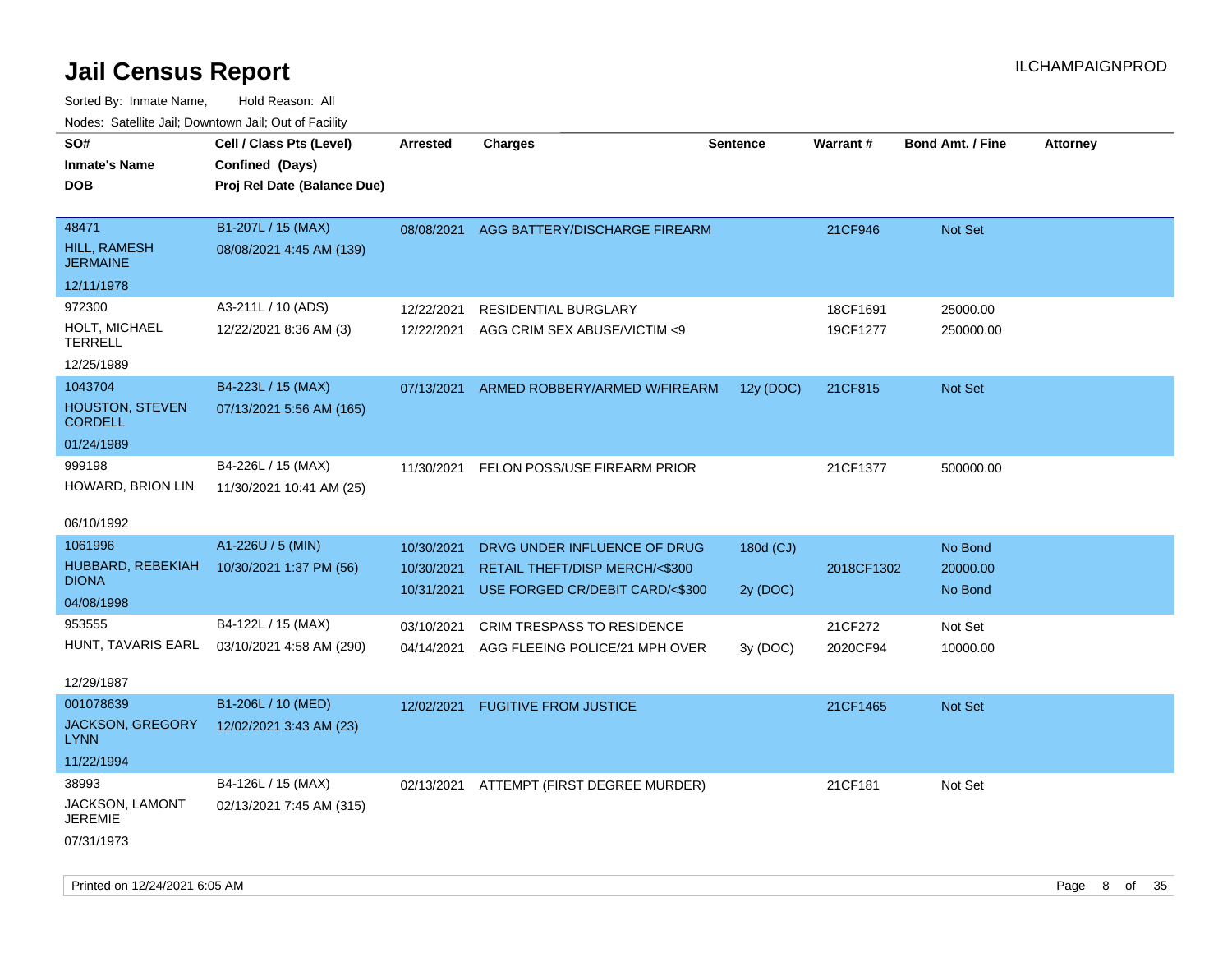Sorted By: Inmate Name, Hold Reason: All Nodes: Satellite Jail; Downtown Jail; Out of Facility

| <b>NOULD:</b> Catoline can, Downtown can, Out of Fability |                                            |                 |                                          |                 |              |                         |                 |
|-----------------------------------------------------------|--------------------------------------------|-----------------|------------------------------------------|-----------------|--------------|-------------------------|-----------------|
| SO#                                                       | Cell / Class Pts (Level)                   | <b>Arrested</b> | <b>Charges</b>                           | <b>Sentence</b> | Warrant#     | <b>Bond Amt. / Fine</b> | <b>Attorney</b> |
| <b>Inmate's Name</b>                                      | Confined (Days)                            |                 |                                          |                 |              |                         |                 |
| <b>DOB</b>                                                | Proj Rel Date (Balance Due)                |                 |                                          |                 |              |                         |                 |
|                                                           |                                            |                 |                                          |                 |              |                         |                 |
| 001078689                                                 | A3-112U / 15 (MAX)                         |                 | 12/17/2021 FIREARM/FOID INVALID/NOT ELIG |                 | 21CF1551     | No Bond                 |                 |
| <b>JACKSON, PRENTISS</b><br><b>MANSION DEWAYNE</b>        | 12/18/2021 12:39 AM (7)                    |                 |                                          |                 |              |                         |                 |
| 09/02/2003                                                |                                            |                 |                                          |                 |              |                         |                 |
| 001077487                                                 | B3-W7-27U / 10 (MED)                       | 12/03/2020      | FELON POSS/USE WEAPON/FIREARM            |                 | 20CF1377     | Not Set                 |                 |
| <b>JACKSON, TERREL</b><br><b>DANDRE</b>                   | 12/03/2020 10:18 AM (387)                  |                 | 11/09/2021 AGG DISCHARGE FIREARM/OCC VEH |                 | 21CR0331401  | No Bond                 |                 |
| 08/11/1990                                                |                                            |                 |                                          |                 |              |                         |                 |
| 001077864                                                 | B1-103L / 15 (MAX)                         | 04/18/2021      | FELON POSS/USE WEAPON/FIREARM            |                 | 21CF428      | Not Set                 |                 |
| D                                                         | JAMERSON, ANTHONY 04/18/2021 7:21 PM (251) |                 |                                          |                 |              |                         |                 |
| 01/26/1990                                                |                                            |                 |                                          |                 |              |                         |                 |
| 001078703                                                 | A2-223U / 15 (MAX)                         | 12/20/2021      | MURDER/INTENT TO KILL/INJURE             |                 | 21CF1574     | Not Set                 |                 |
| <b>JOHN, SHAMIQUH</b><br><b>THERESA</b>                   | 12/22/2021 6:41 AM (3)                     |                 |                                          |                 |              |                         |                 |
| 04/03/1992                                                |                                            |                 |                                          |                 |              |                         |                 |
| 001077437                                                 | B3-W4-16L / 10 (MED)                       | 08/23/2021      | DOM BTRY/CONTACT/1-2 PRECONV             |                 | 21CF1025     | Not Set                 |                 |
| JOHNSON, ANTONIO<br><b>LASHAUN</b>                        | 08/23/2021 7:48 PM (124)                   |                 |                                          |                 |              |                         |                 |
| 01/06/1980                                                |                                            |                 |                                          |                 |              |                         |                 |
| 1071536                                                   | B4-127L / 15 (MED)                         |                 | 06/17/2021 ATTEMPT (FIRST DEGREE MURDER) |                 | 21CF702      | Not Set                 |                 |
| JOHNSON, ZACHERY<br>EDWARD                                | 06/17/2021 2:00 AM (191)                   |                 |                                          |                 |              |                         |                 |
| 10/30/1987                                                |                                            |                 |                                          |                 |              |                         |                 |
| 1017120                                                   | B3-W1-03U / 5 (MIN)                        |                 | 10/29/2021 AGG ASLT/USE DDLY WEAPON      |                 |              | No Bond                 |                 |
| JONES, JOSHUA LYNN                                        | 10/29/2021 3:15 AM (57)                    |                 |                                          |                 |              |                         |                 |
|                                                           |                                            |                 |                                          |                 |              |                         |                 |
| 05/16/1993                                                | 1/25/2022 (0.00)                           |                 |                                          |                 |              |                         |                 |
| 001078645                                                 | B4-222U / 10 (MED)                         | 12/02/2021      | AGG DISCHARGE FIREARM                    |                 | 21CF1478     | No Bond                 |                 |
| JONES, KELVIN<br><b>KHYRIC</b>                            | 12/02/2021 6:56 PM (23)                    | 12/02/2021      | <b>ILLEG POSS AMMUNITION/FOID</b>        |                 | 2021CM000472 | 1000.00                 |                 |
| 02/27/2001                                                |                                            |                 |                                          |                 |              |                         |                 |

Printed on  $12/24/2021$  6:05 AM Page 9 of 35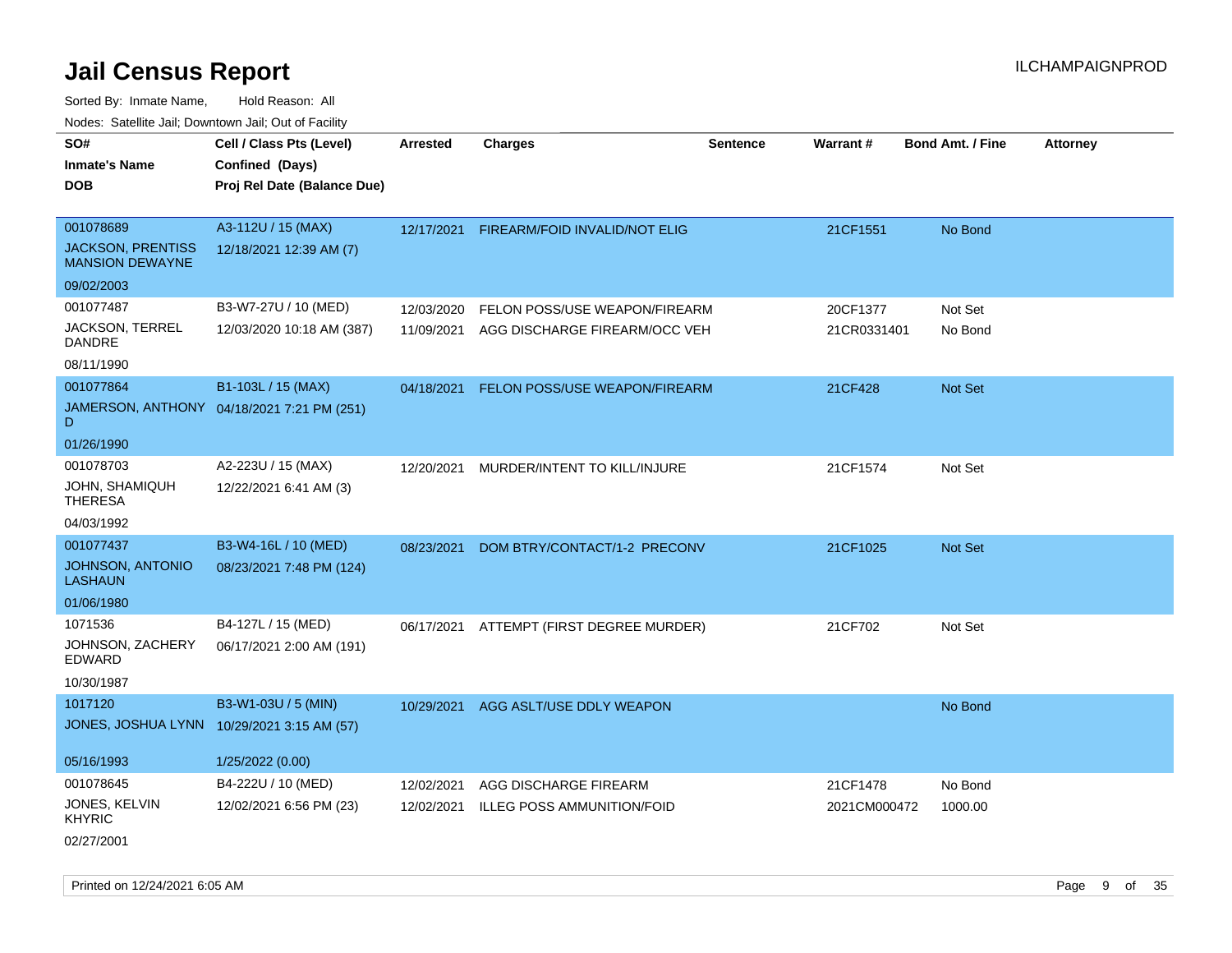| SO#                                       | Cell / Class Pts (Level)    | <b>Arrested</b> | <b>Charges</b>                 | <b>Sentence</b> | Warrant#  | <b>Bond Amt. / Fine</b> | <b>Attorney</b> |
|-------------------------------------------|-----------------------------|-----------------|--------------------------------|-----------------|-----------|-------------------------|-----------------|
| <b>Inmate's Name</b>                      | Confined (Days)             |                 |                                |                 |           |                         |                 |
| <b>DOB</b>                                | Proj Rel Date (Balance Due) |                 |                                |                 |           |                         |                 |
|                                           |                             |                 |                                |                 |           |                         |                 |
| 956822                                    | B1-205U / 15 (MAX)          | 11/25/2021      | AGGRAVATED DOMESTIC BATTERY    |                 | 21CF1442  | Not Set                 |                 |
| <b>JONES, MARIO</b>                       | 11/25/2021 10:37 AM (30)    | 11/25/2021      | <b>PAROLE REVOCATION</b>       |                 | CH2106361 | No Bond                 |                 |
| <b>NATHANIEL</b>                          |                             | 11/25/2021      | <b>UNLAWFUL RESTRAINT</b>      |                 | 21CF1443  | <b>Not Set</b>          |                 |
| 10/27/1987                                |                             |                 |                                |                 |           |                         |                 |
| 1008468                                   | B4-226U / 10 (MED)          | 12/01/2021      | FELON POSS/USE WEAPON/FIREARM  |                 | 21CF1472  | Not Set                 |                 |
| <b>JONES, MARTEZ</b><br><b>LAMONTE</b>    | 12/01/2021 1:28 PM (24)     | 12/02/2021      | PROBATION VIOLATION            |                 | 20CF1151  | Not Set                 |                 |
| 06/22/1993                                |                             |                 |                                |                 |           |                         |                 |
| 506244                                    | B1-204L / 15 (MAX)          | 07/15/2021      | ARMED ROBBERY/ARMED W/FIREARM  |                 | 2021CF791 | 250000.00               |                 |
| JOSLIN, JASON LEE                         | 07/15/2021 4:38 AM (163)    |                 |                                |                 |           |                         |                 |
| 12/22/1985                                |                             |                 |                                |                 |           |                         |                 |
| 66662                                     | B1-102L / 10 (MED)          | 12/05/2021      | POSS AMT CON SUB EXCEPT(A)/(D) | 2y (DOC)        | 18CF597   | 200000.00               |                 |
| KINTNER, WESLEY J                         | 12/05/2021 1:57 PM (20)     |                 |                                |                 |           |                         |                 |
| 04/15/1986                                |                             |                 |                                |                 |           |                         |                 |
| 001078693                                 | A4-205U / 15 (MAX)          | 12/19/2021      | <b>RETAIL THEFT</b>            |                 | 2021CF422 | 20000.00                |                 |
| LARGE, JOSHUA DALE 12/19/2021 4:54 AM (6) |                             | 12/19/2021      | RECEIVE/POSS/SELL STOLEN VEH   |                 | 21CF1555  | Not Set                 |                 |
|                                           |                             | 12/19/2021      | <b>RETAIL THEFT</b>            |                 | 2021CM216 | 5000.00                 |                 |
| 10/27/1985                                |                             |                 |                                |                 |           |                         |                 |
| 26787                                     | A4-205L / 10 (MED)          | 12/18/2021      | <b>RESIDENTIAL BURGLARY</b>    |                 | 21CF1558  | Not Set                 |                 |
| LAURENT, JOHN<br>WAYNE                    | 12/18/2021 9:30 PM (7)      |                 |                                |                 |           |                         |                 |
| 02/01/1967                                |                             |                 |                                |                 |           |                         |                 |
| 1070011                                   | B4-124U / 15 (MAX)          | 08/03/2021      | AGG DISCH FIREARM/1ST AID PERS |                 | 21CF929   | <b>Not Set</b>          |                 |
| LAWS, WILLIAM<br>ZARAK, Third             | 08/03/2021 3:53 PM (144)    |                 |                                |                 |           |                         |                 |
| 07/06/1999                                |                             |                 |                                |                 |           |                         |                 |
| 548089                                    | B1-204U / 15 (MAX)          | 12/04/2020      | AGG DOMESTIC BATTERY/STRANGLE  |                 | 18CF1507  | 10000.00                |                 |
| LEWIS, LAWRENCE                           | 12/04/2020 4:42 AM (386)    | 12/04/2020      | METH DELIVERY/100<400 GRAMS    |                 | 20CF1481  | Not Set                 |                 |
| PAUL, Third                               |                             | 12/04/2020      | ATTEMPT (FIRST DEGREE MURDER)  |                 | 20CF1378  | Not Set                 |                 |
| 02/08/1993                                |                             |                 |                                |                 |           |                         |                 |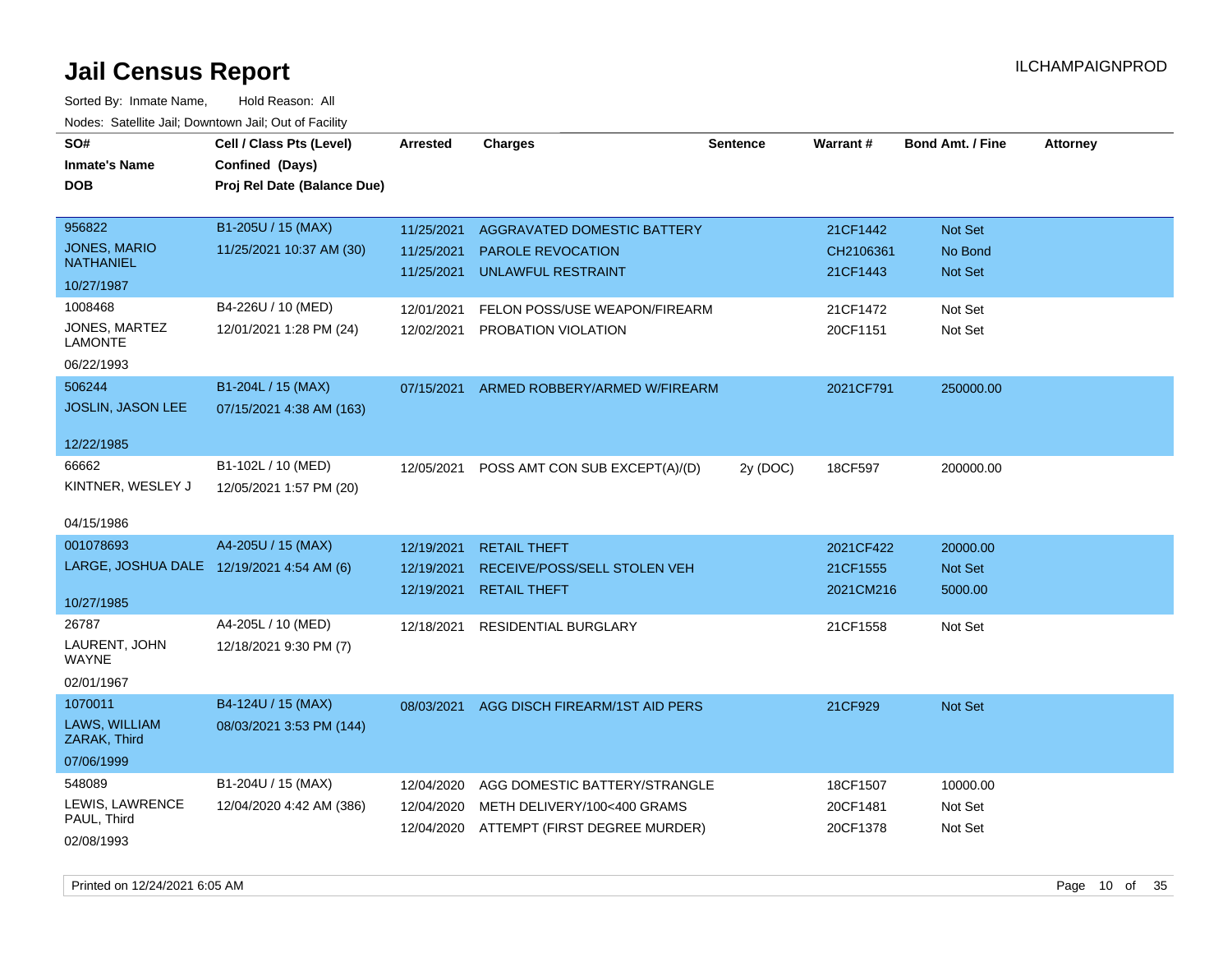| SO#<br><b>Inmate's Name</b><br><b>DOB</b>                              | Cell / Class Pts (Level)<br>Confined (Days)<br>Proj Rel Date (Balance Due)                                             | <b>Arrested</b>                                                    | <b>Charges</b>                                                                                                                               | <b>Sentence</b> | <b>Warrant#</b>                                                          | <b>Bond Amt. / Fine</b>                                    | <b>Attorney</b> |
|------------------------------------------------------------------------|------------------------------------------------------------------------------------------------------------------------|--------------------------------------------------------------------|----------------------------------------------------------------------------------------------------------------------------------------------|-----------------|--------------------------------------------------------------------------|------------------------------------------------------------|-----------------|
| 001077524<br>LEWIS, TREVOR<br><b>DANIEL</b><br>06/03/2002<br>001077621 | B2-T4-15U / 10 (SPH)<br>12/14/2020 5:16 PM (376)<br>B1-107L / 10 (MED)<br>LINDSEY, DONALD RAY 12/05/2021 10:23 AM (20) | 12/14/2020<br>12/14/2020<br>12/14/2020<br>12/14/2020<br>12/05/2021 | AGG BATTERY/JUDGE/EMT<br><b>RESIDENTIAL ARSON</b><br>AGG BATTERY/PUBLIC PLACE<br>AGG BATTERY/PEACE OFFICER<br>AGG ASLT PEACE OFF/FIRE/ER WRK |                 | 2020-CF-1212<br>2020-CF-1388<br>2020-CF-1231<br>2020-CF-1211<br>2021CF64 | 10000.00<br>150000.00<br>50000.00<br>10000.00<br>100000.00 |                 |
| 08/19/1996<br>1065002<br>LOVELESS, DUSTIN<br><b>DEE</b><br>06/17/1982  | B3-W4-13U / 10 (MED)<br>11/16/2021 11:41 AM (39)                                                                       | 11/16/2021<br>11/16/2021                                           | DOMESTIC BTRY/CONTACT/VIO O/P<br>DOM BTRY/CONTACT/1-2 PRECONV                                                                                |                 | 2019CF001781<br>2021CF000494                                             | 25000.00<br>25000.00                                       |                 |
| 1000869<br>MARTIN, MANNIX<br><b>TILMOND</b><br>07/19/1991              | B1-106L / 15 (MAX)<br>09/12/2021 12:40 AM (104)                                                                        | 09/11/2021                                                         | FELON POSS/USE WEAPON/FIREARM                                                                                                                |                 | 21CF1102                                                                 | Not Set                                                    |                 |
| 1063030<br>MASON, RYAN ONEIAL 12/21/2021 9:30 AM (4)<br>02/22/1991     | A4-101L / 15 (MAX)                                                                                                     | 12/20/2021<br>12/22/2021                                           | <b>MURDER</b><br><b>PAROLE REVOCATION</b>                                                                                                    |                 | 21CF1571<br>CH2107979                                                    | <b>Not Set</b><br><b>Not Set</b>                           |                 |
| 48792<br>MCCLAIN, HURCHEL<br><b>JOSEPH</b><br>05/01/1979               | B4-225U / 10 (MED)<br>11/20/2021 4:11 AM (35)                                                                          | 11/19/2021                                                         | AGG BATTERY/DISCHARGE FIREARM                                                                                                                |                 | 21CF1425                                                                 | Not Set                                                    |                 |
| 001077938<br>MCGAHA,<br><b>CHRISTOPHER D</b><br>07/27/1991             | <b>BOOKH-2 / 15 (ADS)</b><br>05/10/2021 7:02 PM (229)                                                                  | 05/10/2021<br>05/11/2021 MURDER                                    | AGG KIDNAPING DISCH FIR/HARM<br>05/27/2021 ESCAPE FROM DEPT OF CORRECTION                                                                    |                 | 21CF532<br>2021-CF-215<br>21CF600                                        | Not Set<br>No Bond<br><b>Not Set</b>                       |                 |
| 1043071<br>MERRELL-<br>SUTHERLAND, ALICIA<br>11/26/1972                | A2-220L / 10 (MED)<br>11/08/2021 2:22 AM (47)                                                                          | 11/08/2021                                                         | CRIM DMG/GOVT PROP/<\$500                                                                                                                    |                 | 21CF1378                                                                 | Not Set                                                    |                 |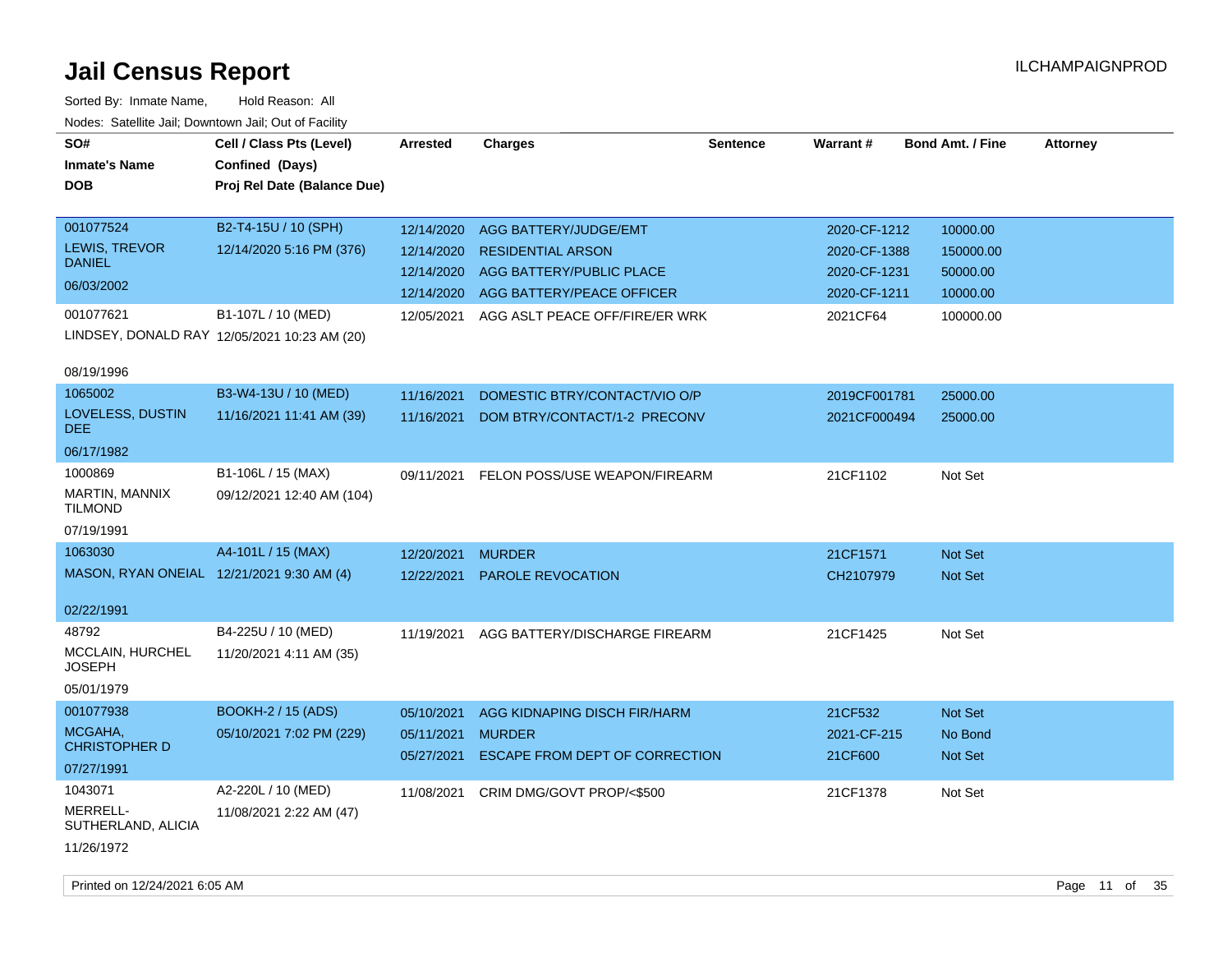| SO#                                                  | Cell / Class Pts (Level)                     | <b>Arrested</b> | <b>Charges</b>                           | <b>Sentence</b> | Warrant#   | <b>Bond Amt. / Fine</b> | Attorney |
|------------------------------------------------------|----------------------------------------------|-----------------|------------------------------------------|-----------------|------------|-------------------------|----------|
| <b>Inmate's Name</b>                                 | Confined (Days)                              |                 |                                          |                 |            |                         |          |
| <b>DOB</b>                                           | Proj Rel Date (Balance Due)                  |                 |                                          |                 |            |                         |          |
|                                                      |                                              |                 |                                          |                 |            |                         |          |
| 1026478                                              | <b>BOOKH-3 / 5 (MIN)</b>                     | 12/24/2021      | <b>DOMESTIC BATTERY</b>                  |                 | 21CMAWOW   | <b>Not Set</b>          |          |
| MILLER, ANTHONY                                      | 12/24/2021 1:11 AM (1)                       | 12/24/2021      | <b>UNLAWFUL RESTRAINT</b>                |                 | 21CFAWOW   | Not Set                 |          |
| 02/20/1994                                           |                                              | 12/24/2021      | DRIVING ON REVOKED LICENSE               |                 | 20TR3647   | 10000.00                |          |
| 41584                                                | B4-227U / 15 (MAX)                           | 12/01/2021      | ARMED HABITUAL CRIMINAL                  |                 | 21CF1467   | Not Set                 |          |
| MILLER, JOSE LOVELL 12/02/2021 1:04 AM (23)          |                                              |                 |                                          |                 |            |                         |          |
|                                                      |                                              |                 |                                          |                 |            |                         |          |
| 10/07/1975                                           |                                              |                 |                                          |                 |            |                         |          |
| 001077902                                            | A2-123L / 5 (ADS)                            | 11/23/2021      | BATTERY/CAUSE BODILY HARM                |                 | 21CM187    | Not Set                 |          |
| MOFFETT, CAROLYN<br><b>REENE</b>                     | 11/21/2021 10:31 AM (34)                     |                 |                                          |                 |            |                         |          |
| 10/23/1988                                           |                                              |                 |                                          |                 |            |                         |          |
| 001078712                                            | BOOKH-3 / 10 (MED)                           | 12/23/2021      | AGG UNLAWFUL USE WEAPON/PERSON           |                 | 2021CFAWOW | Not Set                 |          |
| MONTGOMERY,<br>RASHARD MYKI                          | 12/23/2021 4:27 PM (2)                       | 12/23/2021      | AGG DISCH FIREARM/1ST AID PERS           |                 | 2021CFAWOW | Not Set                 |          |
| 11/05/2001                                           |                                              |                 |                                          |                 |            |                         |          |
| 39106                                                | B4-227L / 10 (MED)                           | 10/12/2021      | DOMESTIC BATTERY/OTHER PRIOR             |                 | 21CF1217   | Not Set                 |          |
| MOORE, ANDREW LEE, 10/12/2021 1:02 AM (74)<br>Junior |                                              |                 |                                          |                 |            |                         |          |
| 04/12/1973                                           |                                              |                 |                                          |                 |            |                         |          |
| 48033                                                | A4-102L / 5 (ADS)                            | 12/04/2021      | DOMESTIC BATTERY/OTHER PRIOR             | 4y (DOC)        | 21CF1482   | Not Set                 |          |
| MOORE.<br>CHRISTOPHER ALLEN                          | 12/04/2021 4:38 PM (21)                      |                 |                                          |                 |            |                         |          |
| 07/02/1976                                           |                                              |                 |                                          |                 |            |                         |          |
| 1076384                                              | A1-227L / 5 (MIN)                            | 10/28/2021      | RETAIL THEFT/DISP MERCH/<\$300           |                 | 21CM149    | 12500.00                |          |
|                                                      | MURPHY, AZIA CIMONE 10/29/2021 12:49 AM (57) |                 |                                          |                 |            |                         |          |
| 09/23/1995                                           |                                              |                 |                                          |                 |            |                         |          |
| 001078517                                            | B1-201L / 15 (MAX)                           |                 | 10/19/2021 ATTEMPT (FIRST DEGREE MURDER) |                 | 21CF1267   | Not Set                 |          |
| NELSON, RORY<br><b>DEMOND</b>                        | 10/19/2021 3:55 AM (67)                      |                 |                                          |                 |            |                         |          |
| 08/14/1984                                           |                                              |                 |                                          |                 |            |                         |          |
|                                                      |                                              |                 |                                          |                 |            |                         |          |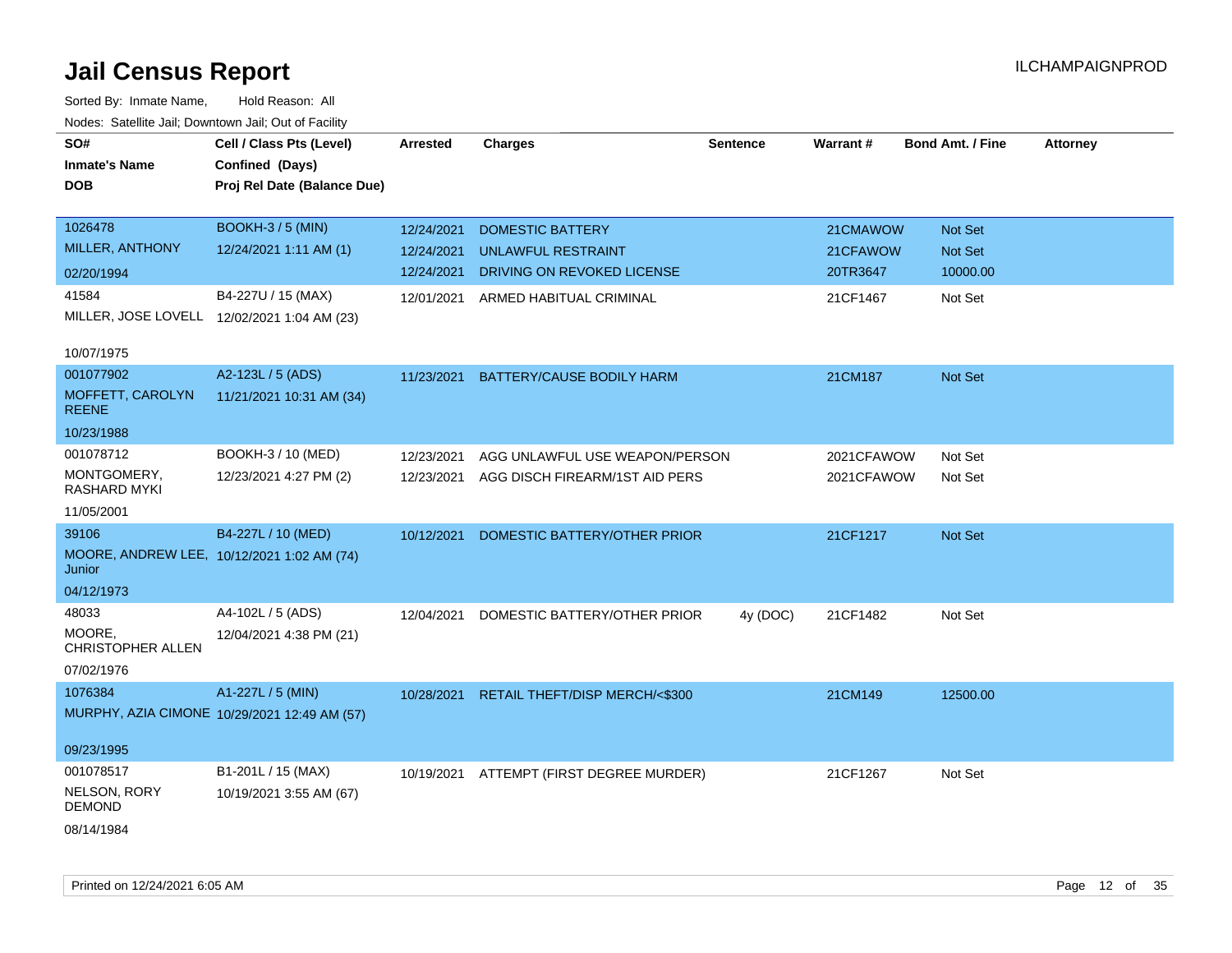| SO#<br><b>Inmate's Name</b><br><b>DOB</b>                           | Cell / Class Pts (Level)<br>Confined (Days)<br>Proj Rel Date (Balance Due) | <b>Arrested</b>                        | <b>Charges</b>                                                               | <b>Sentence</b> | Warrant#                         | <b>Bond Amt. / Fine</b>      | <b>Attorney</b> |
|---------------------------------------------------------------------|----------------------------------------------------------------------------|----------------------------------------|------------------------------------------------------------------------------|-----------------|----------------------------------|------------------------------|-----------------|
| 1064664<br>NEVAREZ, OSCAR<br><b>DEWEY</b>                           | B3-W4-15U / 10 (MED)<br>12/01/2021 4:46 PM (24)                            | 12/01/2021                             | <b>DOMESTIC BATTERY</b>                                                      |                 | 20CF1443                         | No Bond                      |                 |
| 09/26/1996                                                          | 12/29/2021 (0.00)                                                          |                                        |                                                                              |                 |                                  |                              |                 |
| 1073913<br>OSBORNE, NICHOLE<br><b>MARIE</b><br>06/22/1979           | A2-120L / 5 (MIN)<br>12/16/2021 4:17 AM (9)                                | 12/16/2021<br>12/16/2021<br>12/16/2021 | RESIDENTIAL BURGLARY<br>CRIMINAL TRESPASS TO VEHICLES<br><b>RETAIL THEFT</b> |                 | 21CF1537<br>2021CM423<br>21CM522 | 100.00<br>1500.00<br>5000.00 |                 |
| 1074169<br>PANZER, IAN RICHARD 12/21/2021 2:24 PM (4)<br>07/04/1988 | A4-207U / 10 (ADS)                                                         | 12/21/2021                             | AGGRAVATED DOMESTIC BATTERY                                                  |                 | 21CF1567                         | Not Set                      |                 |
| 1063325<br>PICKENS, JOSEPH<br>PARNELL<br>04/27/1978                 | B1-104U / 10 (MED)<br>12/09/2021 4:43 AM (16)                              | 12/09/2021                             | <b>DOMESTIC BATTERY</b>                                                      |                 | 21CF1502                         | Not Set                      |                 |
| 999352<br>PIRLOT, JUSTIN LEE<br>11/08/1982                          | B4-225L / 10 (MED)<br>09/09/2021 11:28 AM (107)                            | 09/09/2021<br>10/23/2021               | <b>VIOLATE OP/OTHER PRIOR</b><br><b>FALSE REPORT OF OFFENSE</b>              |                 | 21CF1092<br>2019CF836            | Not Set<br>5000.00           |                 |
| 001078669<br>RANGEL, ADRIAN<br>11/25/2000                           | A4-105U / 10 (MED)<br>12/10/2021 12:53 AM (15)                             | 12/10/2021                             | AGG DISCHARGE FIREARM/BLDG/SCH                                               |                 | 21CF1507                         | Not Set                      |                 |
| 1069524<br>RAY-DAVIS, KAMARI<br><b>DAYVON</b><br>03/30/2000         | B4-224L / 15 (MAX)<br>08/09/2021 2:44 AM (138)                             | 08/08/2021                             | MFG/DEL CANNABIS/30-500 GRAMS                                                |                 | 21CF953                          | Not Set                      |                 |
| 45473<br>REXROAD, CALVIN<br>ALLEN<br>10/04/1970                     | B1-202L / 15 (MAX)<br>11/23/2021 6:27 PM (32)                              | 11/23/2021<br>11/23/2021               | CHIL SEX OFFEN/RESIDE DAY CARE<br>VIOLATE SEX OFFENDER REGIS                 |                 | 21CF1275<br>21CF546              | 10000.00<br>50000.00         |                 |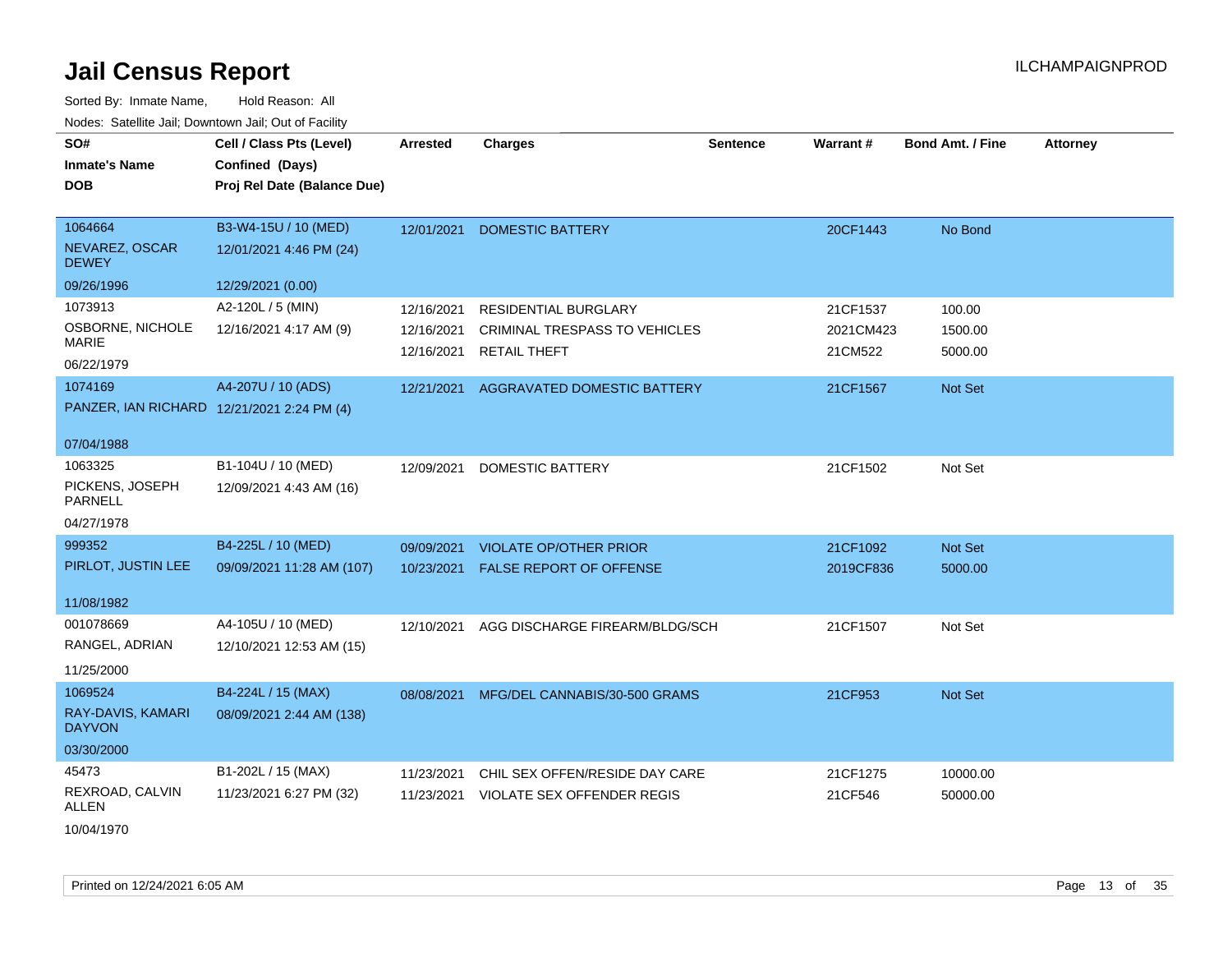Sorted By: Inmate Name, Hold Reason: All Nodes: Satellite Jail; Downtown Jail; Out of Facility

| ivoues. Salellite Jali, Downtown Jali, Out of Facility |                                              |                 |                                     |                 |            |                         |          |
|--------------------------------------------------------|----------------------------------------------|-----------------|-------------------------------------|-----------------|------------|-------------------------|----------|
| SO#                                                    | Cell / Class Pts (Level)                     | <b>Arrested</b> | <b>Charges</b>                      | <b>Sentence</b> | Warrant#   | <b>Bond Amt. / Fine</b> | Attorney |
| <b>Inmate's Name</b>                                   | Confined (Days)                              |                 |                                     |                 |            |                         |          |
| <b>DOB</b>                                             | Proj Rel Date (Balance Due)                  |                 |                                     |                 |            |                         |          |
|                                                        |                                              |                 |                                     |                 |            |                         |          |
| 979485                                                 | B2-T4-16L / 15 (ADS)                         | 03/12/2021      | PRED CRIM SEX ASLT/VICTIM <13       |                 | 21CF282    | Not Set                 |          |
| RODRIGUEZ, JOSHUA<br><b>ANTHONY</b>                    | 03/12/2021 1:57 PM (288)                     |                 |                                     |                 |            |                         |          |
| 04/06/1990                                             |                                              |                 |                                     |                 |            |                         |          |
| 61330                                                  | B4-121L / 15 (MAX)                           | 12/01/2021      | ARMED HABITUAL CRIMINAL             |                 | 21CF1473   | Not Set                 |          |
| RUFFIN, JONATHON<br><b>CECIL</b>                       | 12/01/2021 5:34 AM (24)                      | 12/01/2021      | <b>PAROLE REVOCATION</b>            |                 | CH2107545  | No Bond                 |          |
| 05/10/1984                                             |                                              |                 |                                     |                 |            |                         |          |
| 1071161                                                | B4-124L / 15 (MAX)                           | 08/18/2021      | DELIVERY OF OR POSSESSION OF W/ INT |                 | 21CF1008   | No Bond                 |          |
| <b>SANDERS, MARKELL</b><br><b>LAMAR</b>                | 08/18/2021 6:18 PM (129)                     |                 |                                     |                 |            |                         |          |
| 02/02/2000                                             |                                              |                 |                                     |                 |            |                         |          |
| 59178                                                  | A4-104L / 15 (MAX)                           | 12/13/2021      | POSS AMT CON SUB EXCEPT(A)/(D)      |                 | 20CF221    | 5000.00                 |          |
| SANDERS, MICHAEL<br>JEAN                               | 12/13/2021 4:17 PM (12)                      | 12/13/2021      | AGG DISCHARGE FIREARM/OCC VEH       |                 | 21CF1274   | 1500000.00              |          |
| 12/22/1967                                             |                                              |                 |                                     |                 |            |                         |          |
| 1047469                                                | B3-W5-18L / 10 (MED)                         | 07/03/2021      | <b>CRIMINAL SEX ASSAULT/CONSENT</b> |                 | 21CF773    | Not Set                 |          |
| <b>ALLEN</b>                                           | SCHINDLER, RICHARD 07/03/2021 10:25 PM (175) |                 |                                     |                 |            |                         |          |
| 10/16/1979                                             |                                              |                 |                                     |                 |            |                         |          |
| 001078704                                              | A3-212U / 15 (MAX)                           | 12/21/2021      | MURDER/INTENT TO KILL/INJURE        |                 | 21CF1575   | Not Set                 |          |
| SHORTER, JAQUAN<br><b>MAURICE</b>                      | 12/23/2021 1:23 AM (2)                       |                 |                                     |                 |            |                         |          |
| 10/08/1998                                             |                                              |                 |                                     |                 |            |                         |          |
| 001078698                                              | A4-206U / 5 (MIN)                            | 12/20/2021      | <b>DIRECT CRIMINAL CONTEMPT</b>     |                 | 2019F44    | No Bond                 |          |
| SIDES, BRIAN KEITH                                     | 12/20/2021 4:23 PM (5)                       |                 |                                     |                 |            |                         |          |
| 12/08/1969                                             |                                              |                 |                                     |                 |            |                         |          |
| 001078441                                              | BOOKF-3 / 15 (ADS)                           | 10/01/2021      | ARMED HABITUAL CRIMINAL             |                 | 21CF1182   | Not Set                 |          |
| SINGLETON, CORRIE<br><b>DERRELL</b>                    | 10/01/2021 12:36 PM (85)                     | 12/20/2021      | SPEEDING 26-34 MPH OVER LIMIT       |                 | 2021TR2701 | 1000.00                 |          |
| 05/07/1983                                             |                                              |                 |                                     |                 |            |                         |          |

Printed on 12/24/2021 6:05 AM **Page 14** of 35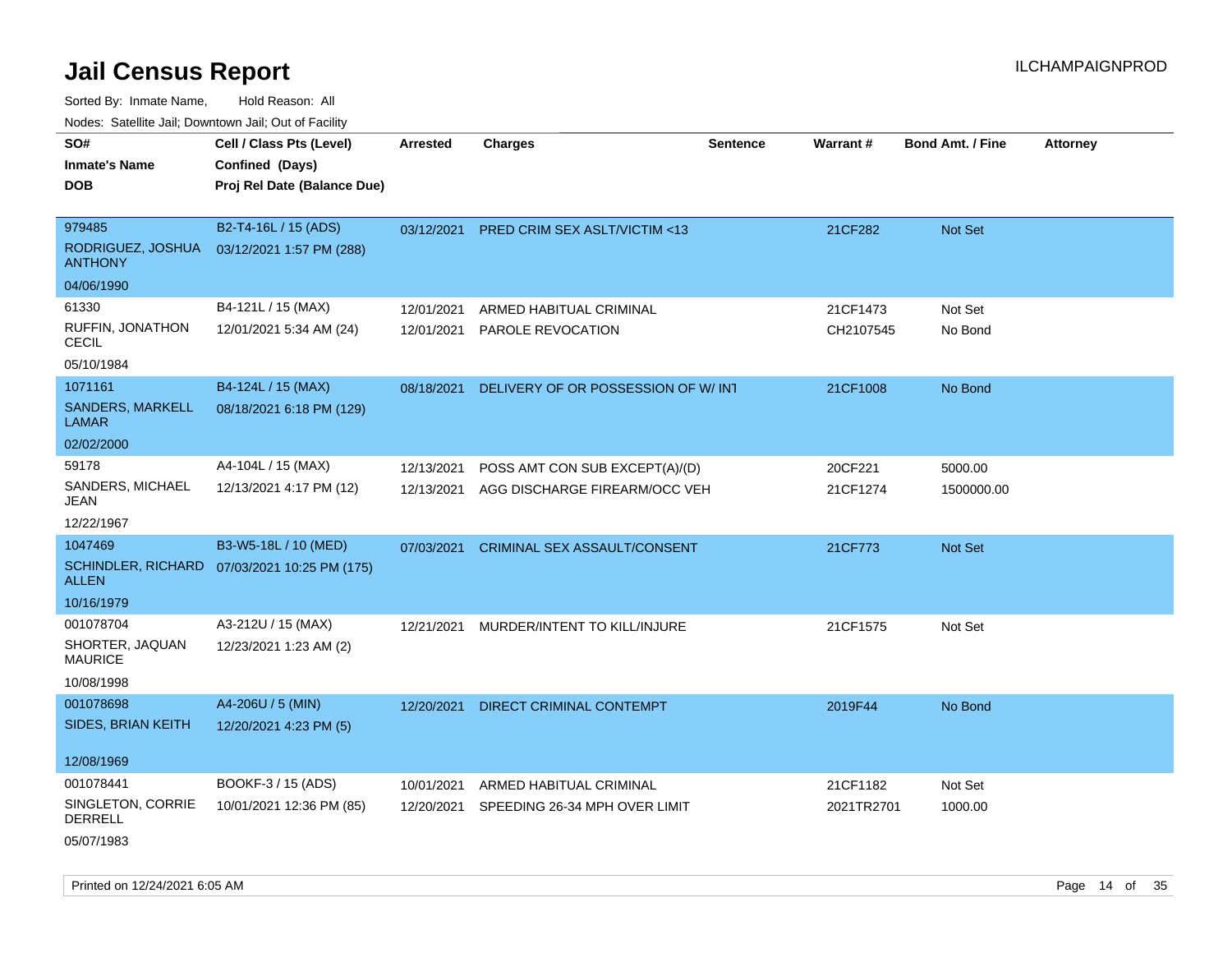| inodes: Satellite Jali, Downtown Jali, Out of Facility |                             |                 |                                       |                 |                 |                         |                 |
|--------------------------------------------------------|-----------------------------|-----------------|---------------------------------------|-----------------|-----------------|-------------------------|-----------------|
| SO#                                                    | Cell / Class Pts (Level)    | <b>Arrested</b> | <b>Charges</b>                        | <b>Sentence</b> | <b>Warrant#</b> | <b>Bond Amt. / Fine</b> | <b>Attorney</b> |
| <b>Inmate's Name</b>                                   | Confined (Days)             |                 |                                       |                 |                 |                         |                 |
| <b>DOB</b>                                             | Proj Rel Date (Balance Due) |                 |                                       |                 |                 |                         |                 |
|                                                        |                             |                 |                                       |                 |                 |                         |                 |
| 001078707                                              | <b>BOOKH-3 / 10 (MED)</b>   | 12/21/2021      | UNLWFL POSS HANDGUN/DEL/<21           |                 | 21CFAWOW        | Not Set                 |                 |
| STATON, TYLER CADE 12/21/2021 10:07 PM (4)             |                             |                 |                                       |                 |                 |                         |                 |
| 04/09/2002                                             |                             |                 |                                       |                 |                 |                         |                 |
| 38305                                                  | B2-T2-06L / 10 (SPH)        | 03/18/2020      | <b>CRIMINAL SEXUAL ABUSE</b>          |                 | 20CF-343        | 500000.00               |                 |
| STOVER, JOSH<br>ANDREW                                 | 03/18/2020 10:24 AM (647)   |                 |                                       |                 |                 |                         |                 |
| 08/18/1973                                             |                             |                 |                                       |                 |                 |                         |                 |
| 001078182                                              | A3-112L / 5 (MIN)           | 12/20/2021      | DRIVING ON REVOKED LICENSE            |                 | 2021CF800       | No Bond                 |                 |
| <b>STRONG, KEVIN</b><br><b>GARDNER</b>                 | 12/20/2021 4:34 PM (5)      |                 |                                       |                 |                 |                         |                 |
| 02/12/1963                                             | 3/19/2022 (0.00)            |                 |                                       |                 |                 |                         |                 |
| 65920                                                  | A3-213L / 15 (MAX)          | 12/21/2021      | ARMED ROBBERY/ARMED W/FIREARM         |                 | 2021CF1543      | 100000.00               |                 |
| TAPSCOTT.<br>CORNELIUS                                 | 12/21/2021 10:57 PM (4)     |                 |                                       |                 |                 |                         |                 |
| 07/14/1985                                             |                             |                 |                                       |                 |                 |                         |                 |
| 908315                                                 | <b>BOOKH-3 / 10 (MED)</b>   | 12/24/2021      | AGG FLEEING/21 MPH OVER/2ND           |                 | 21CFAWOW        | <b>Not Set</b>          |                 |
| TATE, JOSEPH WONG                                      | 12/24/2021 4:36 AM (1)      | 12/24/2021      | SPEEDING 35+ MPH OVER LIMIT           |                 | 21TRAWOW        | <b>Not Set</b>          |                 |
|                                                        |                             | 12/24/2021      | <b>DISREG OFFL TRAFFIC-CON DEVICE</b> |                 | 21TRAWOW        | Not Set                 |                 |
| 09/03/1994                                             |                             | 12/24/2021      | NO WINDOW TREAT ADJCNT/DRVR/2+        |                 | 21TRAWOW        | <b>Not Set</b>          |                 |
| 1066794                                                | B3-W2-07U / 5 (MIN)         | 09/07/2021      | <b>VIOLATE OP/OTHER PRIOR</b>         |                 | 21CF1061        | Not Set                 |                 |
| TAYLOR, STANLEY<br>JAMES                               | 09/07/2021 7:01 AM (109)    |                 |                                       |                 |                 |                         |                 |
| 01/05/1994                                             |                             |                 |                                       |                 |                 |                         |                 |
| 001078471                                              | B4-127U / 10 (MED)          | 10/11/2021      | AGG UUW/VEHICLE/<21                   |                 | 21CF1210        | 100.00                  |                 |
| <b>THATCH, OMARION</b><br><b>DIAMONTE</b>              | 10/11/2021 1:26 AM (75)     |                 |                                       |                 |                 |                         |                 |
| 09/05/2003                                             |                             |                 |                                       |                 |                 |                         |                 |
| 21252                                                  | B4-121U / 15 (MAX)          | 10/18/2021      | MFG/DEL 1<15 GR COCAINE/ANLG          |                 | 2021CF172       | 25000.00                |                 |
| THOMAS, ELIJAH                                         | 10/18/2021 12:35 AM (68)    |                 |                                       |                 |                 |                         |                 |
| 07/31/1962                                             |                             |                 |                                       |                 |                 |                         |                 |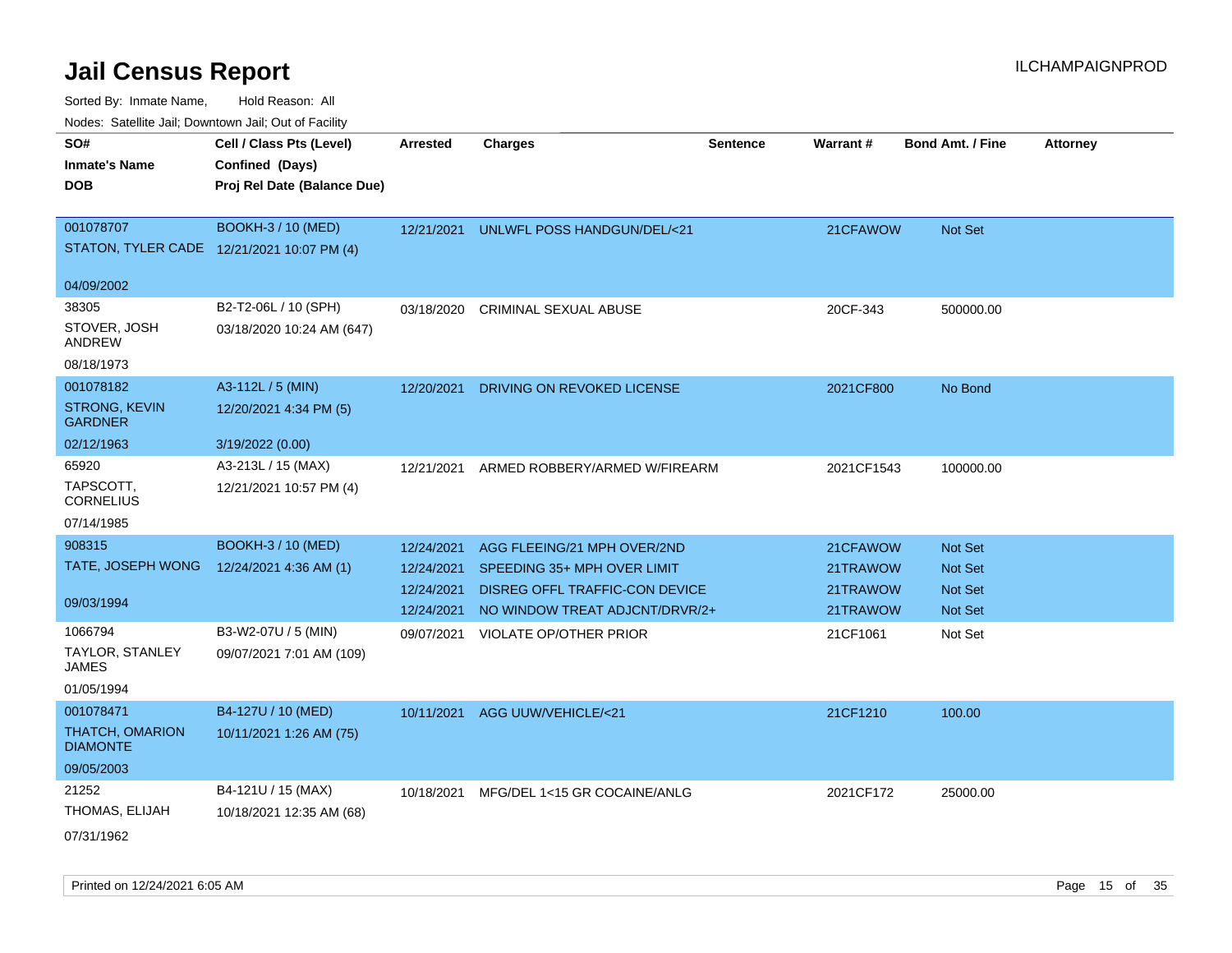Sorted By: Inmate Name, Hold Reason: All Nodes: Satellite Jail; Downtown Jail; Out of Facility

| i vuuto. Talelille Jall, Duwilluwii Jall, Out of Facility |                             |                 |                                 |                 |            |                         |                 |
|-----------------------------------------------------------|-----------------------------|-----------------|---------------------------------|-----------------|------------|-------------------------|-----------------|
| SO#                                                       | Cell / Class Pts (Level)    | <b>Arrested</b> | <b>Charges</b>                  | <b>Sentence</b> | Warrant#   | <b>Bond Amt. / Fine</b> | <b>Attorney</b> |
| <b>Inmate's Name</b>                                      | Confined (Days)             |                 |                                 |                 |            |                         |                 |
| <b>DOB</b>                                                | Proj Rel Date (Balance Due) |                 |                                 |                 |            |                         |                 |
|                                                           |                             |                 |                                 |                 |            |                         |                 |
| 32058                                                     | B4-123U / 15 (MAX)          | 06/14/2021      | <b>AGG DISCH FIREARM</b>        |                 | 21CF690    | Not Set                 |                 |
| THOMPSON, STEVEN<br>ONEAL                                 | 06/14/2021 6:44 AM (194)    |                 |                                 |                 |            |                         |                 |
| 03/14/1969                                                |                             |                 |                                 |                 |            |                         |                 |
| 32910                                                     | B3-W4-14L / 10 (MED)        | 10/04/2021      | DOM BTRY/HARM/1-2 PRECONV       |                 | 21CF1189   | Not Set                 |                 |
| TULL, CHRISTOPHER<br><b>MICHAEL</b>                       | 10/04/2021 10:53 PM (82)    |                 |                                 |                 |            |                         |                 |
| 04/02/1971                                                |                             |                 |                                 |                 |            |                         |                 |
| 56994                                                     | A3-111L / 15 (MAX)          | 12/09/2021      | STALKING/CAUSE FEAR FOR SAFETY  |                 | 21CF1514   | <b>Not Set</b>          |                 |
| <b>TURNER, ROBERT</b><br>EARL, Senior                     | 12/09/2021 9:23 PM (16)     | 12/13/2021      | PAROLE REVOCATION               |                 | CH2107735  | Not Set                 |                 |
| 09/07/1982                                                |                             |                 |                                 |                 |            |                         |                 |
| 1070737                                                   | A1-126L / 15 (MAX)          | 10/14/2021      | AGG KIDNAPG/<13/INTEL DISABL    |                 | 2020CF418  | 250000.00               |                 |
| WASHINGTON,<br><b>JASTINA VIRGINIA</b>                    | 10/14/2021 12:02 PM (72)    |                 |                                 |                 |            |                         |                 |
| 04/11/2000                                                |                             |                 |                                 |                 |            |                         |                 |
| 977140                                                    | B1-203L / 10 (MED)          | 10/24/2021      | ARMED HABITUAL CRIMINAL         |                 | 21CF1289   | Not Set                 |                 |
| <b>WEBSTER, DERRIAL</b><br><b>DEVON</b>                   | 10/24/2021 2:46 AM (62)     |                 |                                 |                 |            |                         |                 |
| 01/14/1990                                                |                             |                 |                                 |                 |            |                         |                 |
| 001078328                                                 | B1-207U / 15 (MAX)          | 08/30/2021      | FELON POSS/USE WEAPON/FIREARM   |                 | 21CF1045   | Not Set                 |                 |
| WHITE, JUSTIN<br><b>STEVEN</b>                            | 08/30/2021 10:48 AM (117)   |                 |                                 |                 |            |                         |                 |
| 10/25/1995                                                |                             |                 |                                 |                 |            |                         |                 |
| 54212                                                     | <b>BOOKH-7 / 10 (MED)</b>   | 12/21/2021      | UNLAWFUL USE OF A WEAPON        |                 | 2021CFAWOW | Not Set                 |                 |
| <b>WHITLOCK, GEORGE</b>                                   | 12/21/2021 1:20 PM (4)      | 12/21/2021      | RECEIVE/POSS/SELL STOLEN VEH    |                 | 2021CF669  | 10000.00                |                 |
| <b>ABRAM</b>                                              |                             | 12/21/2021      | <b>VIOLATE ORDER PROTECTION</b> |                 | 2021CM391  | 1000.00                 |                 |
| 11/10/1978                                                |                             | 12/21/2021      | OBSTRUCT JUST/DESTROY EVIDENCE  |                 | 2021CF1223 | 10000.00                |                 |
| 001078713                                                 | <b>BOOKH-3 / 5 (MIN)</b>    | 12/24/2021      | <b>DOMESTIC BATTERY</b>         |                 | 21CMAWOW   | Not Set                 |                 |
| WILLIAM, TAYLOR LEE 12/24/2021 5:51 AM (1)                |                             |                 |                                 |                 |            |                         |                 |

04/12/1986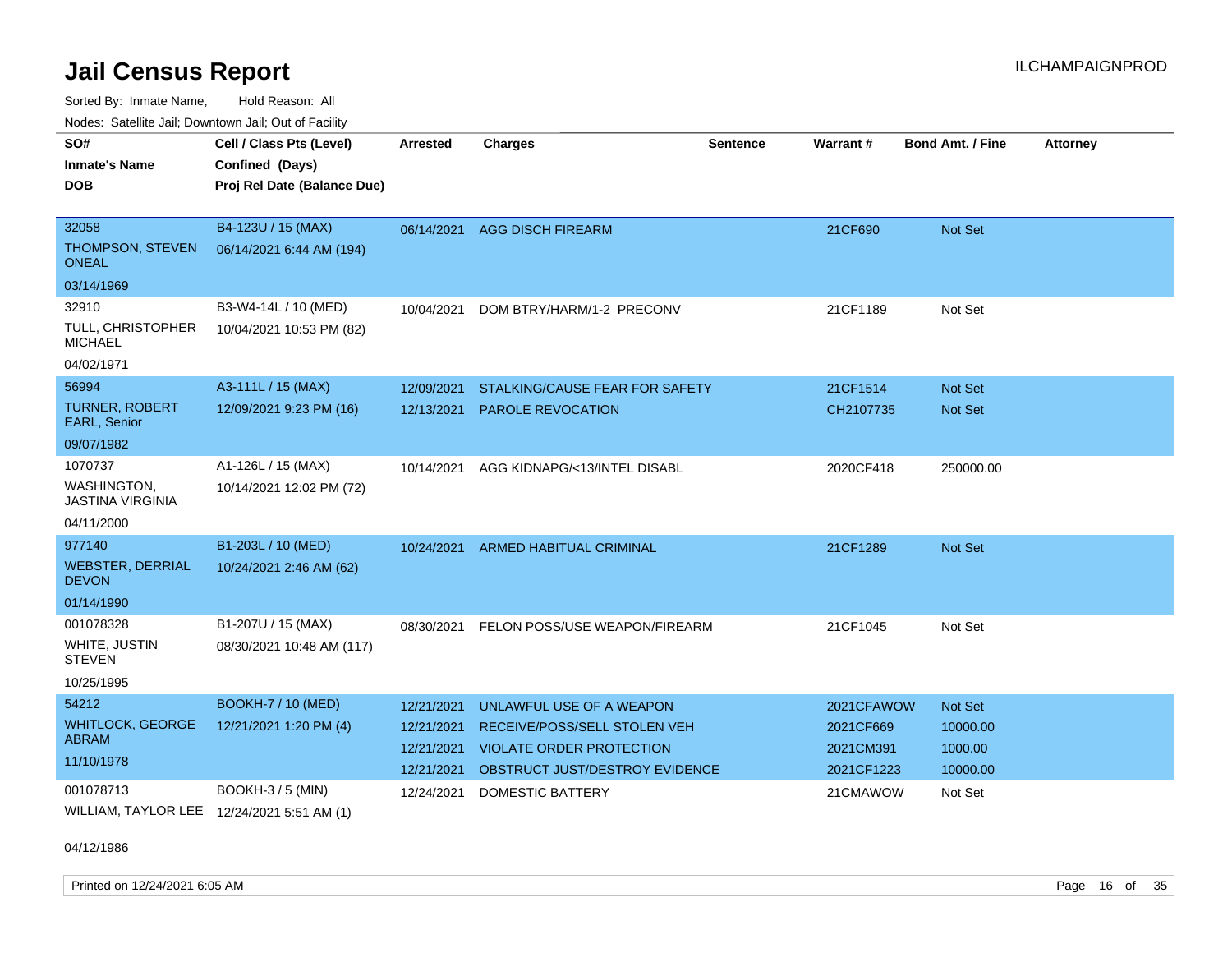| vouco. Catolino call, Downtown call, Out of Fability |                             |                   |                                |                 |             |                         |                 |
|------------------------------------------------------|-----------------------------|-------------------|--------------------------------|-----------------|-------------|-------------------------|-----------------|
| SO#                                                  | Cell / Class Pts (Level)    | <b>Arrested</b>   | <b>Charges</b>                 | <b>Sentence</b> | Warrant#    | <b>Bond Amt. / Fine</b> | <b>Attorney</b> |
| <b>Inmate's Name</b>                                 | Confined (Days)             |                   |                                |                 |             |                         |                 |
| <b>DOB</b>                                           | Proj Rel Date (Balance Due) |                   |                                |                 |             |                         |                 |
|                                                      |                             |                   |                                |                 |             |                         |                 |
| 001078709                                            | <b>BOOKH-3 / 15 (MAX)</b>   | 12/22/2021        | ARMED VIOLENCE/CATEGORY I      |                 | 21CFAWOW    | Not Set                 |                 |
| <b>WILLIAMS, DAVID LEE</b>                           | 12/22/2021 11:00 AM (3)     |                   |                                |                 |             |                         |                 |
|                                                      |                             |                   |                                |                 |             |                         |                 |
| 12/18/1989                                           |                             |                   |                                |                 |             |                         |                 |
| 1019420                                              | A3-115L / 10 (ADS)          | 12/14/2021        | METH MANUFACTURING/15<100 GR   | 8y (DOC)        | 21CF205     | No Bond                 |                 |
| WILLIAMS,<br><b>MARSHAWN ANTONIO</b>                 | 12/14/2021 1:56 PM (11)     |                   |                                |                 |             |                         |                 |
| 06/02/1994                                           |                             |                   |                                |                 |             |                         |                 |
| 638552                                               | B2-DR / 5 (SPH)             | 10/07/2021        | CHILD PORNOGRAPHY/PHOTOGRAPH   |                 | 2021CF1207  | No Bond                 |                 |
| <b>WILLIAMS, MICHAEL</b><br><b>JAMES</b>             | 10/07/2021 12:20 PM (79)    |                   |                                |                 |             |                         |                 |
| 03/29/1964                                           |                             |                   |                                |                 |             |                         |                 |
| 1066370                                              | B1-101L / 15 (MAX)          | 07/28/2021        | ARMED VIOLENCE/CATEGORY III    |                 | 2021 CF 882 | Not Set                 |                 |
| <b>WILLIAMS, REONTE</b><br><b>REMIR</b>              | 07/28/2021 5:40 AM (150)    |                   |                                |                 |             |                         |                 |
| 05/14/1999                                           |                             |                   |                                |                 |             |                         |                 |
| 001078711                                            | BOOKF-1 / 10 (MED)          | 12/22/2021        | AGG DISCHARGE FIREARM/OCC BLDG |                 | 21CFAWOW    | Not Set                 |                 |
| <b>WILLIS, RANDY</b><br><b>RAMEEL</b>                | 12/22/2021 4:15 PM (3)      |                   |                                |                 |             |                         |                 |
| 09/10/2003                                           |                             |                   |                                |                 |             |                         |                 |
| <b>Total Satellite Jail: 131</b>                     |                             | <b>Males: 115</b> | Females: 16<br>Unknown: 0      |                 |             |                         |                 |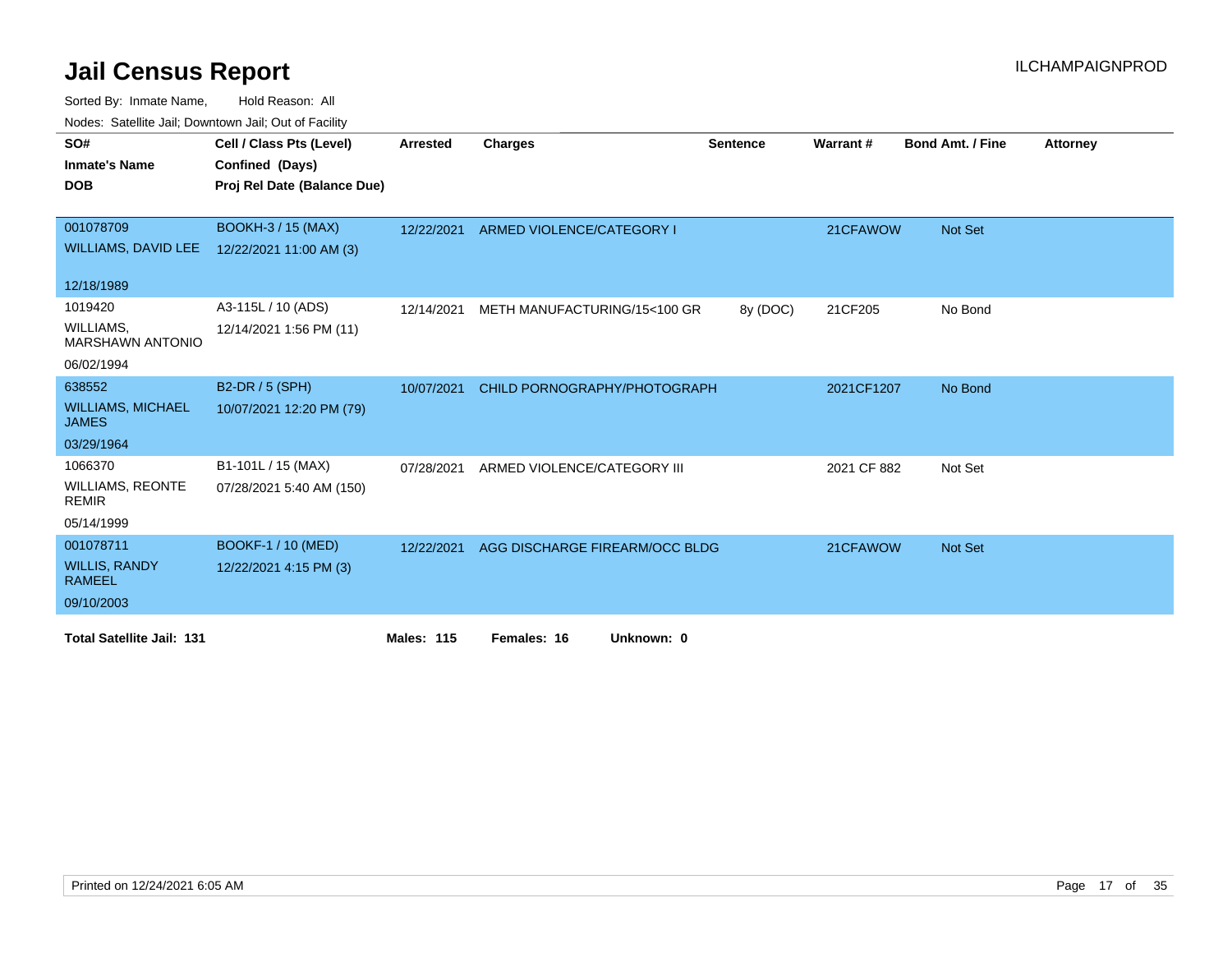| <b>Downtown Jail</b><br>SO#<br><b>Inmate's Name</b><br><b>DOB</b>                               | Cell / Class Pts (Level)<br>Confined (Days)<br>Proj Rel Date (Balance Due)             | <b>Arrested</b>                                                    | <b>Charges</b>                                                                                                                                         | <b>Sentence</b> | Warrant#                                               | <b>Bond Amt. / Fine</b>                                             | <b>Attorney</b> |
|-------------------------------------------------------------------------------------------------|----------------------------------------------------------------------------------------|--------------------------------------------------------------------|--------------------------------------------------------------------------------------------------------------------------------------------------------|-----------------|--------------------------------------------------------|---------------------------------------------------------------------|-----------------|
| 1073165<br><b>ACKERMAN, CODY</b><br><b>JAMES</b><br>02/01/1989<br>001078634<br>ADAMS, JESSE RAY | G4L / 5 (MIN)<br>04/30/2021 4:48 PM (239)<br>G8L / 5 (MIN)<br>12/01/2021 12:57 PM (24) | 04/30/2021<br>04/30/2021<br>04/30/2021<br>05/03/2021<br>12/01/2021 | <b>BURGLARY</b><br>UNLWFL POSS/DRIVER/VEH/STOLEN<br>FORGERY/ISSUE/DELIVER DOCUMENT<br>FORGERY/ISSUE/DELIVER DOCUMENT<br>POSS STOLEN VEHICLE > \$25,000 |                 | 21CF516<br>21CF486<br>19CF143<br>2018CF689<br>21CF1411 | <b>Not Set</b><br>Not Set<br>75000.00<br>2500.00 / 75.00<br>5000.00 |                 |
| 10/31/1992<br>517915<br><b>BOXLEY, CHARLES</b><br><b>OMAR</b><br>01/10/1985                     | G5U / 5 (MIN)<br>08/03/2021 2:18 PM (144)                                              | 08/03/2021<br>08/03/2021<br>08/03/2021                             | <b>BURGLARY</b><br><b>BURGLARY</b><br><b>FORGERY/ISSUE/DELIVER DOCUMENT</b>                                                                            |                 | 21CF289<br>21CF679                                     | 20000.00<br>20000.00<br>No Bond                                     |                 |
| 1067476<br><b>BROWN, JAMES</b><br><b>BRONELL</b><br>01/08/1996                                  | C1U / 10 (MED)<br>11/13/2021 2:35 AM (42)                                              | 11/13/2021<br>11/13/2021                                           | AGG DOMESTIC BATTERY/STRANGLE<br><b>RESIDENTIAL BURGLARY</b>                                                                                           |                 | 20CF575<br>21CF385                                     | 5000.00<br>25000.00                                                 |                 |
| 1075941<br><b>BROWN, LIONEL</b><br><b>TERRELL</b><br>10/19/1981                                 | G2L / 5 (MIN)<br>10/08/2021 5:16 PM (78)                                               | 10/08/2021                                                         | <b>HARASS WITNESS/FAMILY MBR/REP</b>                                                                                                                   |                 | 2021CF1188                                             | 500000.00                                                           |                 |
| 61904<br><b>BURNETT, TIMOTHY</b><br><b>LYNN</b><br>09/09/1983                                   | D <sub>4</sub> / 15 (ADS)<br>10/23/2021 5:43 PM (63)                                   | 10/23/2021                                                         | <b>ROBBERY</b>                                                                                                                                         |                 | 21CF1287                                               | Not Set                                                             |                 |
| 1075361<br><b>COWART, TORREY</b><br><b>BENJAMEN, Junior</b><br>11/22/1987                       | <b>J6L / 5 (ADS)</b><br>04/16/2021 9:17 PM (253)                                       | 04/16/2021                                                         | <b>BURGLARY</b>                                                                                                                                        |                 | 21CF414                                                | Not Set                                                             |                 |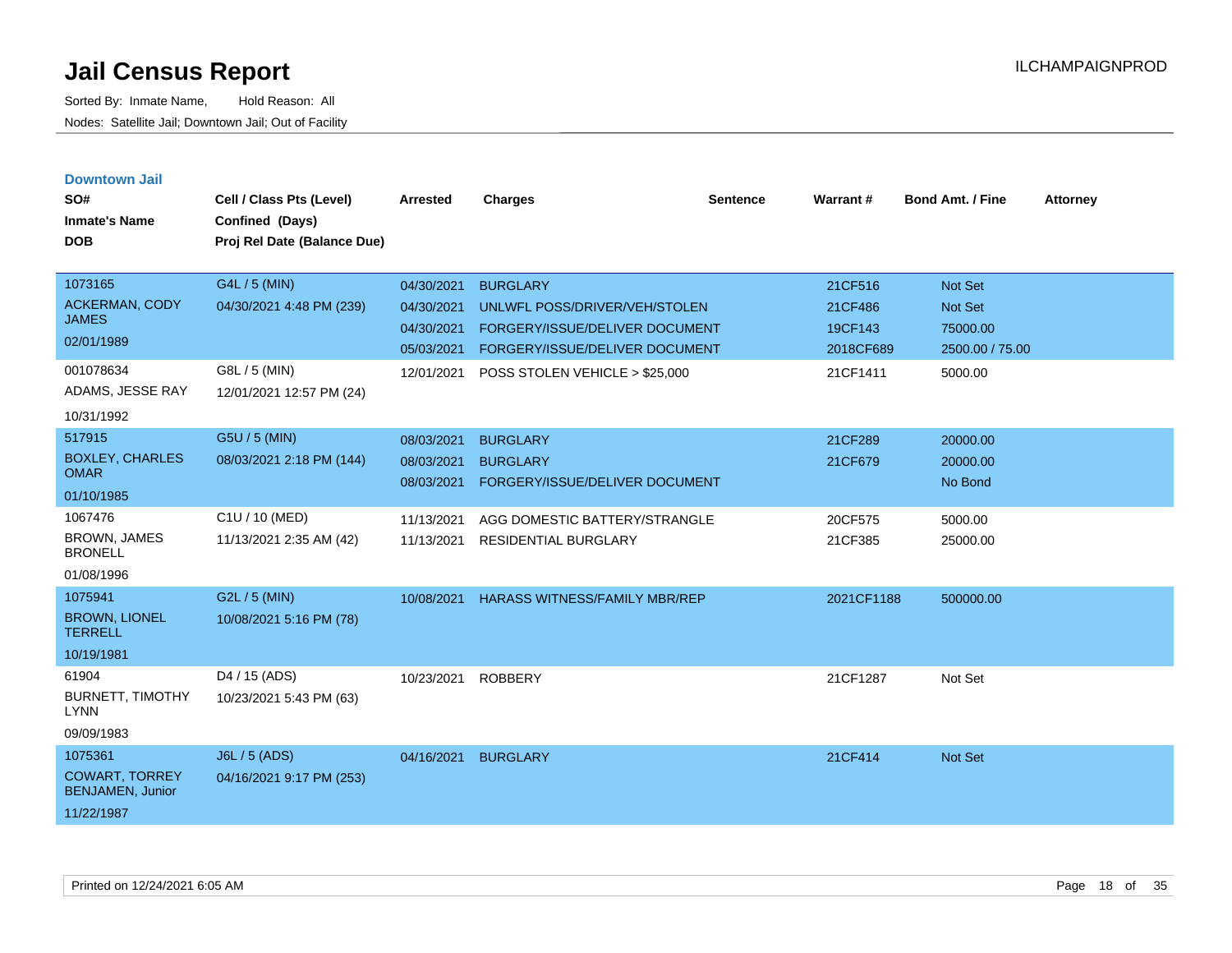Sorted By: Inmate Name, Hold Reason: All Nodes: Satellite Jail; Downtown Jail; Out of Facility

| SO#<br><b>Inmate's Name</b><br><b>DOB</b>                  | Cell / Class Pts (Level)<br>Confined (Days)<br>Proj Rel Date (Balance Due) | <b>Arrested</b>                        | <b>Charges</b>                                                                                 | <b>Sentence</b> | Warrant#                      | <b>Bond Amt. / Fine</b>         | <b>Attorney</b> |
|------------------------------------------------------------|----------------------------------------------------------------------------|----------------------------------------|------------------------------------------------------------------------------------------------|-----------------|-------------------------------|---------------------------------|-----------------|
| 1067370<br>DAVIS, AUSTIN<br><b>CHRISTOPHER</b>             | E3L / 15 (MAX)<br>11/06/2021 12:23 AM (49)                                 | 11/05/2021                             | FIREARM/FOID INVALID/NOT ELIG                                                                  |                 | 21CF1370                      | Not Set                         |                 |
| 08/11/1997                                                 |                                                                            |                                        |                                                                                                |                 |                               |                                 |                 |
| 1066719<br>DAVIS, TAVEON<br><b>CORNELIUS</b><br>12/21/1997 | E1L / 10 (MED)<br>06/09/2021 10:50 PM (199)                                | 06/09/2021<br>06/09/2021<br>06/09/2021 | AGG DOMESTIC BATTERY/STRANGLE<br>RET THEFT/DISP MERCH/>\$300<br>RETAIL THEFT/DISP MERCH/<\$300 |                 | 21CF310<br>19CF959<br>19CM897 | 100000.00<br>5000.00<br>3000.00 |                 |
| 001078223<br>DIEGO-MATEO,<br><b>JOAQUIN</b><br>01/23/2002  | G6L / 5 (MIN)<br>11/09/2021 10:52 PM (46)                                  | 11/09/2021                             | AGG DUI/NO VALID DL                                                                            |                 | 21CF1382                      | Not Set                         |                 |
| 571307<br>DOMINGO-<br>CASTANEDA,<br>09/29/1989             | J3L / 15 (ADS)<br>09/14/2020 11:19 PM (467)                                | 09/14/2020<br>09/14/2020               | <b>CRIM SEXUAL ABUSE/CONSENT</b><br>PRED CRIM SEX ASLT/VICTIM <13                              |                 | 2020CF1026<br>2020CF1025      | Not Set<br>Not Set              |                 |
| 527379<br>DRAKE, MARCELL<br>DEON<br>04/20/1987             | C9U / 15 (ADS)<br>10/25/2021 5:05 PM (61)                                  | 10/25/2021<br>10/27/2021               | <b>ARMED HABITUAL CRIMINAL</b><br>AGG DOMESTIC BATTERY/STRANGLE                                |                 | 21CF1297<br>21CF1245          | Not Set<br><b>Not Set</b>       |                 |
| 959292<br>DUNCAN, COREYON<br><b>ANTHONY</b><br>01/17/1989  | K1 / 15 (ADS)<br>04/01/2021 8:46 PM (268)                                  | 04/01/2021<br>12/17/2021               | ATTEMPT (FIRST DEGREE MURDER)<br><b>MURDER</b>                                                 |                 | 2020CF565<br>21CF1542         | 2000000.00<br>Not Set           |                 |
| 1053207<br>FAUST, JAQUAVEON<br><b>LAVELL</b><br>07/25/1996 | K2 / 15 (SPH)<br>06/06/2019 2:24 PM (933)                                  | 06/06/2019                             | MURDER/INTENT TO KILL/INJURE                                                                   |                 | 2019-CF849                    | 2000000.00                      |                 |
| 962759                                                     | E6L / 5 (ADS)<br>FINLEY, KEVIN DANTE 07/16/2021 9:44 PM (162)              | 07/16/2021<br>07/29/2021               | METH DELIVERY<5 GRAMS<br>AGG CRIM SEX ASSAULT/FELONY                                           |                 | 21CF833<br>21CF891            | Not Set<br>No Bond              |                 |

12/28/1988

Printed on 12/24/2021 6:05 AM **Page 19 of 35**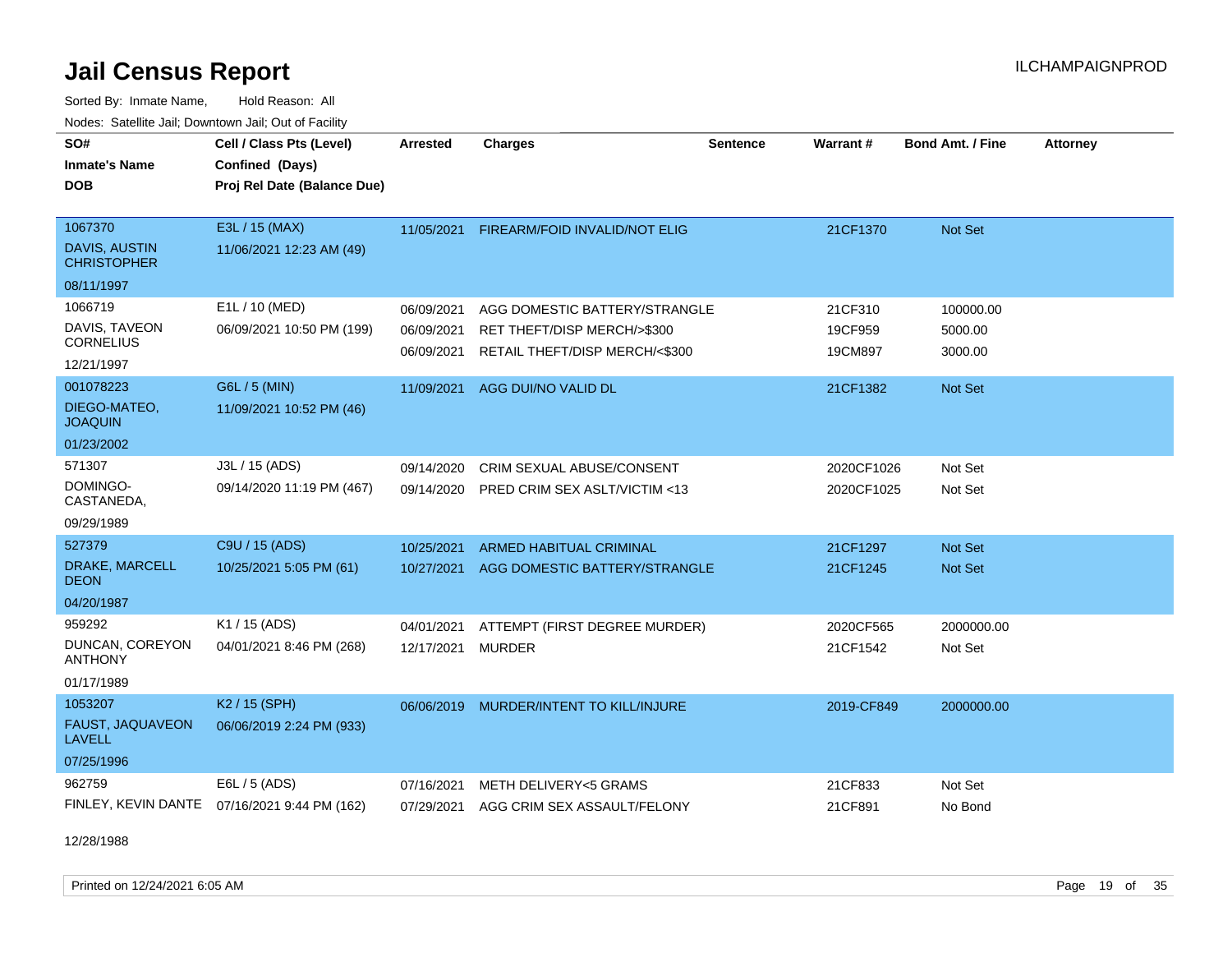Sorted By: Inmate Name, Hold Reason: All Nodes: Satellite Jail; Downtown Jail; Out of Facility

| Nudes. Satellite Jali, Downtown Jali, Out of Facility |                                            |            |                                       |                 |             |                         |                 |
|-------------------------------------------------------|--------------------------------------------|------------|---------------------------------------|-----------------|-------------|-------------------------|-----------------|
| SO#                                                   | Cell / Class Pts (Level)                   | Arrested   | <b>Charges</b>                        | <b>Sentence</b> | Warrant#    | <b>Bond Amt. / Fine</b> | <b>Attorney</b> |
| <b>Inmate's Name</b>                                  | Confined (Days)                            |            |                                       |                 |             |                         |                 |
| <b>DOB</b>                                            | Proj Rel Date (Balance Due)                |            |                                       |                 |             |                         |                 |
|                                                       |                                            |            |                                       |                 |             |                         |                 |
| 524764                                                | G3L / 5 (MIN)                              |            | 09/18/2021 METH DELIVERY/15<100 GRAMS |                 | 21CF627     | 50000.00                |                 |
| <b>FISCUS, ROBERT</b><br>LOWELL                       | 09/18/2021 10:50 AM (98)                   |            |                                       |                 |             |                         |                 |
| 02/17/1986                                            |                                            |            |                                       |                 |             |                         |                 |
| 1068917                                               | H1L / 5 (MIN)                              | 08/11/2021 | VIO ORDER/PRIOR VIO OF ORDER          |                 | 21CF965     | Not Set                 |                 |
| GARCIA, JUAN<br>CARLOS                                | 08/11/2021 9:24 PM (136)                   |            |                                       |                 |             |                         |                 |
| 10/21/1997                                            |                                            |            |                                       |                 |             |                         |                 |
| 32913                                                 | $11 / 15$ (ADS)                            | 12/03/2021 | PRED CRIM SEX ASLT/VICTIM <13         |                 | 21CF1481    | <b>Not Set</b>          |                 |
| GROB, WARREN A,<br>Junior                             | 12/03/2021 4:24 PM (22)                    |            |                                       |                 |             |                         |                 |
| 12/07/1950                                            |                                            |            |                                       |                 |             |                         |                 |
| 1073611                                               | G3U / 5 (MIN)                              | 02/09/2021 | MFG 15>100 GR ECSTASY/ANALOG          |                 | 21CF121     | 500000.00               |                 |
| <b>HAYES, CAMERON</b><br>TAYLOR MALEEK                | 02/09/2021 3:10 PM (319)                   | 02/09/2021 | DELIVERY OF OR POSSESSION OF W/INT    |                 | 21CF160     | Not Set                 |                 |
| 08/10/1998                                            |                                            |            |                                       |                 |             |                         |                 |
| 544770                                                | D3 / 10 (MED)                              | 08/14/2021 | AGG DOMESTIC BATTERY/STRANGLE         |                 | 2021CF514   | 25000.00                |                 |
| <b>HAYES, DEVON</b><br>JERMAINE                       | 08/14/2021 2:56 AM (133)                   | 08/14/2021 | AGGRAVATED DOMESTIC BATTERY           |                 | 21CF977     | No Bond                 |                 |
| 11/07/1987                                            |                                            |            |                                       |                 |             |                         |                 |
| 1038973                                               | I3 / 10 (MED)                              | 11/05/2021 | AGG DOMESTIC BATTERY/STRANGLE         |                 | 21CF1365    | Not Set                 |                 |
|                                                       | HAYS, DAMIEN CLYDE 11/05/2021 8:59 PM (50) |            |                                       |                 |             |                         |                 |
| 03/19/1994                                            |                                            |            |                                       |                 |             |                         |                 |
| 1024228                                               | K3 / 15 (SPH)                              | 04/24/2018 | *MURDER/INTENT TO KILL/INJURE         |                 | 2018-CF1170 | 5000000.00              |                 |
| <b>HILL, JAMONTE</b><br>RASHAD                        | 04/24/2018 4:07 PM (1,341)                 |            |                                       |                 |             |                         |                 |
| 05/23/1994                                            |                                            |            |                                       |                 |             |                         |                 |
| 1063119                                               | J5L / 10 (MED)                             | 11/05/2021 | <b>BURGLARY</b>                       |                 | 2018CF877   | 10000.00                |                 |
| HUNT, KHALLEEL<br>MALIK                               | 11/05/2021 7:47 AM (50)                    |            |                                       |                 |             |                         |                 |
| 03/28/1999                                            |                                            |            |                                       |                 |             |                         |                 |

Printed on 12/24/2021 6:05 AM **Page 20** of 35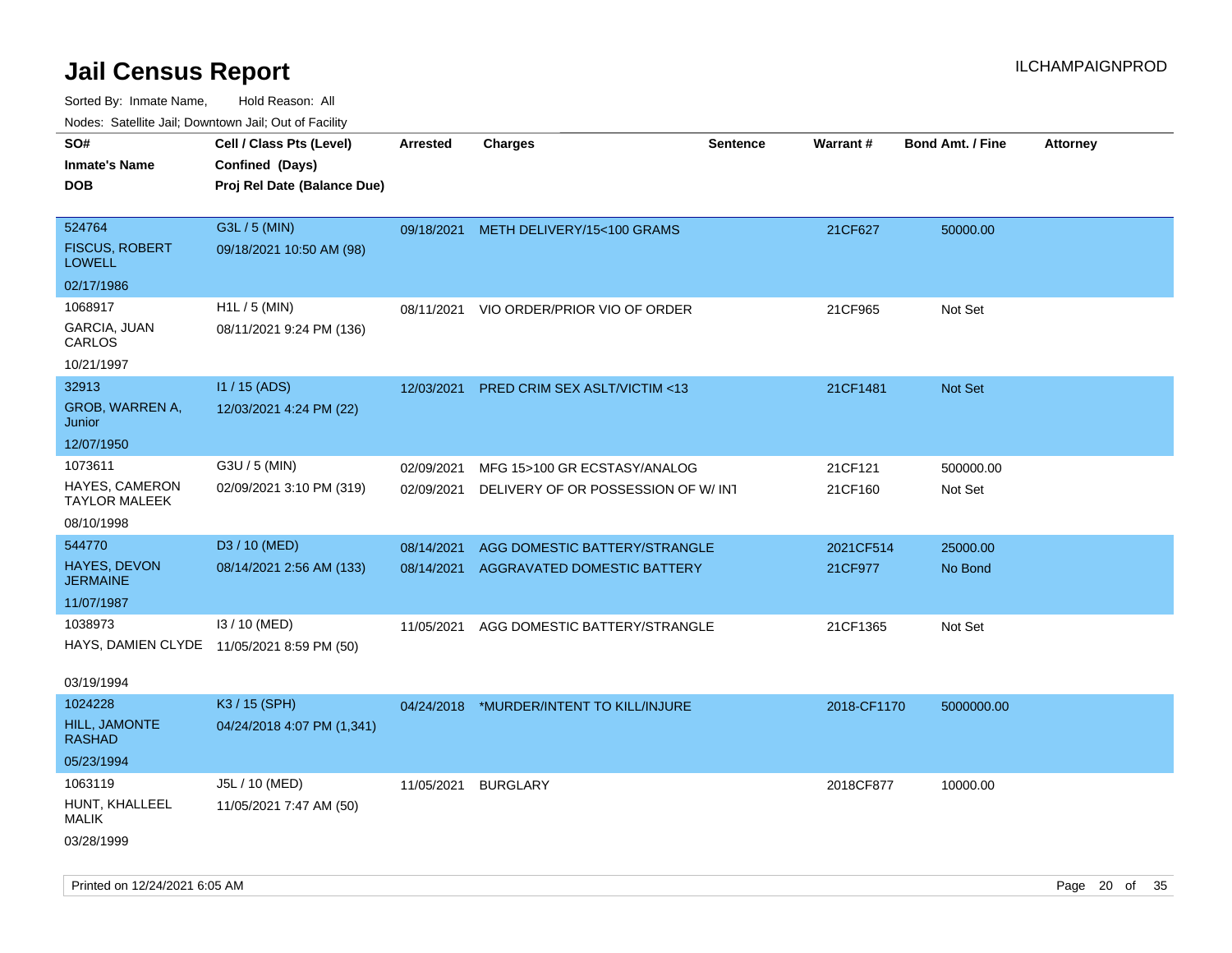Sorted By: Inmate Name, Hold Reason: All Nodes: Satellite Jail; Downtown Jail; Out of Facility

| ivouss. Satellite Jall, Downtown Jall, Out of Facility |                             |            |                                      |                 |            |                         |                 |
|--------------------------------------------------------|-----------------------------|------------|--------------------------------------|-----------------|------------|-------------------------|-----------------|
| SO#                                                    | Cell / Class Pts (Level)    | Arrested   | <b>Charges</b>                       | <b>Sentence</b> | Warrant#   | <b>Bond Amt. / Fine</b> | <b>Attorney</b> |
| <b>Inmate's Name</b>                                   | Confined (Days)             |            |                                      |                 |            |                         |                 |
| <b>DOB</b>                                             | Proj Rel Date (Balance Due) |            |                                      |                 |            |                         |                 |
|                                                        |                             |            |                                      |                 |            |                         |                 |
| 1073894                                                | E4U / 10 (ADS)              | 09/09/2021 | <b>VIOLATE SEX OFFENDER REGIS/2+</b> |                 | 2021CF920  | 10000.00                |                 |
| <b>JOKICH, ANTON VEGO</b>                              | 09/09/2021 2:14 PM (107)    |            |                                      |                 |            |                         |                 |
| 05/30/1969                                             |                             |            |                                      |                 |            |                         |                 |
| 23138                                                  | D1 / 15 (MAX)               | 06/17/2021 | AGG STALKING/CONFINE/RESTRAIN        | 5y (DOC)        | 18-CF-1333 | Not Set                 |                 |
| JONES, GLENN<br><b>CLAYTON</b>                         | 06/17/2021 12:51 PM (191)   |            |                                      |                 |            |                         |                 |
| 08/17/1958                                             |                             |            |                                      |                 |            |                         |                 |
| 24308                                                  | D <sub>2</sub> / 15 (MAX)   | 06/03/2021 | <b>ROBBERY</b>                       |                 | 21CF625    | No Bond                 |                 |
| KWIATKOWSKI,<br><b>ROBERT JOHN</b>                     | 06/03/2021 10:40 PM (205)   |            |                                      |                 |            |                         |                 |
| 08/08/1963                                             |                             |            |                                      |                 |            |                         |                 |
| 29681                                                  | J2L / 15 (ADS)              | 07/14/2020 | PREDATORY CRIMINAL SEX ASSLT/CHILD   |                 | 20CF-781   | 250000.00               |                 |
| LENOIR, JOHN<br><b>CHRISTOPHER</b>                     | 07/14/2020 12:51 PM (529)   |            |                                      |                 |            |                         |                 |
| 04/20/1966                                             |                             |            |                                      |                 |            |                         |                 |
| 001078320                                              | J1L / 10 (SPH)              | 11/23/2021 | RESIST/OBSTRUCTING A PEACE OFFICEI   |                 | 21CM539    | Not Set                 |                 |
| <b>MARSH, PAUL</b><br><b>OLUFUNMILAYO</b>              | 11/23/2021 2:32 PM (32)     |            |                                      |                 |            |                         |                 |
| 07/13/1994                                             |                             |            |                                      |                 |            |                         |                 |
| 45113                                                  | E2L / 15 (MAX)              | 11/20/2021 | ARMED HABITUAL CRIMINAL              |                 | 21CF1424   | No Bond                 |                 |
| MARTIN, JEREMIAH<br><b>FRANCIS</b>                     | 11/20/2021 1:18 AM (35)     |            |                                      |                 |            |                         |                 |
| 01/18/1977                                             |                             |            |                                      |                 |            |                         |                 |
| 1066623                                                | G6U / 5 (MIN)               | 11/17/2021 | MFG/DEL 15<100 GR COCA/ANALOG        |                 | 17CF1093   | 75000.00                |                 |
| MATA-OROZCO,<br><b>OLEGARIO</b>                        | 11/17/2021 5:08 PM (38)     |            |                                      |                 |            |                         |                 |
| 03/06/1995                                             |                             |            |                                      |                 |            |                         |                 |
| 001078249                                              | B3 / 10 (MED)               | 08/07/2021 | FELON POSS/USE WEAPON/FIREARM        |                 | 21CF947    | Not Set                 |                 |
| MCCLENDON, CALVIN<br>М                                 | 08/07/2021 8:56 AM (140)    |            |                                      |                 |            |                         |                 |
| 04/29/1990                                             |                             |            |                                      |                 |            |                         |                 |

Printed on 12/24/2021 6:05 AM **Page 21** of 35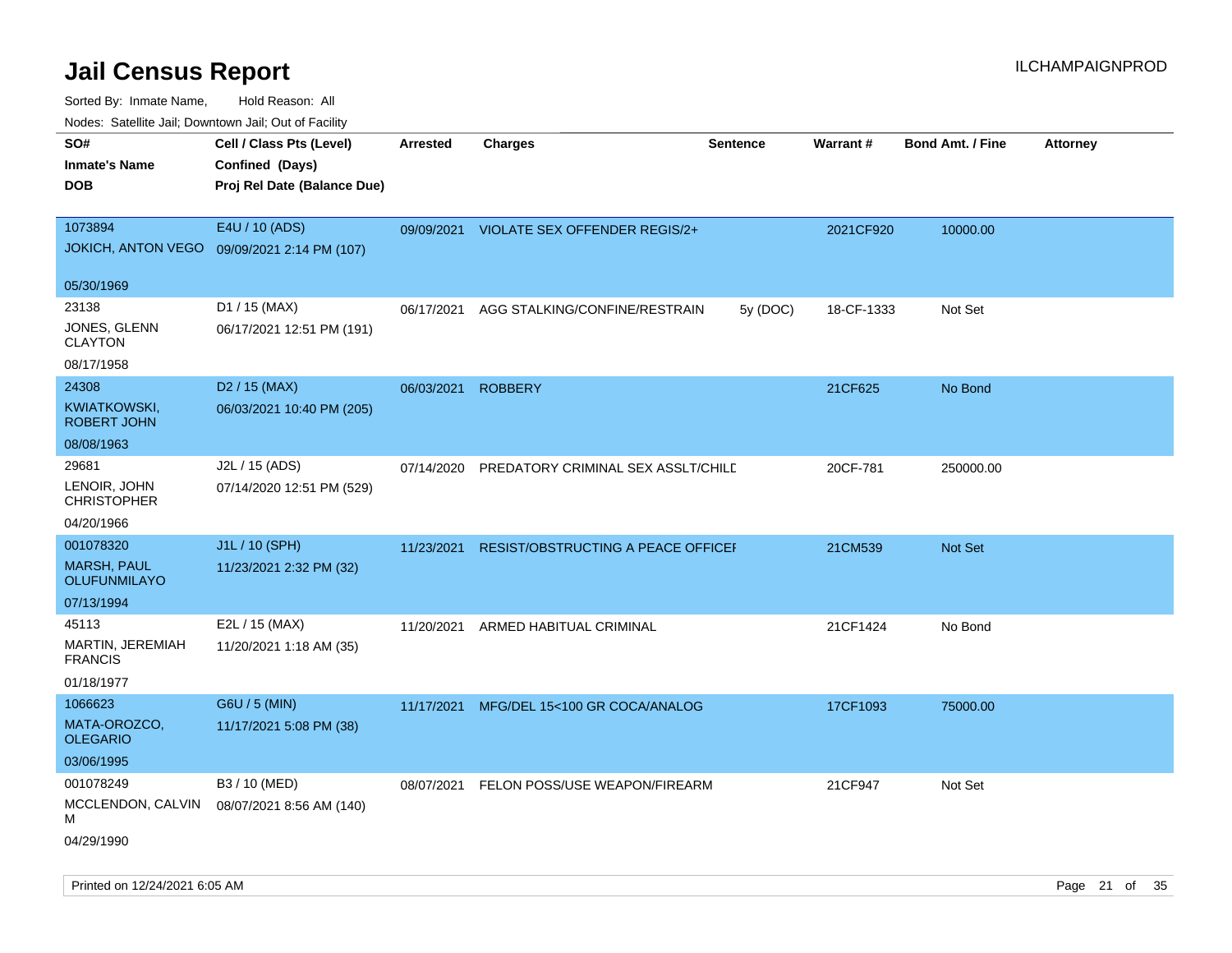Sorted By: Inmate Name, Hold Reason: All

Nodes: Satellite Jail; Downtown Jail; Out of Facility

| SO#                                          | Cell / Class Pts (Level)                                | <b>Arrested</b>          | <b>Charges</b>                                            | Sentence | Warrant#     | <b>Bond Amt. / Fine</b> | <b>Attorney</b> |
|----------------------------------------------|---------------------------------------------------------|--------------------------|-----------------------------------------------------------|----------|--------------|-------------------------|-----------------|
| <b>Inmate's Name</b>                         | Confined (Days)                                         |                          |                                                           |          |              |                         |                 |
| <b>DOB</b>                                   | Proj Rel Date (Balance Due)                             |                          |                                                           |          |              |                         |                 |
| 40235                                        | G9U / 5 (MIN)                                           | 10/04/2021               | <b>AGG DUI/4</b>                                          |          | 2021CF1145   | 35000.00                |                 |
| MERRIWEATHER,<br><b>MARCUS TODD</b>          | 10/04/2021 4:41 PM (82)                                 |                          |                                                           |          |              |                         |                 |
| 11/28/1967                                   |                                                         |                          |                                                           |          |              |                         |                 |
| 1040273                                      | E5U / 15 (ADS)                                          | 09/30/2021               | PRED CRIM SEX ASLT/VICTIM <13                             |          | 21CF329      | 500000.00               |                 |
| METCALFE, LANELL<br><b>JARON</b>             | 09/30/2021 11:32 PM (86)                                |                          |                                                           |          |              |                         |                 |
| 09/22/1988                                   |                                                         |                          |                                                           |          |              |                         |                 |
| 1075635                                      | B <sub>2</sub> / 10 (ADS)                               | 05/11/2021               | AGG DISCHARGE FIREARM/OCC VEH                             |          | 21CF538      | <b>Not Set</b>          |                 |
| MILES, DEVLON VON,<br>Junior                 | 05/11/2021 10:39 PM (228)                               | 05/11/2021               | MFG/DEL CANNABIS/30-500 GRAMS                             |          | 20CF1402     | 100000.00               |                 |
| 11/04/2000                                   |                                                         |                          |                                                           |          |              |                         |                 |
| 1069209<br>MOORE, DEVONTE<br>JAMAL           | H <sub>2</sub> L / 10 (ADS)<br>04/07/2021 6:25 PM (262) | 04/07/2021               | AGG BATTERY/GREAT BODILY HARM                             |          | 21CF376      | Not Set                 |                 |
| 09/24/1995                                   |                                                         |                          |                                                           |          |              |                         |                 |
| 001078357                                    | H6L / 15 (ADS)                                          | 09/17/2021               | ARMED ROBBERY/ARMED W/FIREARM                             |          | 21CF1128     | <b>Not Set</b>          |                 |
| PETTIGREW, CAREY<br><b>CORNITRIAS DEOBLO</b> | 09/17/2021 9:56 AM (99)                                 | 09/17/2021<br>09/17/2021 | ARMED ROBBERY/ARMED W/FIREARM                             |          | 21CF1129     | <b>Not Set</b>          |                 |
| 08/31/1986                                   |                                                         |                          | ARMED ROBBERY/ARMED W/FIREARM                             |          | 21CF1230     | <b>Not Set</b>          |                 |
| 1022441                                      | H3L / 10 (ADS)                                          | 10/27/2021               | AGG BATTERY/PEACE OFFICER                                 |          | 2021 CF 12   | No Bond                 |                 |
| PICKENS, DONTRELL<br><b>DEMAR</b>            | 10/27/2021 1:39 PM (59)                                 | 10/27/2021               | AGG BATTERY/PEACE OFFICER                                 |          | 2020 CF 1488 | No Bond                 |                 |
| 12/10/1993                                   |                                                         |                          |                                                           |          |              |                         |                 |
| 001078602                                    | C6L / 10 (MED)                                          | 11/21/2021               | <b>AGGRAVATED DOMESTIC BATTERY</b>                        |          | 21CF1428     | Not Set                 |                 |
| <b>RICHARDSON,</b><br><b>JOHNNY LINDAL</b>   | 11/21/2021 10:00 AM (34)                                |                          |                                                           |          |              |                         |                 |
| 06/27/2000                                   |                                                         |                          |                                                           |          |              |                         |                 |
| 1072114                                      | A1U / 15 (SPH)                                          | 01/17/2021               | ATTEMPT (FIRST DEGREE MURDER)                             |          | 2021CF65     | Not Set                 |                 |
| <b>LEVON</b>                                 | ROBINSON, DONNELL 01/17/2021 2:40 PM (342)              | 01/17/2021               | ARMED ROBBERY/NO FIREARM<br>02/17/2021 AGGRAVATED BATTERY | 4y (DOC) | 2020CF824    | 75000.00<br>250000.00   |                 |
| 10/23/2000                                   |                                                         |                          |                                                           |          |              |                         |                 |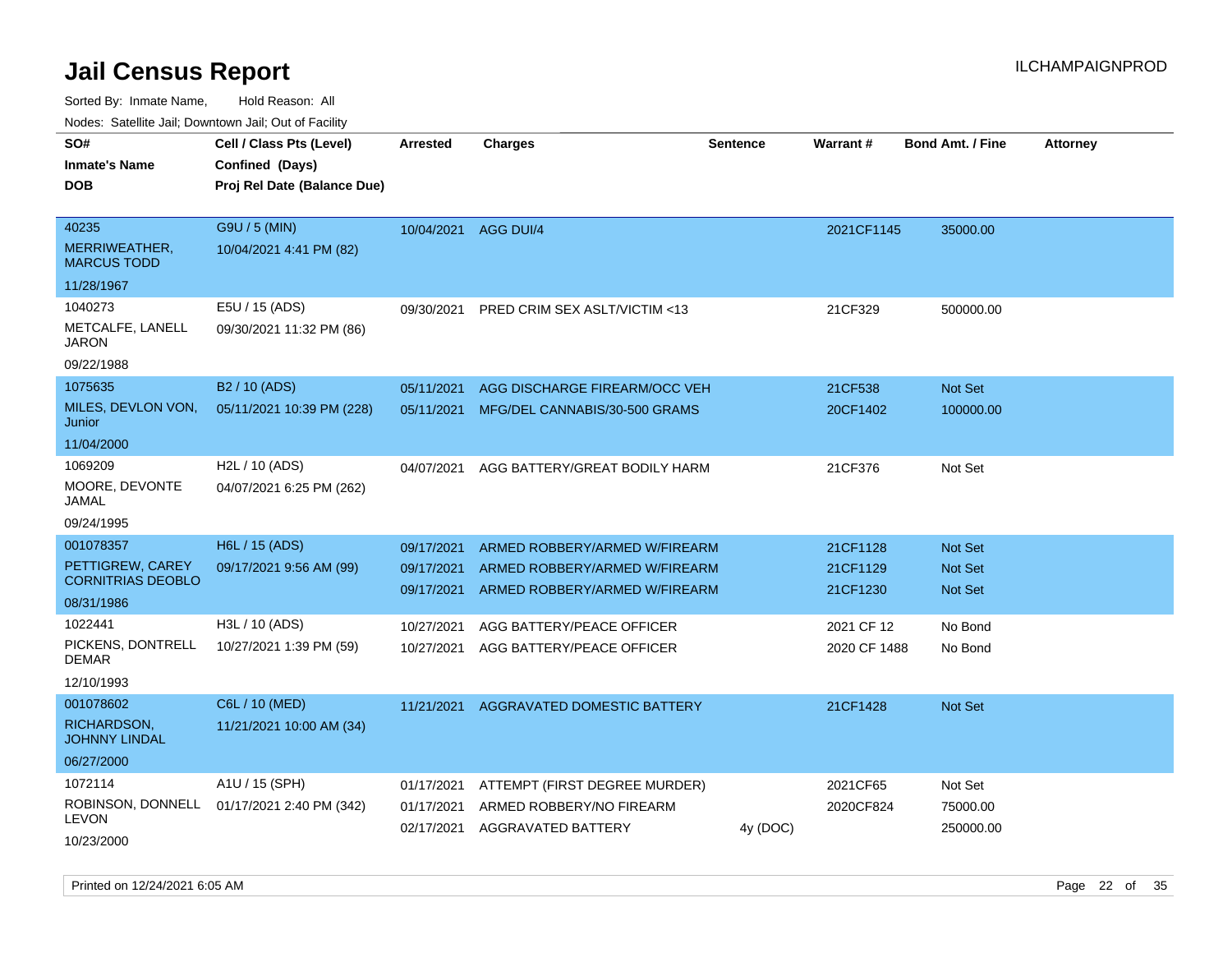| SO#<br><b>Inmate's Name</b><br>DOB      | Cell / Class Pts (Level)<br>Confined (Days)<br>Proj Rel Date (Balance Due) | <b>Arrested</b> | <b>Charges</b>                 | <b>Sentence</b> | Warrant#   | <b>Bond Amt. / Fine</b> | <b>Attorney</b> |
|-----------------------------------------|----------------------------------------------------------------------------|-----------------|--------------------------------|-----------------|------------|-------------------------|-----------------|
|                                         |                                                                            |                 |                                |                 |            |                         |                 |
| 1006507                                 | C2L / 10 (MED)                                                             | 10/21/2021      | DOMESTIC BATTERY/OTHER PRIOR   |                 | 21CF1269   | Not Set                 |                 |
| RODGERS, DYLAN<br><b>ROBERT</b>         | 10/21/2021 12:34 AM (65)                                                   | 10/21/2021      | PROBATION VIOLATION            |                 | 2019CF1220 | 10000.00                |                 |
| 12/12/1991                              |                                                                            | 10/21/2021      | AGG ASLT/USE DDLY WEAPON       |                 | 21CM123    | 1000.00                 |                 |
|                                         |                                                                            |                 |                                |                 |            |                         |                 |
| 1068592                                 | C8L / 15 (ADS)                                                             | 11/12/2021      | <b>BURGLARY</b>                |                 | 21CF1393   | Not Set                 |                 |
| ROSS, TEVONTAE<br><b>TERRANCE</b>       | 11/12/2021 8:41 AM (43)                                                    |                 |                                |                 |            |                         |                 |
| 12/15/1998                              |                                                                            |                 |                                |                 |            |                         |                 |
| 1057312                                 | G <sub>2U</sub>                                                            | 11/10/2021      | HOME INVASION/FIREARM          |                 | 21CF1388   | Not Set                 |                 |
| <b>STARKS, RAMEON</b><br><b>TAHZIER</b> | 11/10/2021 9:51 PM (45)                                                    | 11/30/2021      | THEFT                          |                 | 21CF1194   | 100000.00               |                 |
| 12/18/1996                              |                                                                            |                 |                                |                 |            |                         |                 |
| 1051104                                 | $G1U / 5$ (MIN)                                                            | 05/26/2021      | <b>BURGLARY</b>                |                 | 21CF667    | Not Set                 |                 |
| STOVER, ANDREW                          | 05/27/2021 12:59 AM (212)                                                  | 05/26/2021      | DRIVING ON REVOKED LICENSE     |                 | 21TR4000   | Not Set                 |                 |
| WADE                                    |                                                                            | 05/26/2021      | METH DELIVERY/5<15 GRAMS       |                 | 21CF598    | Not Set                 |                 |
| 07/20/1994                              |                                                                            |                 |                                |                 |            |                         |                 |
| 1024184                                 | <b>H5L / 10 (ADS)</b>                                                      | 09/08/2021      | AGG ASLT PEACE OFF/FIRE/ER WRK |                 | 20CF1051   | No Bond                 |                 |
| <b>SULLIVAN, CODY</b><br><b>MICHAEL</b> | 09/08/2021 3:28 PM (108)                                                   |                 |                                |                 |            |                         |                 |
| 08/15/1994                              |                                                                            |                 |                                |                 |            |                         |                 |
| 1068839                                 | C3L / 15 (MAX)                                                             | 08/07/2020      | <b>HOMICIDE</b>                |                 | 2020-CF851 | 1000000.00              |                 |
| TAYLOR, LONDON<br>JAVON                 | 08/07/2020 10:30 AM (505)                                                  |                 |                                |                 |            |                         |                 |
| 08/16/1999                              |                                                                            |                 |                                |                 |            |                         |                 |
| 1004142                                 | F9L / 15 (MAX)                                                             | 10/27/2021      | POSSESSION OF METH/15<100GRAMS |                 | 2021CF1298 | 1500000.00              |                 |
| TOY, KAYON LARENZ                       | 10/22/2021 1:01 PM (64)                                                    |                 |                                |                 |            |                         |                 |
| 09/12/1991                              |                                                                            |                 |                                |                 |            |                         |                 |
| 1056971                                 | D6 / 10 (ADS)                                                              | 08/07/2021      | FELON POSS/USE WEAPON/FIREARM  |                 | 21CF948    | No Bond                 |                 |
| TRAVIS, DENZEL<br>DANTRELL              | 08/07/2021 7:36 AM (140)                                                   | 08/08/2021      | AGG BATTERY/PUBLIC PLACE       |                 | 2020CF647  | 25000.00                |                 |
| 03/21/1993                              |                                                                            |                 |                                |                 |            |                         |                 |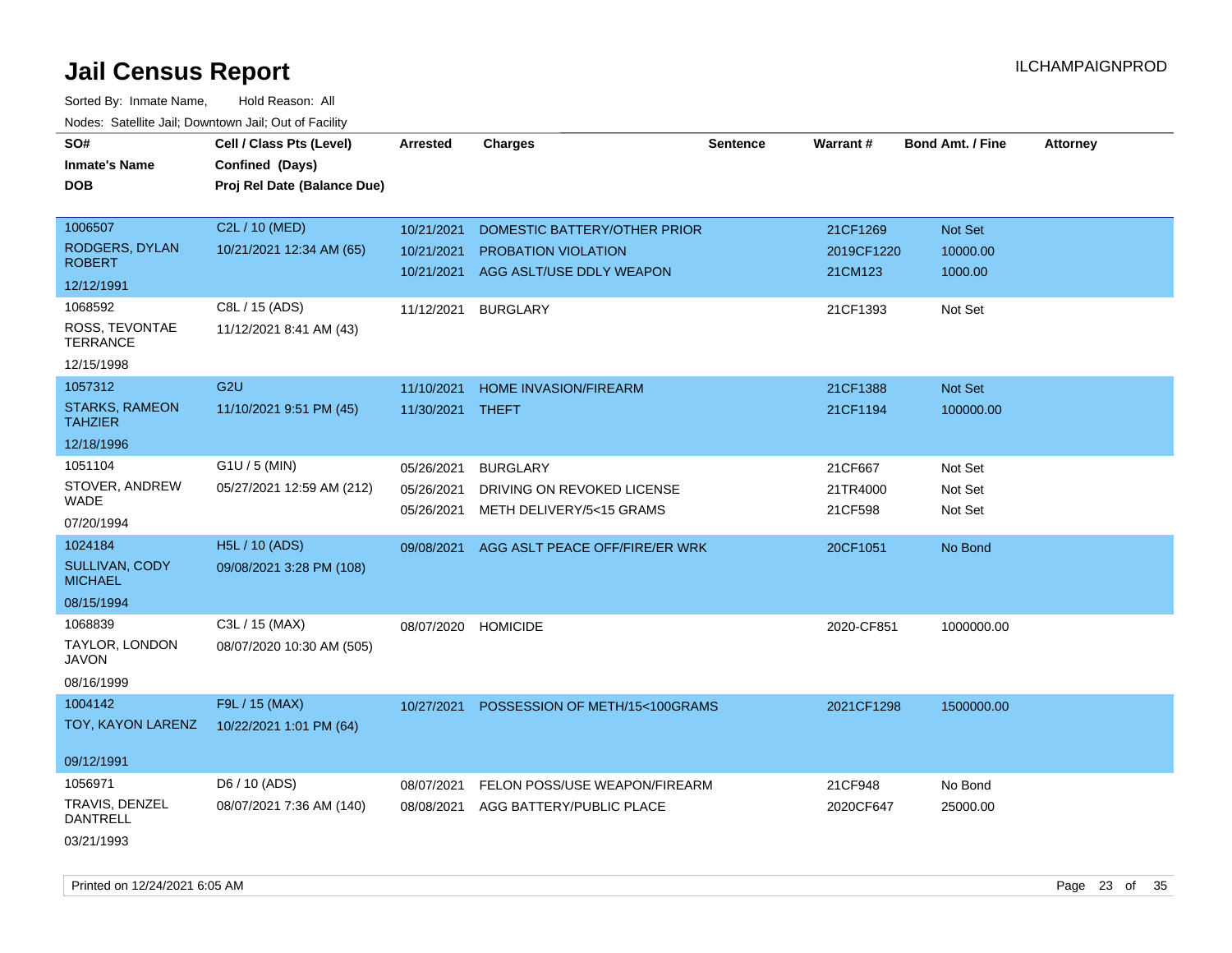| SO#<br><b>Inmate's Name</b><br><b>DOB</b>     | Cell / Class Pts (Level)<br>Confined (Days)<br>Proj Rel Date (Balance Due) | <b>Arrested</b> | <b>Charges</b>                  | <b>Sentence</b> | Warrant#    | <b>Bond Amt. / Fine</b> | <b>Attorney</b> |
|-----------------------------------------------|----------------------------------------------------------------------------|-----------------|---------------------------------|-----------------|-------------|-------------------------|-----------------|
| 001078250<br><b>TRAVIS, JORDAN</b><br>TESHAUN | F2L / 10 (MED)<br>08/07/2021 10:27 AM (140)                                | 08/07/2021      | FELON POSS WEAPON/BODY ARMOR    |                 | 21CF950     | <b>Not Set</b>          |                 |
| 03/03/1996                                    |                                                                            |                 |                                 |                 |             |                         |                 |
| 30108                                         | J4L / 15 (ADS)                                                             | 07/30/2021      | <b>MURDER</b>                   |                 | 21CF902     | 2000000.00              |                 |
| VANDYKE, DARYL<br><b>ANTHONY</b>              | 07/30/2021 8:29 PM (148)                                                   |                 |                                 |                 |             |                         |                 |
| 10/04/1965                                    |                                                                            |                 |                                 |                 |             |                         |                 |
| 968681                                        | D5 / 15 (ADS)                                                              | 08/27/2021      | AGG CRIM SX AB/VIC 13<18/TRUST  |                 | 2020CF499   | 250000.00               |                 |
| <b>WADE, DEMETRIUS</b><br><b>DARYL</b>        | 08/27/2021 2:25 AM (120)                                                   | 08/27/2021      | INDIRECT CRIMINAL CONTEMPT      | 5y (DOC)        | 2021CC16    | No Bond                 |                 |
| 01/07/1987                                    |                                                                            |                 |                                 |                 |             |                         |                 |
| 1070904                                       | G7U / 5 (MIN)                                                              | 10/28/2021      | <b>BURGLARY</b>                 |                 | 2021CF321   | 15000.00                |                 |
| WANKEL, JONAH<br>JAMES                        | 10/28/2021 3:42 AM (58)                                                    |                 |                                 |                 |             |                         |                 |
| 12/15/1993                                    |                                                                            |                 |                                 |                 |             |                         |                 |
| 1070971                                       | 14 / 5 (ADS)                                                               | 12/07/2021      | <b>IDENTITY THEFT/&lt;\$300</b> |                 | 20CF922     | <b>Not Set</b>          |                 |
| <b>WEIR, CLINTON</b><br><b>HOWARD</b>         | 12/08/2021 3:45 AM (17)                                                    | 12/07/2021      | <b>RECKLESS DRIVING</b>         |                 | 19TR2348    | Not Set                 |                 |
| 03/15/1983                                    |                                                                            |                 |                                 |                 |             |                         |                 |
| 1058072                                       | A2U / 15 (SPH)                                                             | 02/25/2021      | ARMED HABITUAL CRIMINAL         |                 |             | Not Set                 |                 |
| WILLIAMS, KENNETH<br><b>BERNARD</b>           | 02/25/2021 3:24 PM (303)                                                   |                 |                                 |                 |             |                         |                 |
| 10/04/1985                                    |                                                                            |                 |                                 |                 |             |                         |                 |
| 9326                                          | $12/5$ (ADS)                                                               | 06/14/2021      | <b>BURGLARY</b>                 |                 | 2020-CF-625 | <b>Not Set</b>          |                 |
| YOUNG, ANTHONY<br><b>PAUL</b>                 | 06/14/2021 12:07 PM (194)                                                  |                 |                                 |                 |             |                         |                 |
| 03/13/1954                                    |                                                                            |                 |                                 |                 |             |                         |                 |
| <b>Total Downtown Jail: 54</b>                |                                                                            | Males: 54       | Females: 0<br>Unknown: 0        |                 |             |                         |                 |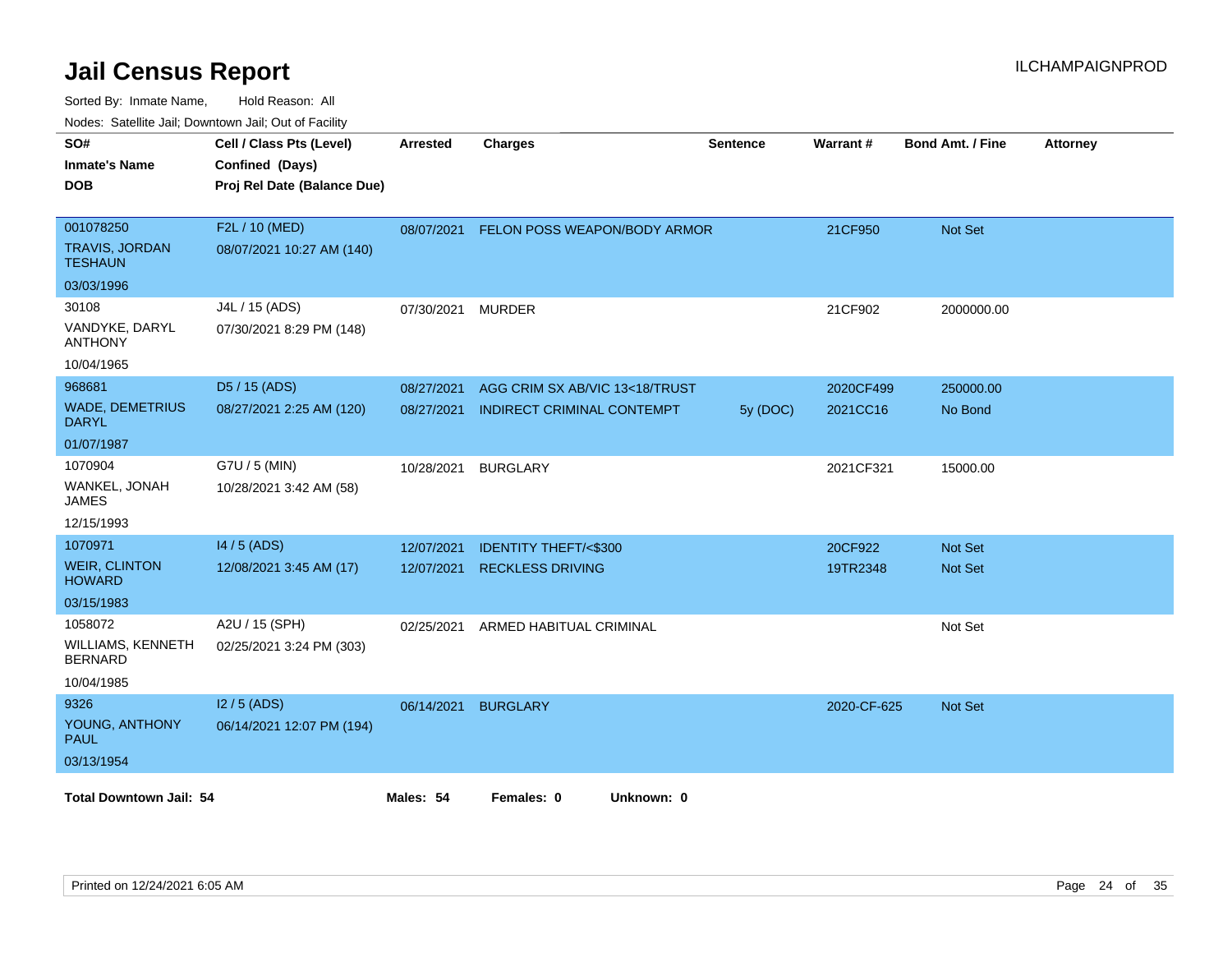| <b>Out of Facility</b> |  |  |
|------------------------|--|--|
|                        |  |  |

| SO#<br><b>Inmate's Name</b><br><b>DOB</b>                                     | Cell / Class Pts (Level)<br>Confined (Days)<br>Proj Rel Date (Balance Due) | <b>Arrested</b>                        | <b>Charges</b>                                                                              | <b>Sentence</b> | <b>Warrant#</b>                 | Bond Amt. / Fine              | <b>Attorney</b> |
|-------------------------------------------------------------------------------|----------------------------------------------------------------------------|----------------------------------------|---------------------------------------------------------------------------------------------|-----------------|---------------------------------|-------------------------------|-----------------|
| 61095<br>AMOS, DERRICK<br><b>JAMES</b>                                        | <b>DEW / 10 (ADS)</b><br>05/02/2021 9:02 PM (237)                          | 05/02/2021                             | HOME INVASION/CAUSE INJURY                                                                  |                 | 2021CF323                       | 100000.00                     |                 |
| 06/12/1985<br>19971<br><b>LYNN</b><br>08/17/1961                              | EHD<br>BARNESKE, RAYMOND 11/09/2021 9:32 AM (46)<br>5/6/2022 (0.00)        | 11/09/2021                             | DRIVING RVK/SUSP DUI/SSS 4-9                                                                |                 | 2021CF968                       | Not Set                       |                 |
| 516062<br><b>BENNETT, JOHN</b><br><b>MICHAEL</b><br>04/30/1986                | <b>DEW / 15 (MAX)</b><br>02/22/2021 10:47 AM (306)                         | 02/22/2021<br>02/22/2021               | AGG DISCH FIR/VEH/PC OFF/FRMAN<br><b>PHONE HARASSMENT/2+</b>                                |                 | 21CF210<br>20CF194              | No Bond<br>5000.00            |                 |
| 976538                                                                        | EHD<br>BLISSIT, WYATT TYRES 10/12/2021 10:05 AM (74)                       | 10/12/2021                             | DOMESTIC BATTERY/OTHER PRIOR                                                                |                 | 2020CF1095                      | Not Set                       |                 |
| 09/05/1989<br>33993<br><b>BOOKER, STEPHON</b><br><b>MONTELL</b><br>06/11/1971 | 1/6/2022 (0.00)<br><b>DEW / 10 (MED)</b><br>06/14/2021 7:42 PM (194)       | 06/14/2021<br>06/14/2021<br>06/14/2021 | POSSESSING A CONTROLLED SUBSTANC<br>AGGRAVATED DOMESTIC BATTERY<br><b>PAROLE REVOCATION</b> |                 | 21CF657<br>21CF688<br>CH2103612 | Not Set<br>Not Set<br>No Bond |                 |
| 1074315<br><b>BRIGGS, PATRICK</b><br><b>MONTAY</b><br>08/05/2001              | DEW / 15 (MAX)<br>08/03/2021 4:56 PM (144)                                 | 07/27/2021                             | AGG DISCHARGE FIREARM/VEH/SCH                                                               |                 | 21CF927                         | Not Set                       |                 |
| 001078065<br><b>BROWN, CHARMAN</b><br><b>LAKEEF</b><br>11/30/2002             | <b>KAN / 10 (ADS)</b><br>06/17/2021 12:32 PM (191)                         | 06/17/2021                             | AGG BATTERY/DISCHARGE FIREARM                                                               |                 | 21CF704                         | 1000000.00                    |                 |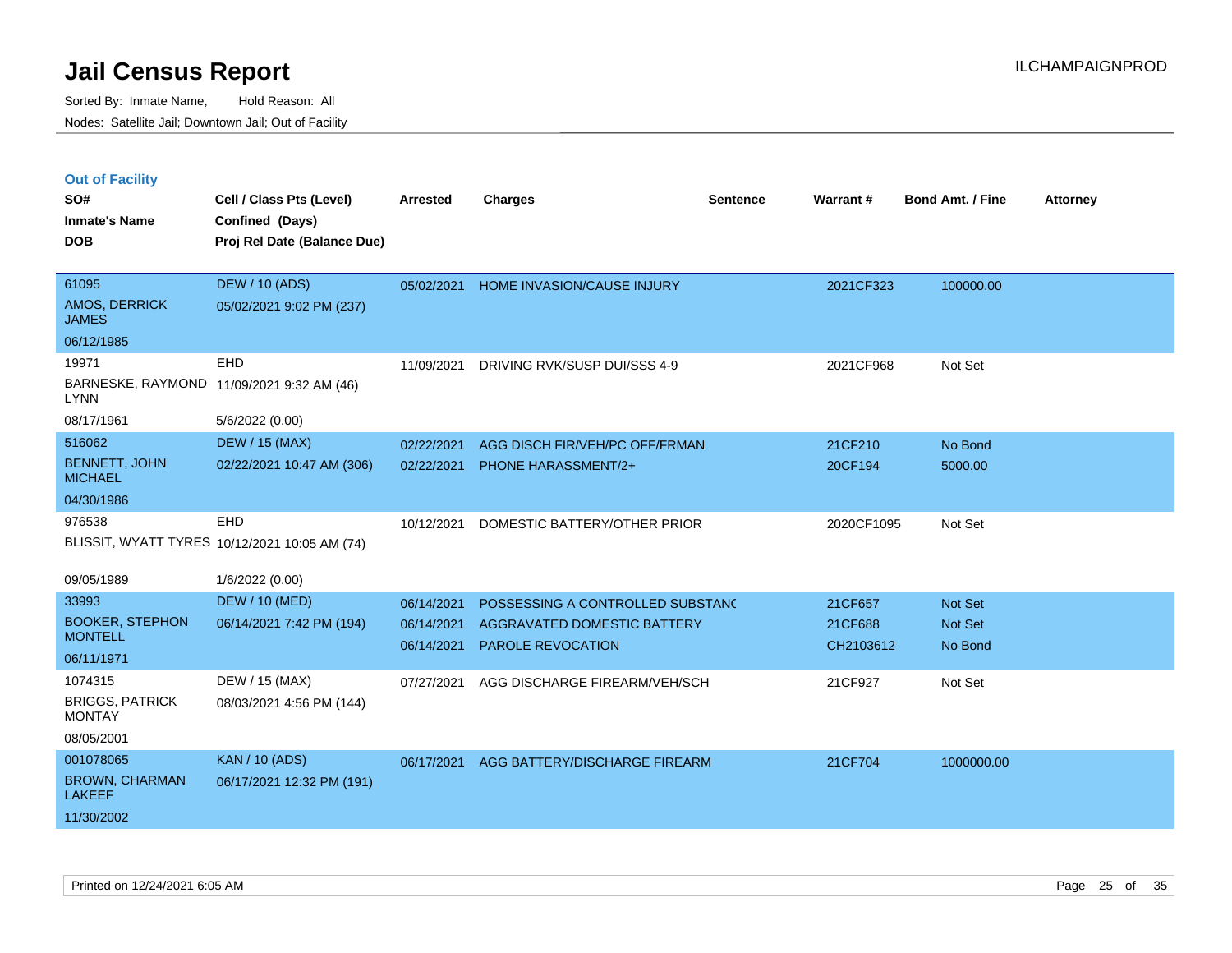| roaco. Catolino dall, Downtown dall, Out of Fability |                             |                 |                                     |                 |                 |                         |                 |
|------------------------------------------------------|-----------------------------|-----------------|-------------------------------------|-----------------|-----------------|-------------------------|-----------------|
| SO#                                                  | Cell / Class Pts (Level)    | <b>Arrested</b> | <b>Charges</b>                      | <b>Sentence</b> | <b>Warrant#</b> | <b>Bond Amt. / Fine</b> | <b>Attorney</b> |
| <b>Inmate's Name</b>                                 | Confined (Days)             |                 |                                     |                 |                 |                         |                 |
| <b>DOB</b>                                           | Proj Rel Date (Balance Due) |                 |                                     |                 |                 |                         |                 |
|                                                      |                             |                 |                                     |                 |                 |                         |                 |
| 1038554                                              | <b>KAN / 15 (MAX)</b>       | 08/18/2021      | <b>ARMED HABITUAL CRIMINAL</b>      |                 | 21CF1162        | Not Set                 |                 |
| <b>BROWN, CORRION</b><br><b>DEVONTAE</b>             | 08/18/2021 5:40 PM (129)    | 08/18/2021      | DELIVERY OF OR POSSESSION OF W/ INT |                 | 21CF1009        | No Bond                 |                 |
| 04/19/1995                                           |                             |                 |                                     |                 |                 |                         |                 |
| 1038579                                              | KAN / 15 (MAX)              | 08/18/2021      | FELON POSS/USE WEAPON/FIREARM       |                 | 21CF1010        | Not Set                 |                 |
| <b>BROWN, MARKEL</b><br><b>RIKKI</b>                 | 08/18/2021 2:05 PM (129)    |                 |                                     |                 |                 |                         |                 |
| 01/06/1995                                           |                             |                 |                                     |                 |                 |                         |                 |
| 1003006                                              | <b>KAN / 15 (MAX)</b>       | 08/19/2021      | <b>FELON POSS/USE MACHINE GUN</b>   |                 | 21CF1011        | No Bond                 |                 |
| <b>BROWN, ROCKEITH</b><br><b>JAVONTE</b>             | 08/19/2021 12:55 AM (128)   |                 |                                     |                 |                 |                         |                 |
| 07/23/1991                                           |                             |                 |                                     |                 |                 |                         |                 |
| 987334                                               | DEW / 15 (MAX)              | 03/10/2021      | ATTEMPT (FIRST DEGREE MURDER)       |                 | 19CF689         | Not Set                 |                 |
| CAIN, ISAIAH<br><b>DEPRIEST</b>                      | 03/10/2021 2:22 PM (290)    |                 |                                     |                 |                 |                         |                 |
| 12/23/1990                                           |                             |                 |                                     |                 |                 |                         |                 |
| 001078638                                            | <b>EHD</b>                  | 12/15/2021      | DRIVING ON SUSPENDED LICENSE        |                 | 2021TR1120      | Not Set                 |                 |
| CAMPBELL, CARLA<br><b>GISSELLE</b>                   | 12/15/2021 11:03 AM (10)    |                 |                                     |                 |                 |                         |                 |
| 08/12/1980                                           | 2/12/2022 (0.00)            |                 |                                     |                 |                 |                         |                 |
| 992962                                               | DEW / 15 (ADS)              | 05/25/2021      | MURDER/INTENT TO KILL/INJURE        |                 | 2018CF1045      | 1000000.00              |                 |
| CAMPBELL, KEITH<br>KNAQEEB                           | 05/25/2021 1:19 PM (214)    |                 |                                     |                 |                 |                         |                 |
| 07/22/1991                                           |                             |                 |                                     |                 |                 |                         |                 |
| 001078576                                            | <b>KAN / 15 (MAX)</b>       | 11/09/2021      | UNLAWFUL USE OF A WEAPON            |                 | 21CF1383        | <b>Not Set</b>          |                 |
| CARTER, DEMONDRE<br><b>DAVON</b>                     | 11/09/2021 6:01 PM (46)     |                 |                                     |                 |                 |                         |                 |
| 05/27/2001                                           |                             |                 |                                     |                 |                 |                         |                 |
| 1064992                                              | KAN / 15 (MAX)              | 09/20/2021      | ARMED VIOLENCE/CATEGORY I           |                 | 21CF1137        | Not Set                 |                 |
| CARTER, KEJUAN<br>JAVONTE                            | 09/20/2021 11:42 PM (96)    |                 |                                     |                 |                 |                         |                 |
| 06/27/1998                                           |                             |                 |                                     |                 |                 |                         |                 |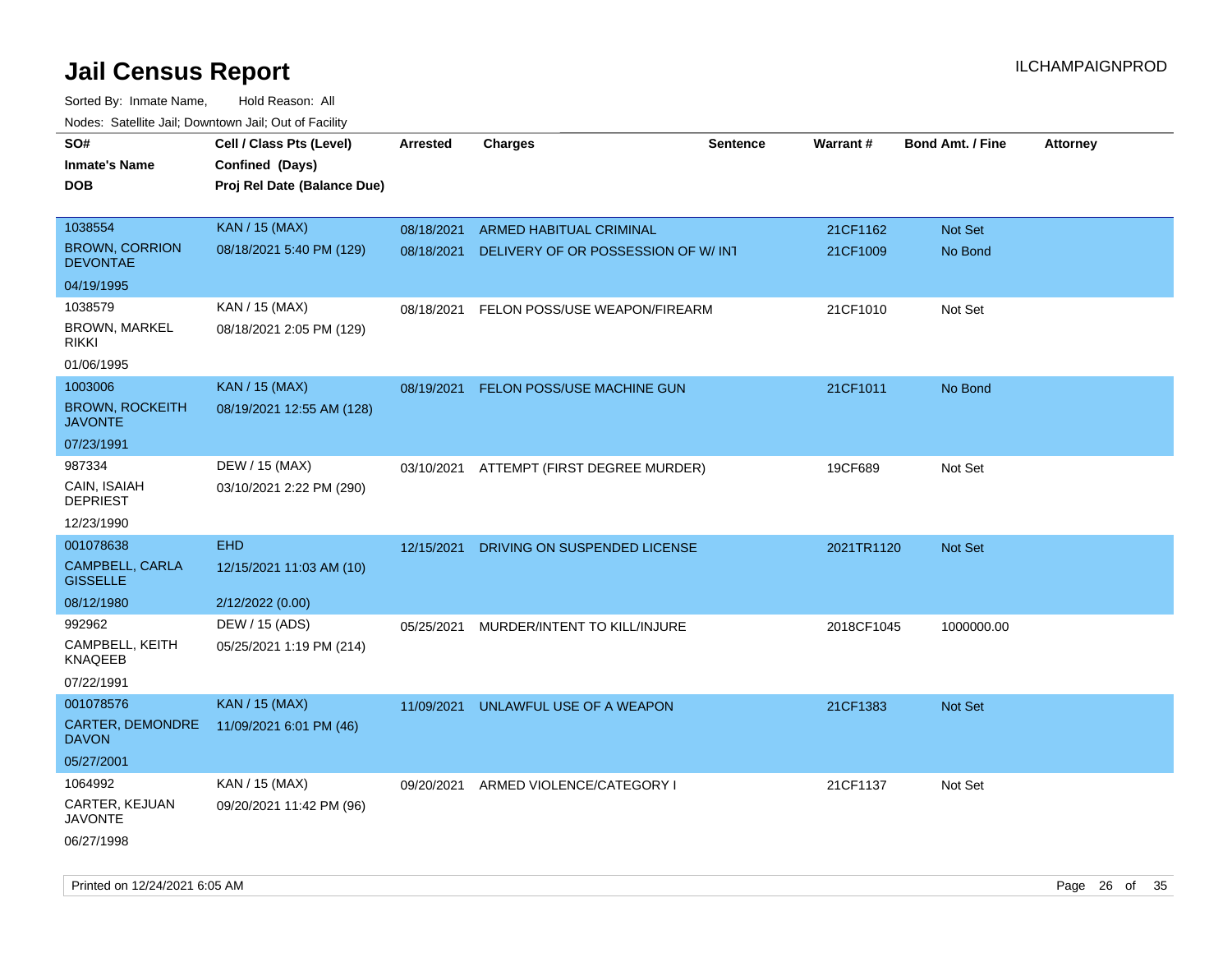| SO#<br><b>Inmate's Name</b><br><b>DOB</b>                            | Cell / Class Pts (Level)<br>Confined (Days)<br>Proj Rel Date (Balance Due) | <b>Arrested</b>                        | <b>Charges</b>                                                                                   | <b>Sentence</b> | Warrant#                             | <b>Bond Amt. / Fine</b>       | <b>Attorney</b> |
|----------------------------------------------------------------------|----------------------------------------------------------------------------|----------------------------------------|--------------------------------------------------------------------------------------------------|-----------------|--------------------------------------|-------------------------------|-----------------|
| 959420<br><b>CHAPPLE, RAYMOND</b><br><b>DEONTE</b>                   | <b>EHD</b><br>11/16/2021 9:49 AM (39)                                      |                                        | 11/16/2021 AGG DUI/NO VALID DL                                                                   |                 | 2021CF673                            | Not Set                       |                 |
| 06/30/1988                                                           | 12/29/2021 (0.00)                                                          |                                        |                                                                                                  |                 |                                      |                               |                 |
| 001078461<br>COLE, ERIC JOSE<br>01/24/2002                           | KAN / 10 (MED)<br>10/08/2021 12:25 AM (78)                                 | 10/07/2021<br>10/07/2021<br>10/08/2021 | AGG UNLAWFUL USE WEAPON/PERSON<br>AGG DOMESTIC BATTERY/STRANGLE<br>HARASS WITNESS/FAMILY MBR/REP |                 | 2021CF1209<br>2021CF1208<br>21CF1218 | No Bond<br>Not Set<br>Not Set |                 |
| 57733<br><b>CRAIG, ANTOINE</b><br><b>DARRELL</b><br>10/09/1982       | <b>KAN / 15 (SPH)</b><br>02/25/2020 4:08 PM (669)                          | 02/25/2020<br>02/25/2020               | <b>HOMICIDE</b><br>FELON POSS/USE WEAPON/FIREARM                                                 |                 | 2020-CF250<br>19CF-1827              | 2000000.00<br>80000.00        |                 |
| 001077939<br><b>CROSS, PATRICK</b><br><b>DONTRELLE</b><br>11/07/2001 | DEW / 10 (MED)<br>05/10/2021 7:31 PM (229)                                 | 05/10/2021<br>06/02/2021               | FIREARM/FOID INVALID/NOT ELIG<br>POSS STOLEN VEHICLE > \$25,000                                  |                 | 21CF526<br>21CF612                   | No Bond<br>Not Set            |                 |
| 1061304<br><b>DORRIS, KEMION</b><br><b>DAETOCE</b><br>11/19/1997     | <b>DEW / 15 (MAX)</b><br>10/11/2021 7:30 PM (75)                           | 10/11/2021<br>10/11/2021<br>10/11/2021 | <b>ARMED HABITUAL CRIMINAL</b><br><b>ARMED HABITUAL CRIMINAL</b><br><b>HOME INVASION/FIREARM</b> |                 | 21CF1226<br>21CF1227<br>21CF1228     | No Bond<br>No Bond<br>No Bond |                 |
| 995885<br>FINLEY, KENON<br><b>MARQUIS</b><br>09/13/1991              | EHD<br>11/30/2021 10:33 AM (25)<br>12/29/2021 (0.00)                       | 11/30/2021                             | DRIVING ON SUSPENDED LICENSE                                                                     |                 | 2021TR4222                           | Not Set                       |                 |
| 60154<br>GARCIA-MEZA,<br><b>CARLOS</b><br>03/06/1983                 | <b>EHD</b><br>10/20/2021 9:23 AM (66)<br>1/16/2022 (0.00)                  | 10/20/2021                             | AGG DUI/LIC SUSP OR REVOKED                                                                      |                 | 2021cf261                            | Not Set                       |                 |
| 986642<br><b>GARELLI, SAMMY</b><br><b>JOSEPH</b><br>06/24/1982       | <b>EHD</b><br>12/14/2021 9:32 AM (11)<br>1/12/2022 (0.00)                  | 12/14/2021                             | DRIVING ON SUSPENDED LICENSE                                                                     |                 | 2020TR8374                           | Not Set                       |                 |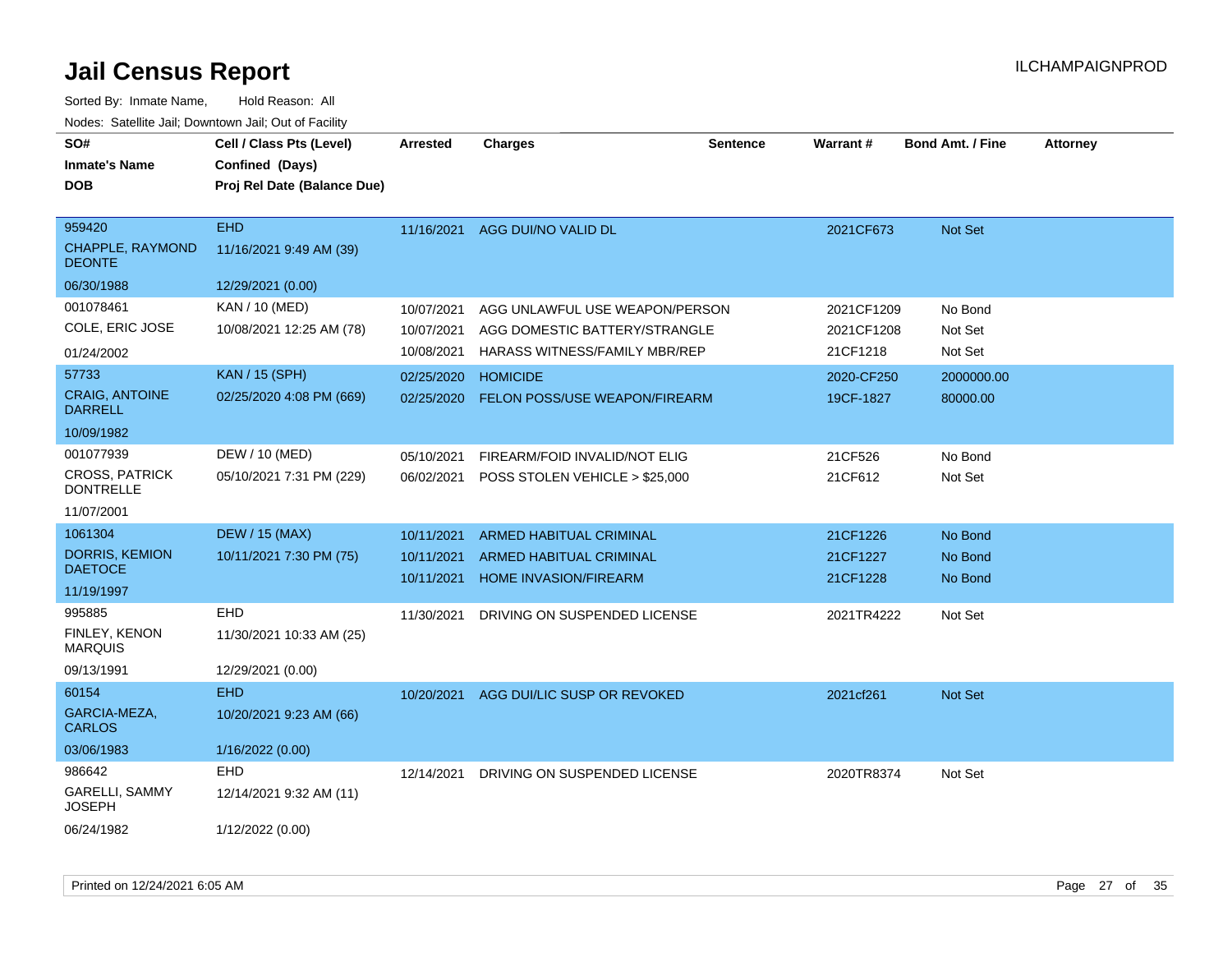| SO#<br><b>Inmate's Name</b>              | Cell / Class Pts (Level)<br>Confined (Days)  | <b>Arrested</b> | <b>Charges</b>                            | <b>Sentence</b> | Warrant#   | <b>Bond Amt. / Fine</b> | <b>Attorney</b> |
|------------------------------------------|----------------------------------------------|-----------------|-------------------------------------------|-----------------|------------|-------------------------|-----------------|
| <b>DOB</b>                               | Proj Rel Date (Balance Due)                  |                 |                                           |                 |            |                         |                 |
|                                          |                                              |                 |                                           |                 |            |                         |                 |
| 001077363                                | <b>KAN / 25 (SPH)</b>                        | 10/30/2020      | HOME INVASION/FIREARM                     |                 | 20CF1202   | 500000.00               |                 |
| <b>GARY, DAKOTA</b><br><b>TREVON</b>     | 10/30/2020 10:41 AM (421)                    |                 |                                           |                 |            |                         |                 |
| 12/31/2001                               |                                              |                 |                                           |                 |            |                         |                 |
| 1013012                                  | KAN / 15 (MAX)                               | 07/08/2021      | FELON POSS/USE FIREARM PRIOR              |                 | 21CF798    | Not Set                 |                 |
|                                          | GARY, XAVIER LAMAR  07/08/2021 9:24 AM (170) | 07/08/2021      | ATTEMPT (FIRST DEGREE MURDER)             |                 | 2021CF790  | 1000000.00              |                 |
|                                          |                                              | 07/08/2021      | FELON POSS/USE FIREARM PRIOR              |                 | 2020CF650  | 25000.00                |                 |
| 12/14/1991                               |                                              |                 |                                           |                 |            |                         |                 |
| 1065946                                  | <b>KAN / 10 (MED)</b>                        | 09/04/2021      | AGG BATTERY/DISCHARGE FIREARM             |                 | 21CF1057   | 750000.00               |                 |
| GODBOLT, DESMOND<br><b>DEVONTAE</b>      | 09/04/2021 1:17 AM (112)                     | 09/04/2021      | <b>RESIST/OBSTRUCTING A PEACE OFFICEF</b> |                 | 21CM407    | Not Set                 |                 |
| 11/15/1997                               |                                              |                 |                                           |                 |            |                         |                 |
| 1070118                                  | KAN / 15 (MAX)                               | 08/31/2021      | AGGRAVATED DOMESTIC BATTERY               |                 | 21CF1049   | No Bond                 |                 |
| GRAHAM, CORTEZ<br><b>LAMON</b>           | 08/31/2021 9:32 PM (116)                     | 09/02/2021      | PROBATION VIOLATION                       |                 | 21CF55     | Not Set                 |                 |
| 03/31/1976                               |                                              |                 |                                           |                 |            |                         |                 |
| 1000641                                  | <b>KAN / 10 (MED)</b>                        | 09/14/2021      | ARMED HABITUAL CRIMINAL                   |                 | 21CF1116   | No Bond                 |                 |
| <b>GRANT, CEDRIC</b><br><b>DYSHAWN</b>   | 09/14/2021 6:32 PM (102)                     |                 |                                           |                 |            |                         |                 |
| 01/03/1991                               |                                              |                 |                                           |                 |            |                         |                 |
| 1076506                                  | KAN / 15 (MAX)                               | 09/17/2021      | AGG UUW/PERSON/CM THREAT VIOL             |                 | 21CF1131   | Not Set                 |                 |
|                                          | GRAY, JAMARH EMERE 09/17/2021 10:41 AM (99)  | 09/20/2021      | DOMESTIC BATTERY                          |                 | 21CM430    | Not Set                 |                 |
| 06/21/2003                               |                                              |                 |                                           |                 |            |                         |                 |
| 973845                                   | <b>EHD</b>                                   | 12/21/2021      | DRIVING ON SUSPENDED LICENSE              |                 | 2021TR647  | <b>Not Set</b>          |                 |
| <b>GRIFFITH, PRESTON</b><br><b>JOEL</b>  | 12/21/2021 10:42 AM (4)                      |                 |                                           |                 |            |                         |                 |
| 08/16/1982                               | 1/19/2022 (0.00)                             |                 |                                           |                 |            |                         |                 |
| 1042532                                  | <b>EHD</b>                                   | 12/21/2021      | DRIVING ON SUSPENDED LICENSE              |                 | 2021TR4179 | Not Set                 |                 |
| HARMON, DANICCI<br><b>JAISHA ASHANNA</b> | 12/21/2021 9:56 AM (4)                       |                 |                                           |                 |            |                         |                 |
| 11/23/1993                               | 12/30/2021 (0.00)                            |                 |                                           |                 |            |                         |                 |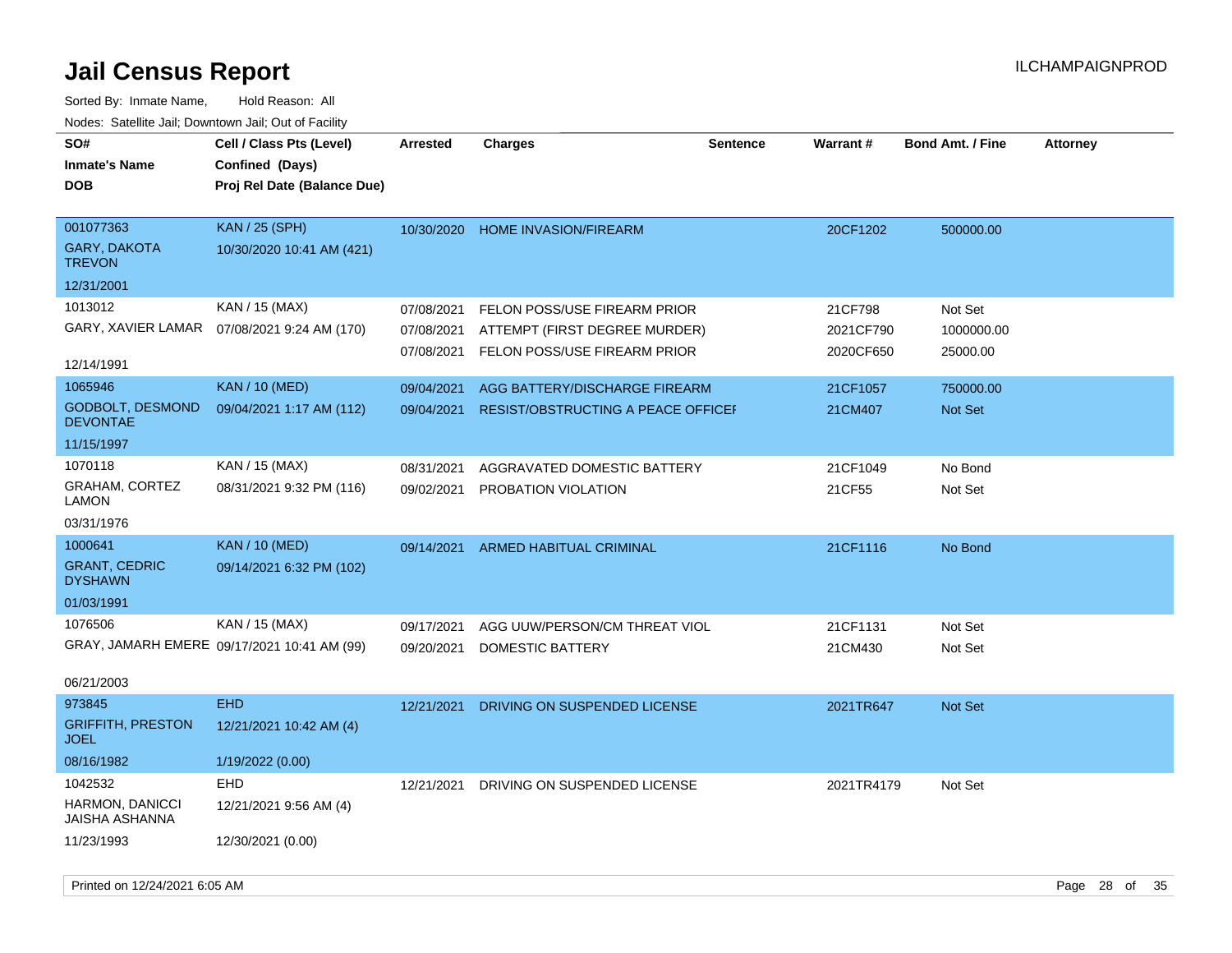| SO#<br><b>Inmate's Name</b><br><b>DOB</b> | Cell / Class Pts (Level)<br>Confined (Days)<br>Proj Rel Date (Balance Due) | <b>Arrested</b>          | <b>Charges</b>                                                  | <b>Sentence</b>         | Warrant#           | <b>Bond Amt. / Fine</b>          | <b>Attorney</b> |      |
|-------------------------------------------|----------------------------------------------------------------------------|--------------------------|-----------------------------------------------------------------|-------------------------|--------------------|----------------------------------|-----------------|------|
| 1041176<br>HART, DAVEON<br><b>LATTEEF</b> | <b>DEW / 15 (MAX)</b><br>10/05/2021 10:35 AM (81)                          | 10/05/2021<br>10/06/2021 | PAROLE REVOCATION<br>AGGRAVATED DOMESTIC BATTERY                |                         |                    | <b>Not Set</b><br><b>Not Set</b> |                 |      |
| 03/15/1996                                |                                                                            |                          |                                                                 |                         |                    |                                  |                 |      |
| 1045186                                   | DEW / 15 (MAX)                                                             | 08/16/2021               | ARMED VIOLENCE/CATEGORY I                                       |                         | 21CF934            | 1000000.00                       |                 |      |
| HOLBROOK, JOHNNIE<br><b>MATHIS</b>        | 08/16/2021 11:07 AM (131)                                                  | 08/16/2021               | FELON POSS/USE WEAPON/FIREARM                                   |                         | 19CF968            | Not Set                          |                 |      |
| 07/19/1996                                |                                                                            | 08/16/2021<br>08/16/2021 | AGG FLEEING POLICE/21 MPH OVER<br>FELON POSS/USE WEAPON/FIREARM |                         | 21CF988<br>21CF989 | Not Set<br>Not Set               |                 |      |
| 001078146                                 | <b>DEW</b> / 15 (MAX)                                                      | 07/09/2021               | AGG BATTERY/DISCHARGE FIREARM                                   |                         | 21CF795            | 1000000.00                       |                 |      |
| HUNT, TEIGAN<br><b>JAZAIREO</b>           | 07/09/2021 12:41 PM (169)                                                  | 07/09/2021               | ARMED ROBBERY/ARMED W/FIREARM                                   |                         | 21CF806            | Not Set                          |                 |      |
| 05/14/2003                                |                                                                            |                          |                                                                 |                         |                    |                                  |                 |      |
| 989743                                    | DEW / 15 (ADS)                                                             | 04/13/2021               | AGG DISCHARGE FIREARM/VEH/SCH                                   |                         | 21CF400            | Not Set                          |                 |      |
| <b>JACKSON, STEVE</b><br>ALLEN            | 04/13/2021 2:45 AM (256)                                                   | 04/13/2021               | AGGRAVATED DOMESTIC BATTERY                                     |                         | 21CF399            | Not Set                          |                 |      |
| 06/04/1991                                |                                                                            |                          |                                                                 |                         |                    |                                  |                 |      |
| 50495                                     | <b>EHD</b>                                                                 | 08/10/2021               | DRIVING RVK/SUSP DUI/SSS 10-14                                  |                         | 2020CF997          | <b>Not Set</b>                   |                 |      |
| <b>JENKINS, ARNOLD</b><br><b>FARRIS</b>   | 08/10/2021 9:08 AM (137)                                                   | 08/10/2021               | DRIVING RVK/SUSP DUI/SSS 10-14                                  |                         | 2019CF1363         | <b>Not Set</b>                   |                 |      |
| 04/19/1962                                | 2/4/2022 (0.00)                                                            |                          |                                                                 |                         |                    |                                  |                 |      |
| 001077709                                 | EHD                                                                        | 07/06/2021               | DRIVING RVK/SUSP DUI/SSS 4-9                                    |                         | 2021CF167          | Not Set                          |                 |      |
| JINKINS, DEWAYNE<br>ALLEN                 | 07/06/2021 9:00 AM (172)                                                   |                          |                                                                 |                         |                    |                                  |                 |      |
| 01/02/1967                                | 1/1/2022(0.00)                                                             |                          |                                                                 |                         |                    |                                  |                 |      |
| 1076450                                   | <b>DEW</b> / 15 (MAX)                                                      | 06/25/2020               | AGG DISCHARGE OF A FIREARM                                      | 6y/0m/0d (DOI 2020CF703 |                    | Not Set                          |                 |      |
| JONES, CARLOS<br><b>ANTONIO</b>           | 06/25/2020 2:13 PM (548)                                                   | 11/02/2020               | <b>HOME INVASION/FIREARM</b>                                    | 11y (DOC)               | 20CF1204           | No Bond                          |                 |      |
| 11/18/2001                                |                                                                            |                          |                                                                 |                         |                    |                                  |                 |      |
| 998873                                    | <b>EHD</b>                                                                 | 10/12/2021               | DRIVING RVK/SUSP DUI/SSS 3RD                                    |                         | 2021CF235          | Not Set                          |                 |      |
| KINCAID, AMANDA<br><b>MICHELLE</b>        | 10/12/2021 11:31 AM (74)                                                   |                          |                                                                 |                         |                    |                                  |                 |      |
| 01/07/1990                                | 1/9/2022 (0.00)                                                            |                          |                                                                 |                         |                    |                                  |                 |      |
| Printed on 12/24/2021 6:05 AM             |                                                                            |                          |                                                                 |                         |                    |                                  | Page 29 of      | - 35 |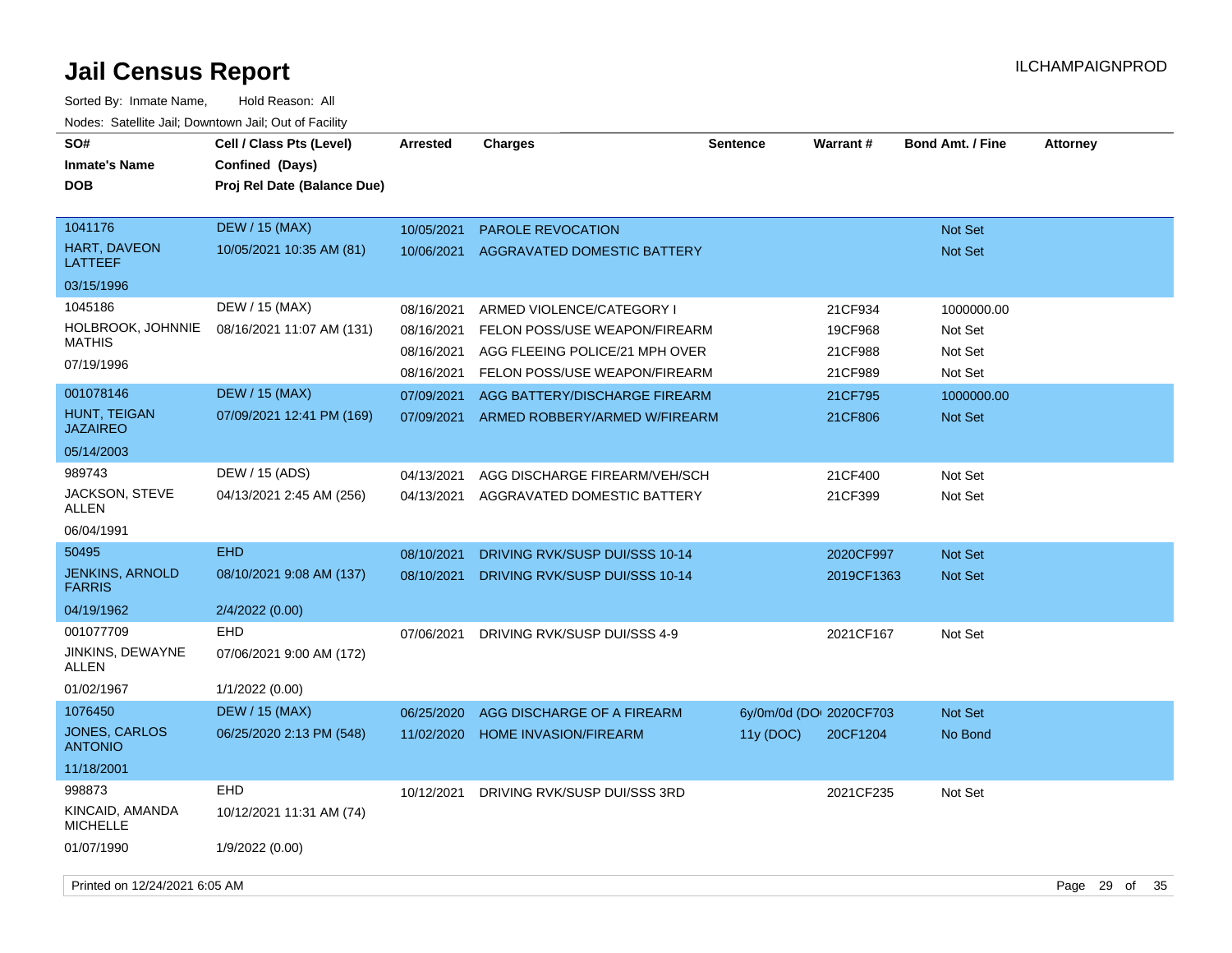| SO#                                      | Cell / Class Pts (Level)    | <b>Arrested</b> | <b>Charges</b>                                                | <b>Sentence</b> | Warrant#     | <b>Bond Amt. / Fine</b> | <b>Attorney</b> |
|------------------------------------------|-----------------------------|-----------------|---------------------------------------------------------------|-----------------|--------------|-------------------------|-----------------|
| <b>Inmate's Name</b>                     | Confined (Days)             |                 |                                                               |                 |              |                         |                 |
| <b>DOB</b>                               | Proj Rel Date (Balance Due) |                 |                                                               |                 |              |                         |                 |
|                                          |                             |                 |                                                               |                 |              |                         |                 |
| 001078401                                | <b>DEW / 10 (ADS)</b>       | 09/19/2021      | UNLAWFUL VEHICULAR INVASION                                   |                 | 21CF1134     | Not Set                 |                 |
| <b>KNIGHT, ERIC</b>                      | 09/19/2021 7:32 PM (97)     | 09/19/2021      | HRSMT/THREATEN PERSON/KILL                                    |                 | 2021CF561    | 50000.00                |                 |
| 07/11/1991                               |                             | 09/21/2021      | <b>BURGLARY</b>                                               |                 | 21CF1139     | Not Set                 |                 |
| 1064445                                  | DEW / 15 (MAX)              | 04/23/2021      | <b>FELON POSS/USE FIREARM/PAROLE</b>                          |                 | 21CF899      | Not Set                 |                 |
| LARUE, TERENCE<br><b>TRAMEL</b>          | 04/23/2021 11:18 AM (246)   | 04/23/2021      | AGG DISCHARGE FIREARM/OCC VEH<br>POSSESS 15<100 GRAMS COCAINE |                 | 2021CF295    | 500000.00               |                 |
| 12/23/1998                               |                             | 04/23/2021      |                                                               |                 | 19CF1052     | 10000.00                |                 |
| 001078237                                | <b>KAN / 15 (ADS)</b>       | 08/03/2021      | AGG DISCHARGE FIREARM/OCC VEH                                 |                 | 21CF928      | No Bond                 |                 |
| <b>LAWS, TERON</b><br><b>RAMONTE</b>     | 08/03/2021 6:29 PM (144)    |                 |                                                               |                 |              |                         |                 |
| 04/03/2001                               |                             |                 |                                                               |                 |              |                         |                 |
| 001078470                                | DEW / 15 (MAX)              | 10/10/2021      | MURDER/INTENT TO KILL/INJURE                                  |                 | 21CF1221     | Not Set                 |                 |
| LEE, AMAHRION<br>JA'MERE                 | 10/10/2021 1:23 PM (76)     |                 |                                                               |                 |              |                         |                 |
| 11/05/2002                               |                             |                 |                                                               |                 |              |                         |                 |
| 001078170                                | <b>KAN / 10 (MED)</b>       | 09/07/2021      | AGG UNLAWFUL USE OF WEAPON/VEH                                |                 | 21CF1060     | <b>Not Set</b>          |                 |
| LEMONS, DEANGELO<br><b>DEVELLE</b>       | 09/07/2021 12:49 AM (109)   |                 |                                                               |                 |              |                         |                 |
| 05/29/2003                               |                             |                 |                                                               |                 |              |                         |                 |
| 56792                                    | DEW / 10 (MED)              | 02/02/2021      | ARMED HABITUAL CRIMINAL                                       |                 | 2021CF141    | 500000.00               |                 |
| LILLARD, LAWRENCE<br><b>TYRONE</b>       | 02/02/2021 2:11 PM (326)    | 02/22/2021      | DRIVING ON REVOKED LICENSE                                    |                 | 21TR426      | 5000.00                 |                 |
| 10/20/1982                               |                             |                 |                                                               |                 |              |                         |                 |
| 46837                                    | <b>KAN / 15 (MAX)</b>       | 09/07/2021      | <b>RESIDENTIAL BURGLARY</b>                                   |                 | 2019-CF-1207 | 25000.00                |                 |
| MARCRUM, JEFFERY<br>LEE.                 | 09/07/2021 11:43 AM (109)   |                 |                                                               |                 |              |                         |                 |
| 11/17/1968                               |                             |                 |                                                               |                 |              |                         |                 |
| 1069949                                  | <b>EHD</b>                  | 11/30/2021      | DRIVING ON REVOKED LICENSE                                    |                 | 2021TR1726   | Not Set                 |                 |
| <b>MARSHALL, ERIC</b><br><b>VONTREAL</b> | 11/30/2021 3:13 PM (25)     |                 |                                                               |                 |              |                         |                 |
| 04/28/1997                               | 12/29/2021 (0.00)           |                 |                                                               |                 |              |                         |                 |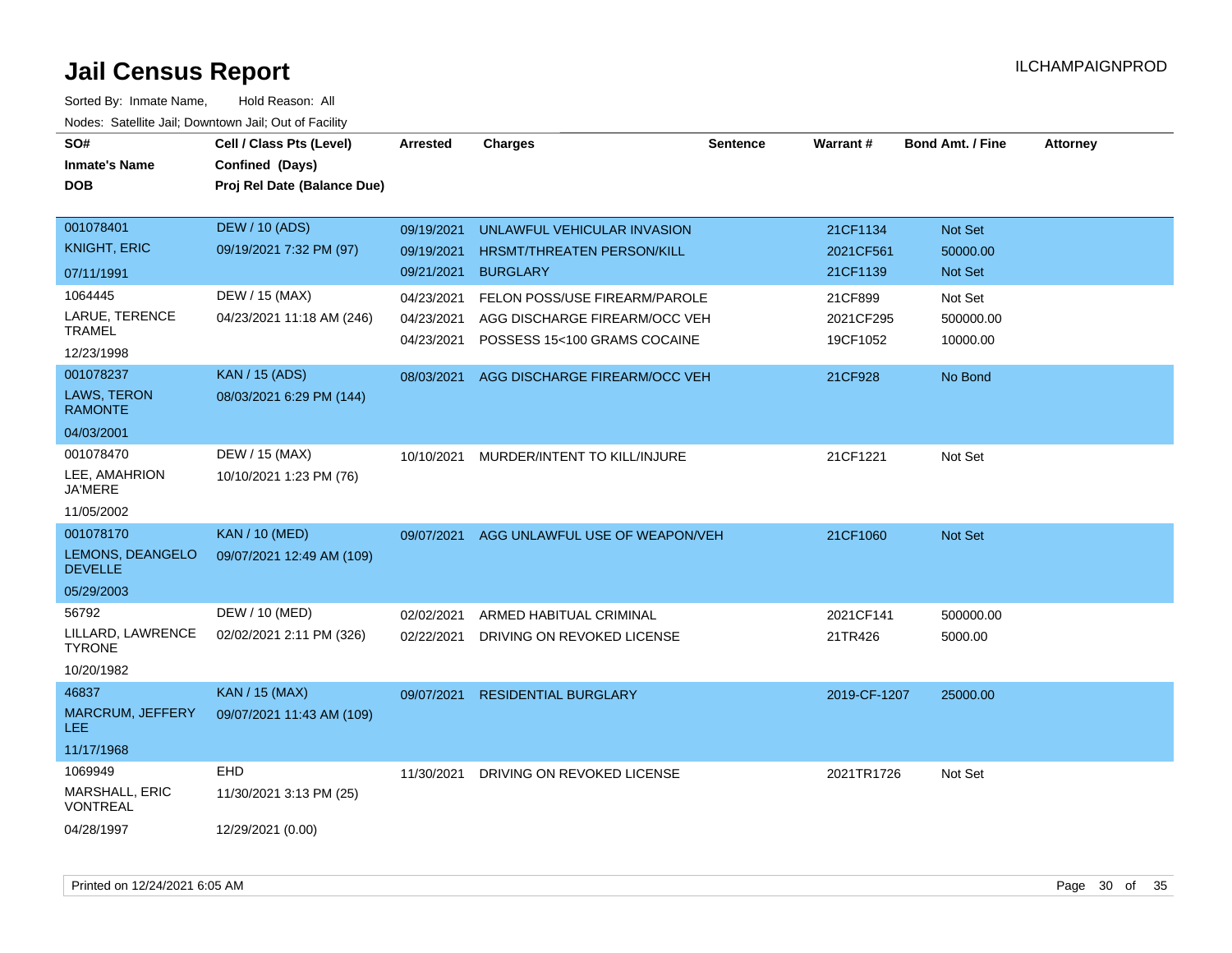Sorted By: Inmate Name, Hold Reason: All Nodes: Satellite Jail; Downtown Jail; Out of Facility

| Nodes. Satellite Jali, Downtown Jali, Out of Facility |                                               |                 |                                |                 |             |                         |                 |
|-------------------------------------------------------|-----------------------------------------------|-----------------|--------------------------------|-----------------|-------------|-------------------------|-----------------|
| SO#                                                   | Cell / Class Pts (Level)                      | <b>Arrested</b> | <b>Charges</b>                 | <b>Sentence</b> | Warrant#    | <b>Bond Amt. / Fine</b> | <b>Attorney</b> |
| <b>Inmate's Name</b>                                  | Confined (Days)                               |                 |                                |                 |             |                         |                 |
| DOB                                                   | Proj Rel Date (Balance Due)                   |                 |                                |                 |             |                         |                 |
|                                                       |                                               |                 |                                |                 |             |                         |                 |
| 001078575                                             | <b>KAN / 10 (MED)</b>                         | 11/09/2021      | <b>GUNRUNNING</b>              |                 | 21CF1330    | 750000.00               |                 |
| <b>MCLAURIN, KEYON A</b>                              | 11/09/2021 12:41 PM (46)                      |                 |                                |                 |             |                         |                 |
|                                                       |                                               |                 |                                |                 |             |                         |                 |
| 11/19/2002                                            |                                               |                 |                                |                 |             |                         |                 |
| 1011046                                               | KAN / 15 (ADS)                                | 04/10/2021      | ATTEMPT (FIRST DEGREE MURDER)  |                 | 21CF392     | Not Set                 |                 |
| <b>MILES, DARRION</b><br><b>ANTONIO KEVONTA</b>       | 04/11/2021 12:46 AM (258)                     |                 |                                |                 |             |                         |                 |
| 03/18/1990                                            |                                               |                 |                                |                 |             |                         |                 |
|                                                       |                                               |                 |                                |                 |             |                         |                 |
| 001077278                                             | <b>DEW / 15 (MAX)</b>                         | 10/06/2020      | MURDER/INTENT TO KILL/INJURE   |                 | 2020CF146   | 2000000.00              |                 |
| MILLER, D'ANDRE                                       | 10/06/2020 12:49 PM (445)                     | 10/06/2020      | AGG FLEEING POLICE/21 MPH OVER |                 | 2019CF1171  | 50000.00                |                 |
| 09/08/1986                                            |                                               |                 |                                |                 |             |                         |                 |
| 1026477                                               | KAN / 15 (ADS)                                | 09/21/2021      | AGG DISCHARGE FIREARM/OCC VEH  |                 | 21CF1138    | Not Set                 |                 |
| NEWBILL, DEVONTRE<br><b>LAMONT</b>                    | 09/21/2021 2:27 AM (95)                       | 09/22/2021      | PROBATION VIOLATION            |                 | 20CF577     | Not Set                 |                 |
|                                                       |                                               |                 |                                |                 |             |                         |                 |
| 11/22/1993                                            |                                               |                 |                                |                 |             |                         |                 |
| 1072907                                               | <b>KAN</b>                                    | 07/14/2021      | CRIMINAL DAMAGE <\$500/SCHOOL  |                 | 2021CF840   | 5000.00                 |                 |
| NIKOLAEV, YEVGENIY                                    | 07/14/2021 10:10 PM (164)                     | 07/14/2021      | ATTEMPT (FIRST DEGREE MURDER)  |                 | 2021-CF-832 | 2000000.00              |                 |
| 10/06/1983                                            |                                               |                 |                                |                 |             |                         |                 |
| 001078558                                             | DEW / 10 (MED)                                | 11/03/2021      | UNLAWFUL USE OF A WEAPON       |                 | 21CF1352    | Not Set                 |                 |
| PARRISH, DOMINIC<br>WALTER                            | 11/03/2021 1:25 PM (52)                       |                 |                                |                 |             |                         |                 |
| 08/23/2001                                            |                                               |                 |                                |                 |             |                         |                 |
| 001077928                                             | <b>EHD</b>                                    | 09/01/2021      | AGG DOMESTIC BATTERY/STRANGLE  |                 | 2021CF515   | Not Set                 |                 |
| PATTON, MICHAEL<br><b>RYAN</b>                        | 09/01/2021 9:43 AM (115)                      |                 |                                |                 |             |                         |                 |
| 08/15/1994                                            | 12/31/2021 (0.00)                             |                 |                                |                 |             |                         |                 |
| 001078063                                             | DEW / 15 (MAX)                                | 06/15/2021      | AGG CRIM SEX ASSAULT/WEAPON    |                 | 2021CF678   | 1000000.00              |                 |
|                                                       | PERRY, ROBERT Junior 06/15/2021 4:37 PM (193) | 06/15/2021      | <b>ROBBERY</b>                 |                 | 2021CF159   | 25000.00                |                 |
|                                                       |                                               |                 |                                |                 |             |                         |                 |

12/21/1990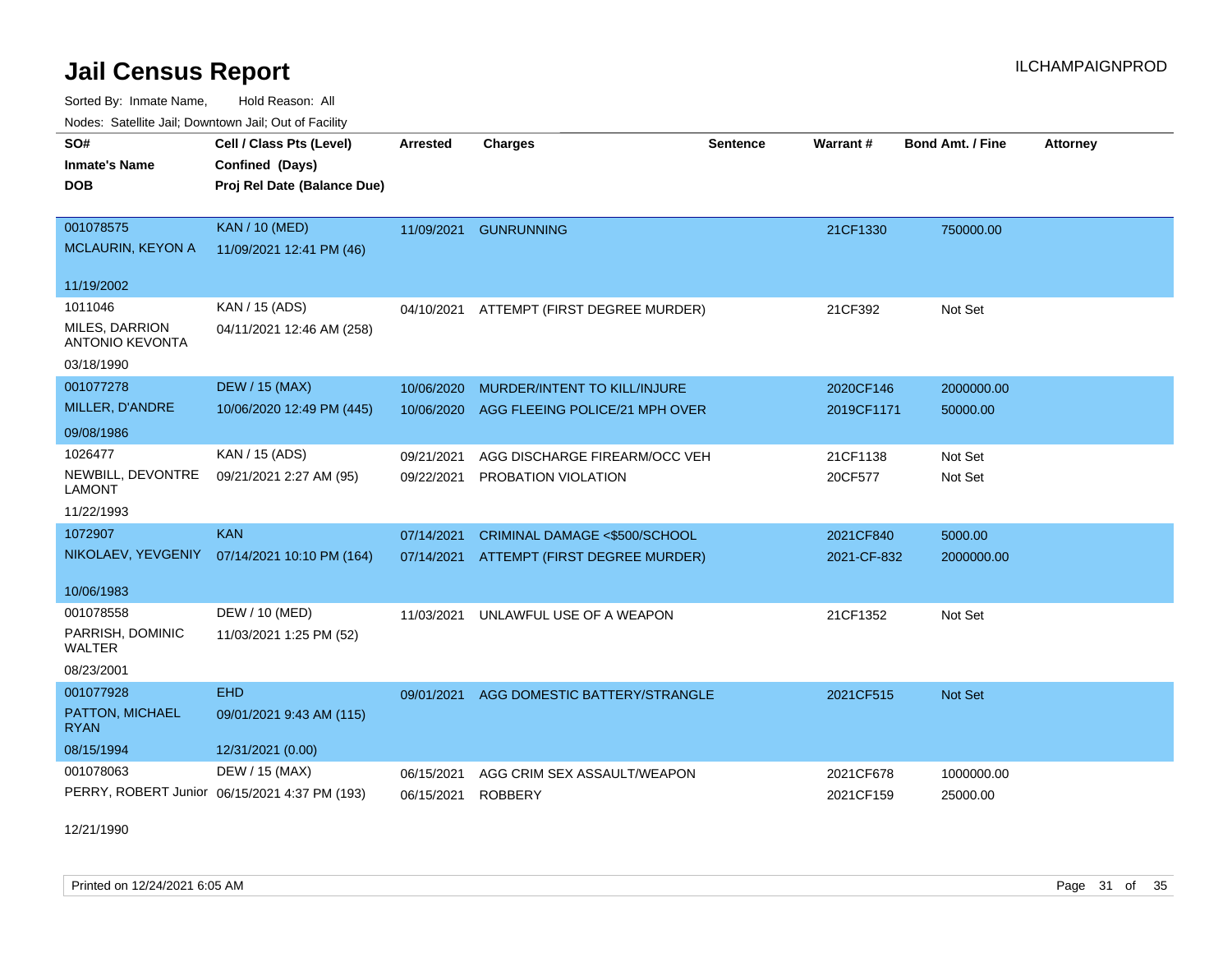Sorted By: Inmate Name, Hold Reason: All

| Nodes: Satellite Jail; Downtown Jail; Out of Facility |  |
|-------------------------------------------------------|--|
|                                                       |  |

| SO#                                     | Cell / Class Pts (Level)                    | <b>Arrested</b> | <b>Charges</b>                           | <b>Sentence</b> | Warrant#    | <b>Bond Amt. / Fine</b> | <b>Attorney</b> |
|-----------------------------------------|---------------------------------------------|-----------------|------------------------------------------|-----------------|-------------|-------------------------|-----------------|
| <b>Inmate's Name</b>                    | Confined (Days)                             |                 |                                          |                 |             |                         |                 |
| <b>DOB</b>                              | Proj Rel Date (Balance Due)                 |                 |                                          |                 |             |                         |                 |
|                                         |                                             |                 |                                          |                 |             |                         |                 |
| 001077614                               | <b>KAN / 15 (MAX)</b>                       |                 | 01/17/2021 ATTEMPT (FIRST DEGREE MURDER) |                 | 21CF66      | Not Set                 |                 |
| <b>DEVON</b>                            | ROBINSON, DONTRELL 01/17/2021 3:08 PM (342) |                 |                                          |                 |             |                         |                 |
| 09/22/2002                              |                                             |                 |                                          |                 |             |                         |                 |
| 1061216                                 | KAN / 10 (MED)                              | 06/22/2021      | HOME INVASION/FIREARM                    |                 | 21CF727     | Not Set                 |                 |
| RUNGE, ANDRE<br><b>MARSEAN</b>          | 06/22/2021 4:42 PM (186)                    |                 |                                          |                 |             |                         |                 |
| 12/05/1997                              |                                             |                 |                                          |                 |             |                         |                 |
| 650295                                  | <b>PIA / 50 (MAX)</b>                       | 04/22/2020      | <b>CRIMINAL SEXUAL ASSAULT</b>           |                 | 2020-CF407  | 750000.00               |                 |
| SANDAGE, JERALD                         | 04/22/2020 6:30 AM (612)                    | 04/22/2020      | <b>CRIMINAL SEXUAL ASSAULT</b>           |                 | 2020-CF408  | 750000.00               |                 |
| <b>EUGENE</b>                           |                                             | 04/22/2020      | <b>CRIMINAL SEXUAL ABUSE</b>             |                 | 2020-CF409  | 750000.00               |                 |
| 06/07/1971                              |                                             | 04/22/2020      | <b>CRIMINAL SEXUAL ASSAULT</b>           |                 | 2020-CF410  | 750000.00               |                 |
|                                         |                                             | 04/22/2020      | OFFICIAL MISCONDUCT                      |                 | 2019-CF1811 | 25000.00                |                 |
| 50614                                   | EHD                                         | 12/15/2021      | DRIVING RVK/SUSP DUI/SSS 3RD             |                 | 2021CF677   | Not Set                 |                 |
| SANFORD, AMBER<br><b>NICOLE</b>         | 12/15/2021 10:18 AM (10)                    |                 |                                          |                 |             |                         |                 |
| 12/07/1979                              | 1/12/2022 (0.00)                            |                 |                                          |                 |             |                         |                 |
| 1062194                                 | <b>DEW / 15 (MAX)</b>                       | 02/27/2020      | MURDER/OTHER FORCIBLE FELONY             |                 | 20CF-247    | 1000000.00              |                 |
| <b>SIMMONS, MICHAEL</b><br><b>JAMAL</b> | 02/27/2020 1:11 PM (667)                    | 09/23/2020      | AGG BATTERY/DISCHARGE FIREARM            |                 | 20CF1061    | Not Set                 |                 |
| 11/03/1997                              |                                             |                 |                                          |                 |             |                         |                 |
| 001078115                               | KAN / 15 (MAX)                              | 07/01/2021      | ARMED VIOLENCE/CATEGORY I                |                 | 21CF772     | Not Set                 |                 |
| SMITH, JAMES<br>NASHAUN, Junior         | 07/01/2021 2:44 PM (177)                    | 07/30/2021      | DRIVING ON SUSPENDED LICENSE             |                 | 21TR5804    | 1500.00                 |                 |
| 09/18/2000                              |                                             |                 |                                          |                 |             |                         |                 |
| 001077868                               | <b>DEW / 15 (MAX)</b>                       | 04/21/2021      | ARMED ROBBERY/ARMED W/FIREARM            |                 | 21CF445     | Not Set                 |                 |
| SPEARMENT,<br><b>KENTRELL</b>           | 04/21/2021 9:48 PM (248)                    | 08/19/2021      | FLEEING/ATTEMPT ELUDE OFFICER            |                 | 2021TR1053  | 1000.00                 |                 |
| 01/21/2002                              |                                             |                 |                                          |                 |             |                         |                 |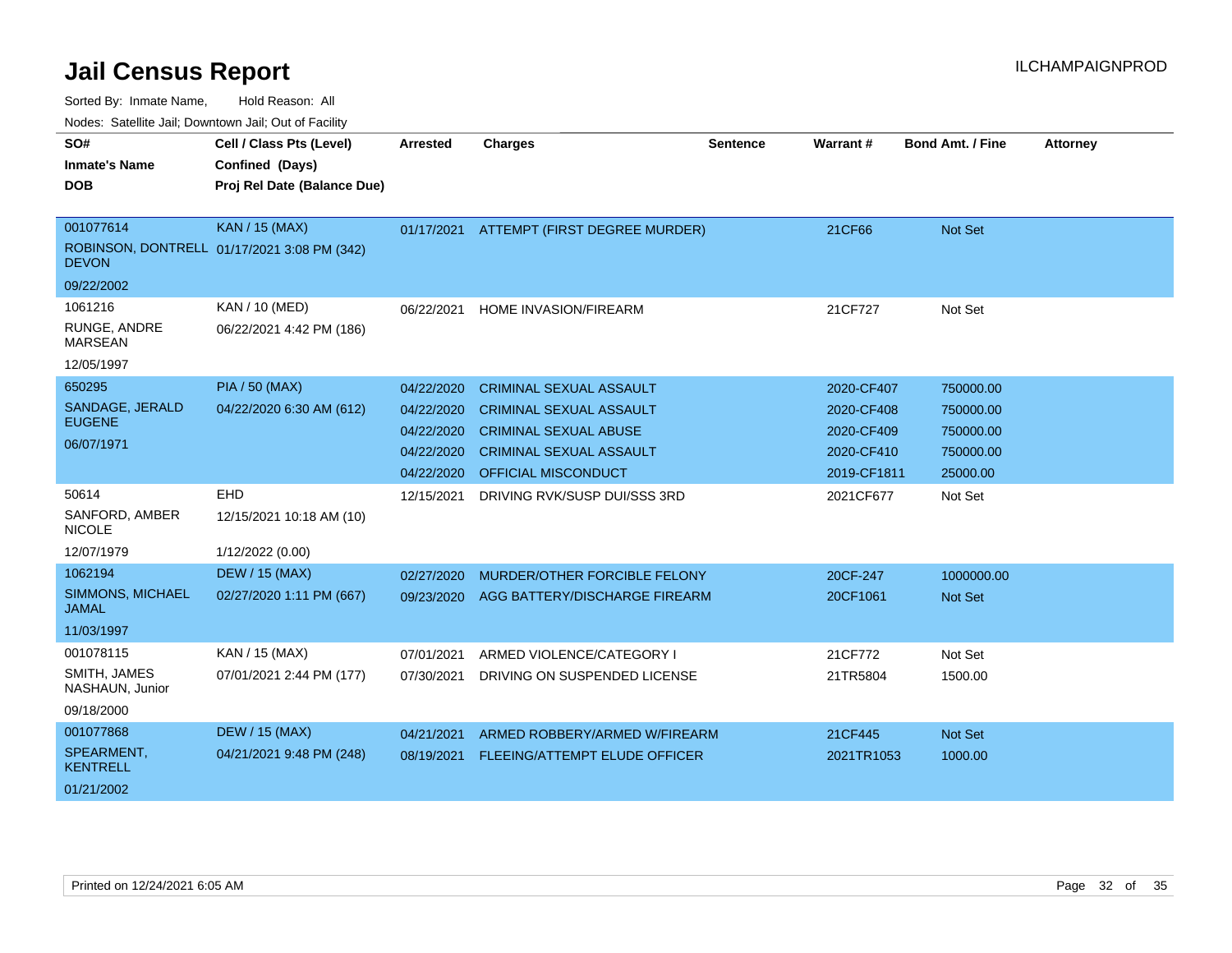| rouce. Calcinic Jan, Downtown Jan, Out or Facility |                                                                            |            |                                          |                 |                 |                         |                 |
|----------------------------------------------------|----------------------------------------------------------------------------|------------|------------------------------------------|-----------------|-----------------|-------------------------|-----------------|
| SO#<br><b>Inmate's Name</b><br><b>DOB</b>          | Cell / Class Pts (Level)<br>Confined (Days)<br>Proj Rel Date (Balance Due) | Arrested   | <b>Charges</b>                           | <b>Sentence</b> | <b>Warrant#</b> | <b>Bond Amt. / Fine</b> | <b>Attorney</b> |
|                                                    |                                                                            |            |                                          |                 |                 |                         |                 |
| 001077854                                          | <b>EHD</b>                                                                 | 09/15/2021 | DRIVING RVK/SUSP DUI/SSS 4-9             |                 | 2021CF306       | Not Set                 |                 |
| STUKINS, DANNY RAY                                 | 09/15/2021 10:17 AM (101)                                                  |            |                                          |                 |                 |                         |                 |
| 07/05/1985                                         | 3/13/2022 (0.00)                                                           |            |                                          |                 |                 |                         |                 |
| 1046632                                            | KAN / 15 (MAX)                                                             | 09/14/2021 | ARMED VIOLENCE/CATEGORY II               |                 | 21CF912         | 750000.00               |                 |
|                                                    | TATE, JAVON MARQUIS 09/14/2021 12:10 PM (102)                              |            |                                          |                 |                 |                         |                 |
| 08/10/1996                                         |                                                                            |            |                                          |                 |                 |                         |                 |
| 1033031                                            | <b>KAN / 15 (MAX)</b>                                                      |            | 08/19/2020 *AGG BATTERY W/FIREARM/PERSON |                 | 2020-CF923      | 500000.00               |                 |
| <b>TOMS, ANDREW</b><br><b>CHUCKY</b>               | 08/19/2020 5:59 PM (493)                                                   |            |                                          |                 |                 |                         |                 |
| 09/28/1978                                         |                                                                            |            |                                          |                 |                 |                         |                 |
| 27007                                              | KAN / 15 (MAX)                                                             | 09/19/2021 | DOMESTIC BATTERY/OTHER PRIOR             |                 | 21CF1133        | No Bond                 |                 |
| TUELL, ROBERT<br><b>STEPHEN</b>                    | 09/19/2021 9:51 AM (97)                                                    |            |                                          |                 |                 |                         |                 |
| 09/25/1967                                         |                                                                            |            |                                          |                 |                 |                         |                 |
| 001078263                                          | <b>KAN / 10 (ADS)</b>                                                      | 08/11/2021 | AGG BATTERY/PUBLIC PLACE                 |                 | 2020CF420       | 7500.00                 |                 |
| TURK, BRANDON<br><b>LARSHAWN</b>                   | 08/11/2021 6:23 PM (136)                                                   | 08/11/2021 | RECEIVE/POSS/SELL STOLEN VEH             |                 | 2020CF928       | 200000.00               |                 |
| 10/18/1995                                         |                                                                            |            |                                          |                 |                 |                         |                 |
| 001078386                                          | KAN / 10 (MED)                                                             | 09/14/2021 | POSSESSION OF STOLEN FIREARM             |                 | 2021CF1099      | 250000.00               |                 |
| <b>TURNER, AMARIO</b>                              | 09/14/2021 11:42 PM (102)                                                  |            |                                          |                 |                 |                         |                 |
| 09/23/2002                                         |                                                                            |            |                                          |                 |                 |                         |                 |
| 1040925                                            | <b>KAN / 10 (MED)</b>                                                      | 10/05/2021 | AGG BATTERY/DISCHARGE FIREARM            |                 | 2021CF1105      | 1000000.00              |                 |
| <b>WEATHERALL,</b><br><b>JOHNNY EARL JAMES</b>     | 10/05/2021 4:17 PM (81)                                                    |            |                                          |                 |                 |                         |                 |
| 04/29/1994                                         |                                                                            |            |                                          |                 |                 |                         |                 |
| 1062558                                            | DEW / 10 (MED)                                                             |            | 10/02/2021 FELON POSS/USE WEAPON/FIREARM |                 | 21CF1185        | Not Set                 |                 |
| <b>WELLS, JIAMANTE</b><br>AMORE                    | 10/02/2021 8:29 PM (84)                                                    |            |                                          |                 |                 |                         |                 |
| 09/02/1995                                         |                                                                            |            |                                          |                 |                 |                         |                 |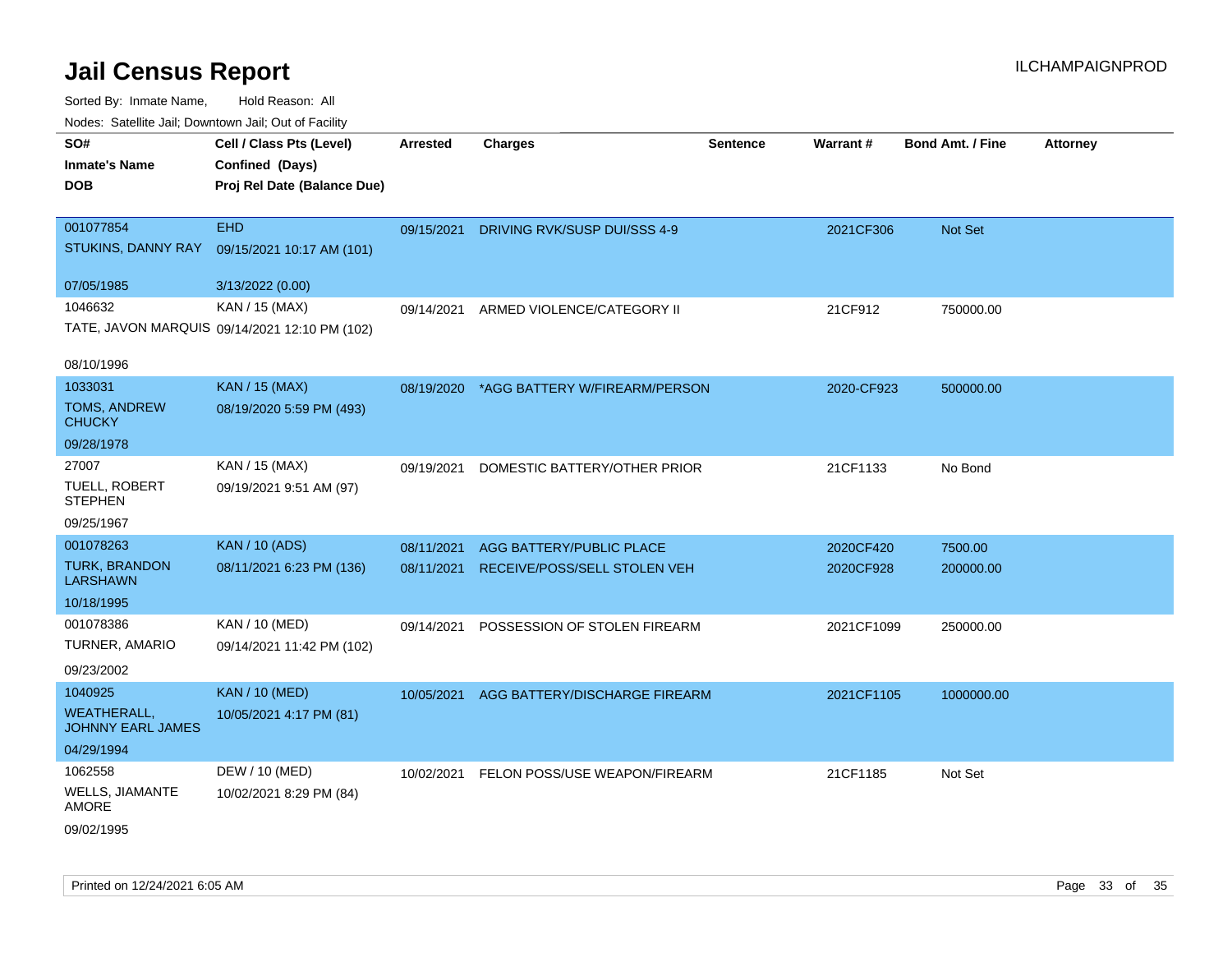| SO#                                        | Cell / Class Pts (Level)    | <b>Arrested</b> | <b>Charges</b>                     | <b>Sentence</b> | Warrant#      | <b>Bond Amt. / Fine</b> | <b>Attorney</b> |
|--------------------------------------------|-----------------------------|-----------------|------------------------------------|-----------------|---------------|-------------------------|-----------------|
| <b>Inmate's Name</b>                       | Confined (Days)             |                 |                                    |                 |               |                         |                 |
| <b>DOB</b>                                 | Proj Rel Date (Balance Due) |                 |                                    |                 |               |                         |                 |
|                                            |                             |                 |                                    |                 |               |                         |                 |
| 1002033                                    | <b>KAN / 15 (MAX)</b>       | 09/08/2021      | DRIVING ON SUSPENDED LICENSE       |                 | 2019-TR-11944 | 5000.00                 |                 |
| <b>WEST, ANTONIO</b><br><b>DEONTA</b>      | 09/08/2021 11:01 PM (108)   | 09/08/2021      | ARMED ROBBERY/ARMED W/FIREARM      |                 | 2020-CF-1406  | 500000.00               |                 |
|                                            |                             | 09/08/2021      | AGG UNLAWFUL USE OF WEAPON/VEH     |                 | 2021-CF-AWOW  | <b>Not Set</b>          |                 |
|                                            |                             | 09/08/2021      | <b>OBSTRCT JUSTICE/LEAVE STATE</b> |                 | 2021-CF-AWOW  | <b>Not Set</b>          |                 |
|                                            |                             | 09/08/2021      | ARMED VIOLENCE/CATEGORY I          |                 | 2021-CF-AWOW  | <b>Not Set</b>          |                 |
| 04/15/1992                                 |                             |                 |                                    |                 |               |                         |                 |
| 1022068                                    | DEW / 15 (ADS)              | 10/10/2021      | FELON POSS/USE WEAPON/FIREARM      |                 | 21CF1212      | Not Set                 |                 |
| <b>WILKINS, MICHAEL</b><br>CARL            | 10/10/2021 5:07 AM (76)     |                 |                                    |                 |               |                         |                 |
| 07/10/1992                                 |                             |                 |                                    |                 |               |                         |                 |
| 001077508                                  | <b>DEW / 15 (ADS)</b>       | 12/10/2020      | MURDER/STRONG PROB KILL/INJURE     | 55y (DOC)       | 2020CF1293    | No Bond                 |                 |
| <b>WILLIAMS, CALVIN</b><br><b>TIMOTHY</b>  | 12/10/2020 8:55 PM (380)    |                 |                                    |                 |               |                         |                 |
| 10/23/2002                                 |                             |                 |                                    |                 |               |                         |                 |
| 539662                                     | KAN / 10 (MED)              | 08/14/2021      | AGGRAVATED BATTERY                 |                 | 21CF979       | No Bond                 |                 |
| WILLIAMS, JAVONTAE                         | 08/14/2021 1:28 AM (133)    | 08/14/2021      | AGGRAVATED DOMESTIC BATTERY        |                 | 2020CF1098    | 25000.00                |                 |
| <b>DEMAR</b>                               |                             | 08/14/2021      | DOM BTRY/CONTACT/1-2 PRECONV       |                 | 2021CF770     | 250000.00               |                 |
| 07/28/1991                                 |                             | 08/14/2021      | <b>CITY OV ARREST</b>              |                 | 2017OV893     | 1000.00                 |                 |
| 1037579                                    | <b>KAN / 10 (MED)</b>       | 08/17/2021      | FELON POSS/USE WEAPON/FIREARM      |                 | 2019CF73      | No Bond                 |                 |
| <b>WILLIAMS, STEVEN</b><br>PATRICK, Second | 08/17/2021 8:16 PM (130)    |                 |                                    |                 |               |                         |                 |
| 11/25/1994                                 |                             |                 |                                    |                 |               |                         |                 |
| 001078632                                  | <b>EHD</b>                  | 12/01/2021      | DRIVING ON SUSPENDED LICENSE       |                 | 2021TR1420    | Not Set                 |                 |
| <b>WILSON, CIERRA</b><br>LYNAI             | 12/01/2021 10:27 AM (24)    |                 |                                    |                 |               |                         |                 |
| 03/24/1992                                 | 1/14/2022 (0.00)            |                 |                                    |                 |               |                         |                 |
| 545746                                     | <b>KAN</b> / 15 (ADS)       | 08/07/2021      | FELON POSS/USE WEAPON/FIREARM      |                 | 21CF949       | Not Set                 |                 |
| <b>WOODS, MICHAEL</b>                      | 08/07/2021 8:40 AM (140)    | 08/07/2021      | <b>BURGLARY</b>                    |                 | 2020CF597     | 50000.00                |                 |
| <b>LACKENDRICK</b>                         |                             |                 | 08/07/2021 WARRANT OUT OF COUNTY   |                 | 2020TR9119    | 5000.00                 |                 |
| 10/06/1996                                 |                             |                 |                                    |                 |               |                         |                 |